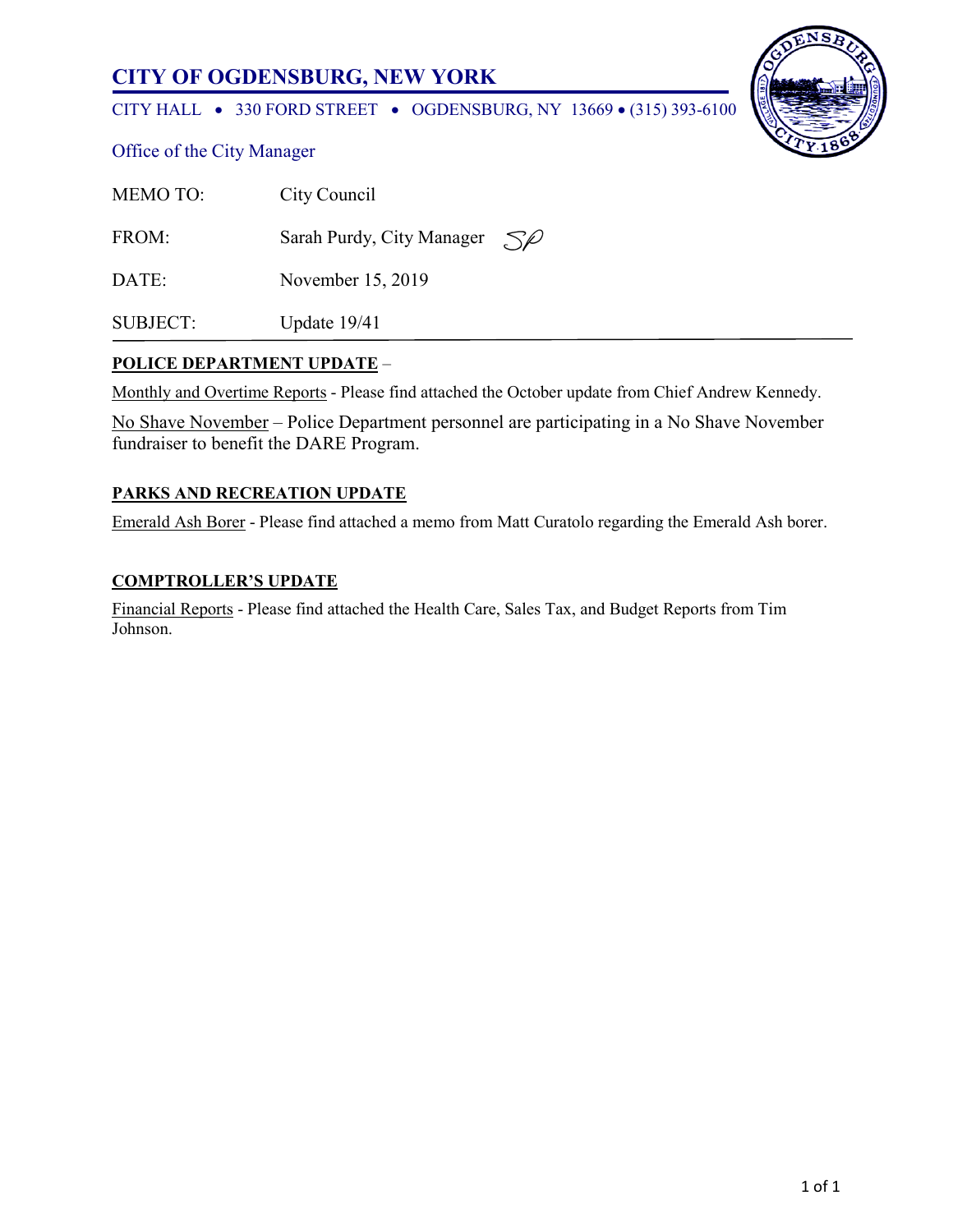|                                 | January | February        | <b>March</b> | April | May             | June | July | August          | September | <b>October</b> | <b>November</b> | <b>December</b> | Total |
|---------------------------------|---------|-----------------|--------------|-------|-----------------|------|------|-----------------|-----------|----------------|-----------------|-----------------|-------|
| <b>Calls for Service</b>        | 827     | 679             | 893          | 720   | 1015            | 1043 | 1259 | 947             | 893       | 763            | 779             | 772             | 10590 |
| Arrests                         | 61      | 47              | 71           | 29    | 79              | 82   | 43   | 60              | 60        | 49             | 59              | 50              | 690   |
| Domestic Incidents              | 55      | 48              | 68           | 58    | 65              | 71   | 69   | 50              | 59        | 51             | 36              | 36              | 666   |
| Uniform Trafic Tickets          | 82      | 34              | 44           | 22    | 65              | 58   | 67   | 81              | 45        | 66 l           | 68              |                 | 709   |
| Motor Vehicle Accidents         | 42      | 38 <sup>1</sup> | 25           | 24    | 43              | 34   | 51   | 29              | 33        | 33             | 45              | 25              | 422   |
| <b>Parking Tickets</b>          | 117     | 136             | 77           |       | 14              | 19   | 12   | 12              | 12        | 16             | 16              | 160             | 593   |
| <b>City Summons</b>             |         |                 |              |       | 10 <sup>1</sup> | 19   | 24   | 10 <sup>1</sup> |           | b              |                 |                 | 92    |
| <b>Investigation Unit Cases</b> | 27      | 26              | 44           | 19    | 32              | 45   | 22   | 29              | 38        | 40             | 22              |                 | 367   |
| Methamphetamine Labs            |         |                 |              |       |                 |      |      |                 |           |                |                 |                 | 49    |
| <b>Search Warrants</b>          |         |                 |              |       |                 |      |      |                 | h         |                |                 |                 | 47    |
|                                 |         |                 |              |       |                 |      |      |                 |           |                |                 |                 |       |
| <b>Monthly Total</b>            | 1217    | 1017            | 1232         | 894   | 1327            | 1379 | 1553 | 1230            | 1159      | 1032           | 1034            | 1151            | 14225 |

# Ogdensburg Police Department Monthly Report 2018

Submitted by Chief Andrew D. Kennedy

|                                 | January | February | March           | April | May             | June | July | August          | September | October | <b>November</b> | <b>December</b> | Total |
|---------------------------------|---------|----------|-----------------|-------|-----------------|------|------|-----------------|-----------|---------|-----------------|-----------------|-------|
| Calls for Service               | 669     | 754      | 821             | 1135  | 927             | 939  | 1068 | 910             | 724       | 768     |                 |                 | 8715  |
| Arrests                         | 40      | 57       | 61              | 84    | 56              | 53   | 58   | 45              | 51        | 47      |                 |                 | 552   |
| Domestic Incidents              | 27      | 35       | 31              | 35    | 55              | 48   | 43   | 32              | 27        | 42      |                 |                 | 375   |
| <b>Uniform Trafic Tickets</b>   | 82      | 136      | 103             | 53    | 83              | 57   | 58   | 66              | 39        | 39      |                 |                 | 716   |
| Motor Vehicle Accidents         | 42      | 37       | 30              | 30    | 33 <sub>1</sub> | 36   | 32   | 32              | 23        | 36      |                 |                 | 331   |
| Parking Tickets                 | 137     | 83       | 66 l            |       | 11              | 19   |      |                 |           |         |                 |                 | 342   |
| <b>City Summons</b>             |         |          | 12              |       | 61              | 10   |      | 10 <sub>1</sub> |           | 10      |                 |                 | 75    |
| <b>Investigation Unit Cases</b> |         | 14       | 30 <sup>1</sup> |       | <b>20</b>       | 17   | 23   | 20              | 25        | 33      |                 |                 | 195   |
| Methamphetamine Labs            |         |          | 10              |       | 13 <sub>1</sub> |      |      |                 |           |         |                 |                 | 50    |
| <b>Search Warrants</b>          |         |          |                 |       |                 |      |      |                 |           |         |                 |                 | 35    |
|                                 |         |          |                 |       |                 |      |      |                 |           |         |                 |                 |       |
| <b>Monthly Total</b>            | 1005    | 1133     | 1170            | 1370  | 1205            | 1185 | 1301 | 1131            | 900       | 986     | 0               |                 | 11386 |

# Ogdensburg Police Department Monthly Report 2019

Submitted by Chief Andrew D. Kennedy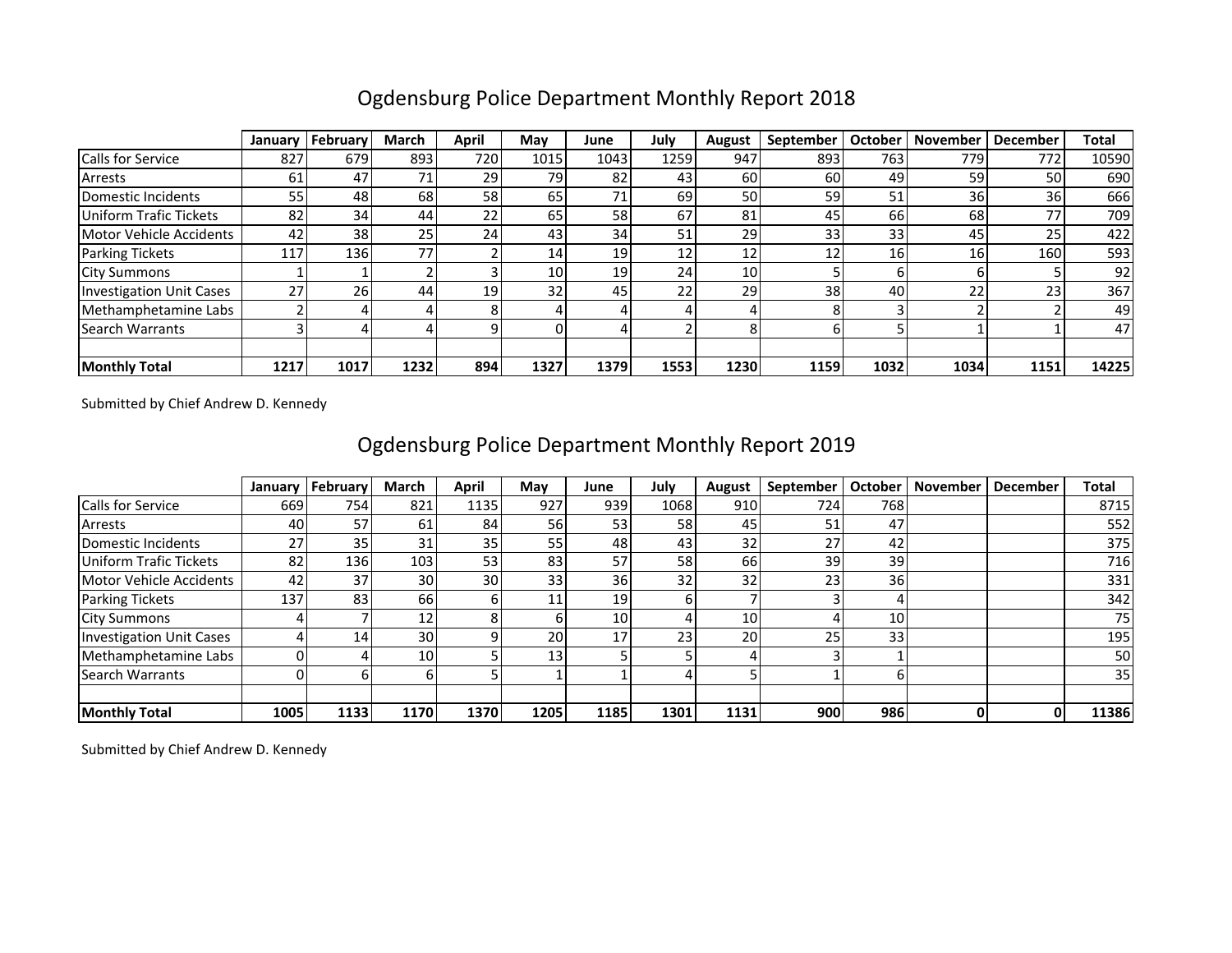|                         |           | January  | February | March          | April    | Mav      | June     | July     | August  | September | October | <b>November</b> | <b>December</b> | Totals   |
|-------------------------|-----------|----------|----------|----------------|----------|----------|----------|----------|---------|-----------|---------|-----------------|-----------------|----------|
| Shift Coverage          | COMP      | 117.75   | 74.75    | 99.5           | 235      | 76.5     | 152.75   | 93.75    | 39      | 100.5     | 141     | 101.5           | 128.5           | 1360.5   |
|                         | PD        | 198      | 57.5     | 137.25         | 371.25   | 266      | 420      | 375      | 387     | 217.25    | 325.75  | 167             | 316.5           | 3238.5   |
| Investigations          | COMP      | 60.5     | 6.75     | 38.25          | 51.75    | 14.25    | 19.5     | 1.5      | 17.25   | 39.25     |         | 1.5             | 9.75            | 267.25   |
|                         | <b>PD</b> | 269.25   | 143.75   | 196.75         | 202.5    | 132.5    | 223.5    | 65.5     | 133     | 263       | 180.25  | 42              | 175             | 2027     |
| Work Over               | COMP      | 33.25    | 12       | 26.5           | 48.5     | 15.75    | 19       | 59.5     | 42.75   | 31.5      | 13.5    | 25.5            | 9.25            | 337      |
|                         | <b>PD</b> | 36       | 46.25    | 57             | 57.25    | 41.5     | 39       | 36.75    | 59.25   | 76.5      | 26.75   | 27              | 29              | 532.25   |
| <b>Special Detail</b>   | COMP      | 0        |          | $\overline{0}$ | $\Omega$ | 21       | 0        | 105      | 25.5    | 6         | 22      | 36.25           | 4               | 223.75   |
|                         | PD        | $\Omega$ | 12       | 46.5           | 6.75     | 21       | 10       | 437.75   | 94.5    | 38        | 27      | 89.25           | 12              | 794.75   |
| <b>Airport Security</b> | COMP      | $\Omega$ |          | $\Omega$       | 0        | $\Omega$ | $\Omega$ | $\Omega$ |         | $\Omega$  | 0       |                 | $\Omega$        | $\Omega$ |
|                         | PD        | 103.25   | 104.5    | 58.25          | 177.5    | 118      | 194      | 167.25   | 167.75  | 140.5     | 246.5   | 166.75          | 219             | 1863.25  |
| Court                   | COMP      | 8        |          | 6              | 0        |          | 8        | 0        |         |           | 8       | 16              | 22.5            | 84.5     |
|                         | <b>PD</b> | 18.5     | 8.5      | 4.5            | Δ        | 12       | 12       | 8        | 49.25   | 35.75     | 67      | 20              | 34.75           | 274.25   |
| Training                | COMP      | 76.25    | 86       | 70.75          | 92.75    | 39.5     | 13.5     | 18       | 99.75   | $\Omega$  | 43      | 0               | 27.25           | 566.75   |
|                         | PD        | 45       | 41.75    | 132.5          | 94       | 74       | 113.5    | 75       | 163.25  | 14        | 165.5   | 24              | 45              | 987.5    |
| Other                   | COMP      | 15       |          | 3.5            | 30       | C        | 8.25     | 9.5      | 16.5    | 8         | 4.5     | 0               | $\Omega$        | 104.25   |
|                         | PD        | 27.75    |          | 4              | 7.5      | 20.5     | 4        |          | 18.75   | 16.5      | 12      | 2.25            | 21.5            | 145.75   |
| Stonegarden             | COMP      | $\Omega$ |          | 0              | 0        |          | 0        |          |         | C         | 0       | 0               | <sup>0</sup>    | $\Omega$ |
|                         | PD        | $\Omega$ |          | οI             | $\Omega$ | O        | 0        |          | 36      |           | 0       |                 | <sup>0</sup>    | 36       |
| <b>COMP Totals</b>      |           | 310.75   | 200.5    | 244.5          | 458      | 167      | 221      | 287.25   | 248.75  | 185.25    | 239     | 180.75          | 201.25          | 2944     |
| PD Totals               |           | 697.75   | 821      | 636.75         | 920.75   | 685.5    | 1016     | 1172.25  | 1108.75 | 801.5     | 1050.75 | 538.25          | 852.75          | 9899.25  |
| <b>Monthly Totals</b>   |           | 1008.5   | 61       | 881.25         | 1378.75  | 852.5    | 1237     | 1459.5   | 1357.5  | 986.75    | 1289.75 | 719             | 1054            | 12843.25 |
|                         |           |          | 31       |                |          |          |          |          |         |           |         |                 |                 |          |

Ogdensburg Police Department Overtime Report 2018

Ogdensburg Police Department Overtime Report 2019

|                         |           | January  | 30    | March  | April    | May    | June   | July     | August  | September | <b>October</b> | November       | December | <b>Totals</b> |
|-------------------------|-----------|----------|-------|--------|----------|--------|--------|----------|---------|-----------|----------------|----------------|----------|---------------|
| Shift Coverage          | COMP      | 28       | 66    | 68.75  | 59.5     | 109.25 | 141    | 195.25   | 97.5    | 44.5      | 135.75         |                |          | 945.5         |
|                         | PD        | 45       | 12    | 57     | 250      | 173.25 | 224.5  | 356      | 366.25  | 298.5     | 292.25         |                |          | 2074.75       |
| Investigations          | COMP      |          | 30    | 14.5   | 21       |        | 14.25  | 0        | 5.75    | 2.25      | 15             |                |          | 115.75        |
|                         | PD.       | 243.5    | 10    | 321.75 | 195      | 195.75 | 49.75  | 127.5    | 129.25  | 87        | 179.5          |                |          | 1539          |
| Work Over               | COMP      | 16.25    | 6     | 24     | 9.75     | 5.25   | 38.75  | 13.5     | 41.75   | 11.75     | 12.75          |                |          | 179.75        |
|                         | PD        | 1.5      | 11.25 | 36.75  | 28.75    | 9.75   | 1.5    | 19.75    | 35.25   | 12        | 23.5           |                |          | 180           |
| <b>Special Detail</b>   | COMP      |          |       | O.     | 33       |        | ጸ      | 131.75   | 13.25   |           | 0.75           |                |          | 198.75        |
|                         | PD        | 6        | 33    | 54.5   |          | 56     | 34.5   | 312.75   | 18.25   | 44.25     | 47.5           |                |          | 613.75        |
| <b>Airport Security</b> | COMP      | $\Omega$ |       | 0      | $\Omega$ |        | 0      | $\Omega$ |         |           | 0              |                |          | $\Omega$      |
|                         | PD        | 83       | 65.75 | 134.25 | 255      | 110    | 97.5   | 171.75   | 178.75  | 183.75    | 204.25         |                |          | 1484          |
| Court                   | COMP      |          |       | 9.25   | 13.75    |        | 5.5    |          |         |           |                |                |          | 40.5          |
|                         | PD        | 30.5     | 8     | 73.5   | 19.25    | 20     | 33.25  | 16       | 20      | 12        | 13.25          |                |          | 245.75        |
| <b>Training</b>         | COMP      | 39.25    | 59    | 52.75  | 25.5     | 59.5   | 40     | 64.5     | 66.25   | 17        | 33             |                |          | 456.75        |
|                         | PD        | 18.75    | 52.5  | 75.25  | 77       | 37     | 33.5   | 3        | 183.25  | 24        | 170            |                |          | 674.25        |
| Other                   | COMP      | 13       |       | 17     | 8        | 8      | 31.5   | 32       | 27.75   | 17        |                |                |          | 161.25        |
|                         | <b>PD</b> | 12       | 20    | 26.25  | 18.5     |        | 36.25  | $\Omega$ | 17.75   | 18.25     | 32.75          |                |          | 181.75        |
| Stonegarden             | COMP      | $\Omega$ |       | ΩI     | 0        |        | 0      | $\Omega$ |         |           |                |                |          |               |
|                         | PD        | $\Omega$ |       | Οl     | $\Omega$ | 84     | 157.25 | 165      | 222.5   | 162       | 133.25         |                |          | 924           |
| <b>COMP Totals</b>      |           | 108.5    | 161   | 186.25 | 170.5    | 203    | 279    | 441      | 252.25  | 92.5      | 204.25         | 0              | $\Omega$ | 2098.25       |
| PD Totals               |           | 440.25   | 212.5 | 779.25 | 850.5    | 685.75 | 668    | 1171.75  | 1171.25 | 841.75    | 1096.25        |                | $\Omega$ | 7917.25       |
| <b>Monthly Totals</b>   |           | 548.75   | 373.5 | 965.5  | 1021     | 888.75 | 947    | 1612.75  | 1423.5  | 934.25    | 1300.5         | $\overline{0}$ | $\Omega$ | 10015.5       |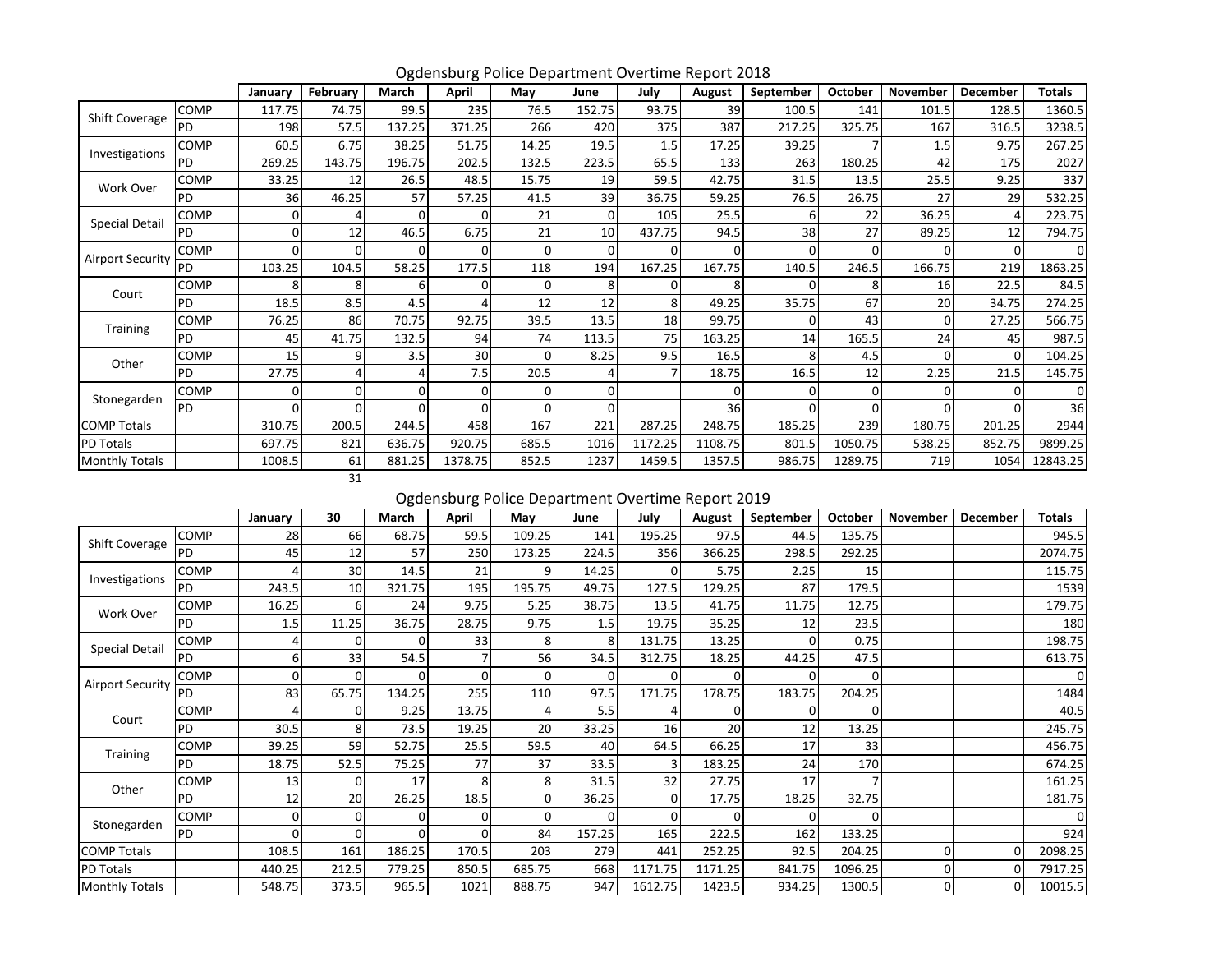# **City of Ogdensburg Parks & Recreation Department Director: Matthew J. Curatolo**



100 Riverside Ave. Ogdensburg, N.Y., 13669

# **MEMORANDUM**

**\_\_\_\_\_\_\_\_\_\_\_\_\_\_\_\_\_\_\_\_\_\_\_\_\_\_\_\_\_\_\_\_\_\_\_\_**

**TO: Sarah Purdy, City Manager, City Council FROM: Director CC: Coralee Barrett, Secretary; Shane Brown, DPW Director DATE: 11/15/2019 SUBJECT: EAB Found In City**

On Thursday, BOCES Northwest Tech students, with members of the Tree Commission and SLC EAB Task Force, inspected a number of Ash trees on the BOCES property for Emerald Ash Borer. Several Ash trees were cut down and the bark removed and the telltale signs of EAB were present indicating that the invasive species has made its way into the City of Ogdensburg.

The City of Ogdensburg has been following a plan presented by the Tree Commission in preparation for the eventual discovery of EAB. This proactive approach has seen over 95 percent of the Ash trees on city property removed over the last two years, with the help from National Grid and NYS DOT. By taking the trees down before they are infested, it allows them to be taken down safely because EAB infested trees become brittle and dangerous to remove.

By working with agencies such as National Grid and NYS DOT, the city was able to cut down on costs to remove Ash trees from its property. Those agencies actually performed the take downs and DPW hauled the trees away, saving the city from having to pay a contractor to take them down.

The Tree Commission has also worked with the SLC EAB Task Force to inform the public through workshops and press releases.

Below is a photo of the snake-like pattern of EAB found Thursday:

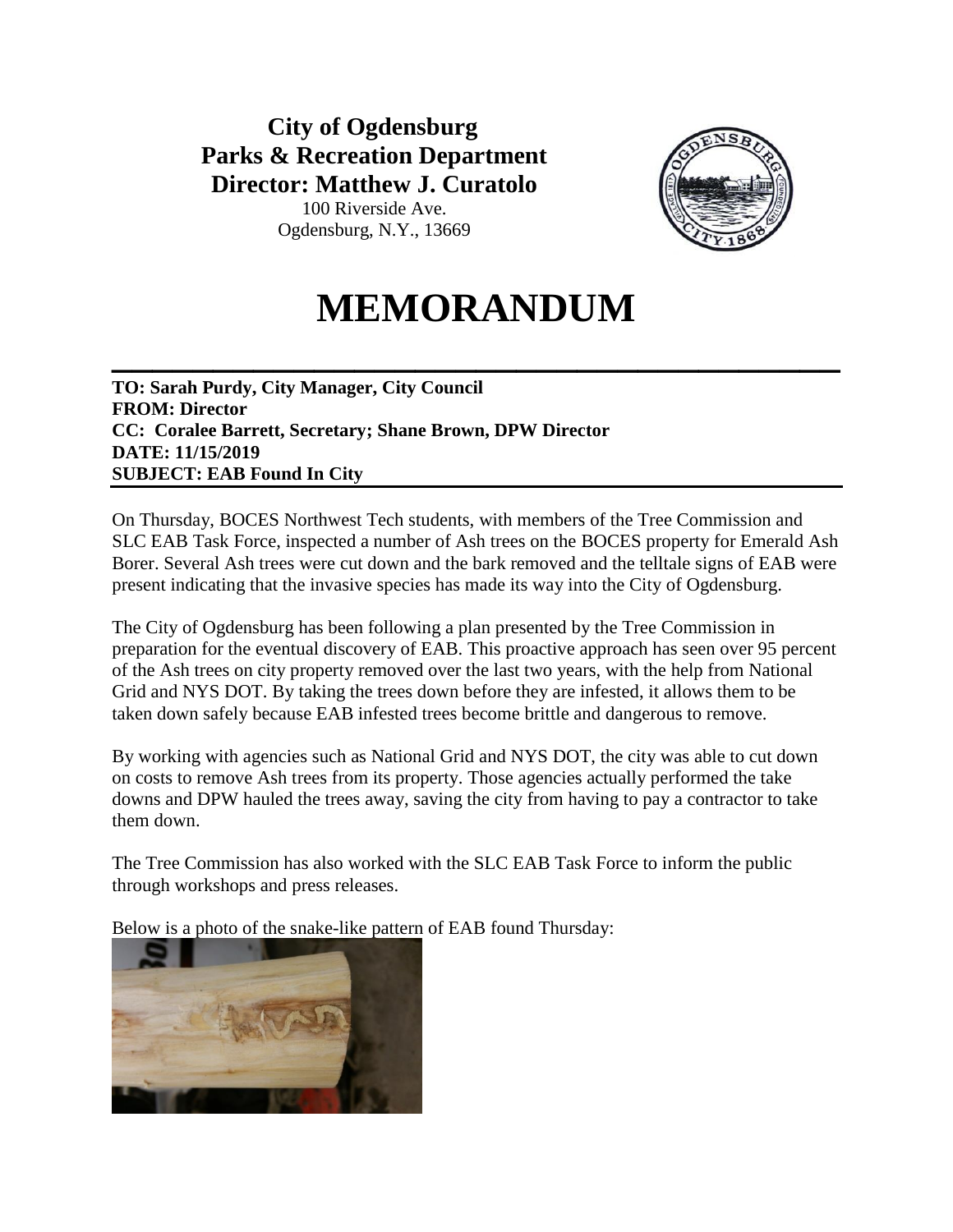| <b>CITY OF OGDENSBURG</b> |              |               |                   |                |                |               |                   |
|---------------------------|--------------|---------------|-------------------|----------------|----------------|---------------|-------------------|
| <b>SALES TAX RECEIPTS</b> |              |               |                   |                |                |               |                   |
| THROUGH OCTOBER 31, 2019  |              |               |                   |                |                |               |                   |
|                           |              |               |                   | <b>RUNNING</b> | <b>RUNNING</b> |               |                   |
|                           | 2018         | 2019          | <b>MONTHLY</b>    | <b>TOTAL</b>   | <b>TOTAL</b>   | <b>DOLLAR</b> | $\%$ OF           |
| <b>MONTH</b>              | Actual       | Actual        | <b>DIFFERENCE</b> | 2018           | 2019           | <b>CHANGE</b> | <b>PRIOR YEAR</b> |
| <b>JANUARY</b>            | 0.00         | 0.00          | 0.00              | 0.00           | 0.00           | 0.00          |                   |
| <b>FEBRUARY</b>           | 293,933.22   | 300,917.71    | 6,984.49          | 293,933.22     | 300,917.71     | 6,984.49      | 102.38%           |
| <b>MARCH</b>              | 254,376,47   | 255,005.56    | 629.09            | 548,309.69     | 555,923.27     | 7,613.58      | 101.39%           |
| APRIL                     | 331,117.59   | 327,809.92    | $-3,307.67$       | 879,427.28     | 883,733.19     | 4,305.91      | 100.49%           |
| MAY                       | 288,058.63   | 287,422.53    | $-636.10$         | 1,167,485.91   | 1,171,155.72   | 3,669.81      | 100.31%           |
| <b>JUNE</b>               | 431,446.15   | 437,083.33    | 5,637.18          | 1,598,932.06   | 1,608,239.05   | 9,306.99      | 100.58%           |
| <b>JULY</b>               | 248,914.02   | 239,232.00    | $-9,682.02$       | 1,847,846.08   | 1,847,471.05   | $-375.03$     | 99.98%            |
| <b>AUGUST</b>             | 307,456.26   | 323,897.13    | 16,440.87         | 2,155,302.34   | 2,171,368.18   | 16,065.84     | 100.75%           |
| <b>SEPTEMBER</b>          | 294, 142.48  | 333,314.93    | 39,172.45         | 2,449,444.82   | 2,504,683.11   | 55,238.29     | 102.26%           |
| <b>OCTOBER</b>            | 385,088.91   | 426,385.54    | 41,296.63         | 2,834,533.73   | 2,931,068.65   | 96,534.92     | 103.41%           |
| NOVEMBER                  | 293,234.61   |               |                   |                |                |               |                   |
| <b>DECEMBER</b>           | 672,593.84   |               |                   |                |                |               |                   |
| YEAR TOTALS               | 3,800,362.18 | 2,931,068.65  |                   |                |                |               |                   |
|                           |              |               |                   |                |                |               |                   |
| <b>BUDGET FOR YEAR</b>    | 3,676,000.00 | 3,676,000.00  |                   |                |                |               |                   |
| <b>DIFFERENCE</b>         | 124,362.18   | $-744,931.35$ |                   |                |                |               |                   |
| PERCENTAGE OF BUDGET      | 103.38%      | 79.74%        |                   |                |                |               |                   |
| <b>BUDGETED AVERAGE</b>   | 306,333.33   | 306,333.33    |                   |                |                |               |                   |
| <b>MONTHLY AVERAGE</b>    | 316,696.85   | 293,106.87    |                   |                |                |               |                   |

 $\mathcal{L}^{\text{max}}_{\text{max}}$ 

 $\mathcal{L}^{\text{max}}_{\text{max}}$  , where  $\mathcal{L}^{\text{max}}_{\text{max}}$ 

 $\mathcal{L}^{\text{max}}_{\text{max}}$  and  $\mathcal{L}^{\text{max}}_{\text{max}}$ 

 $\sim 10^{11}$  km  $^{-1}$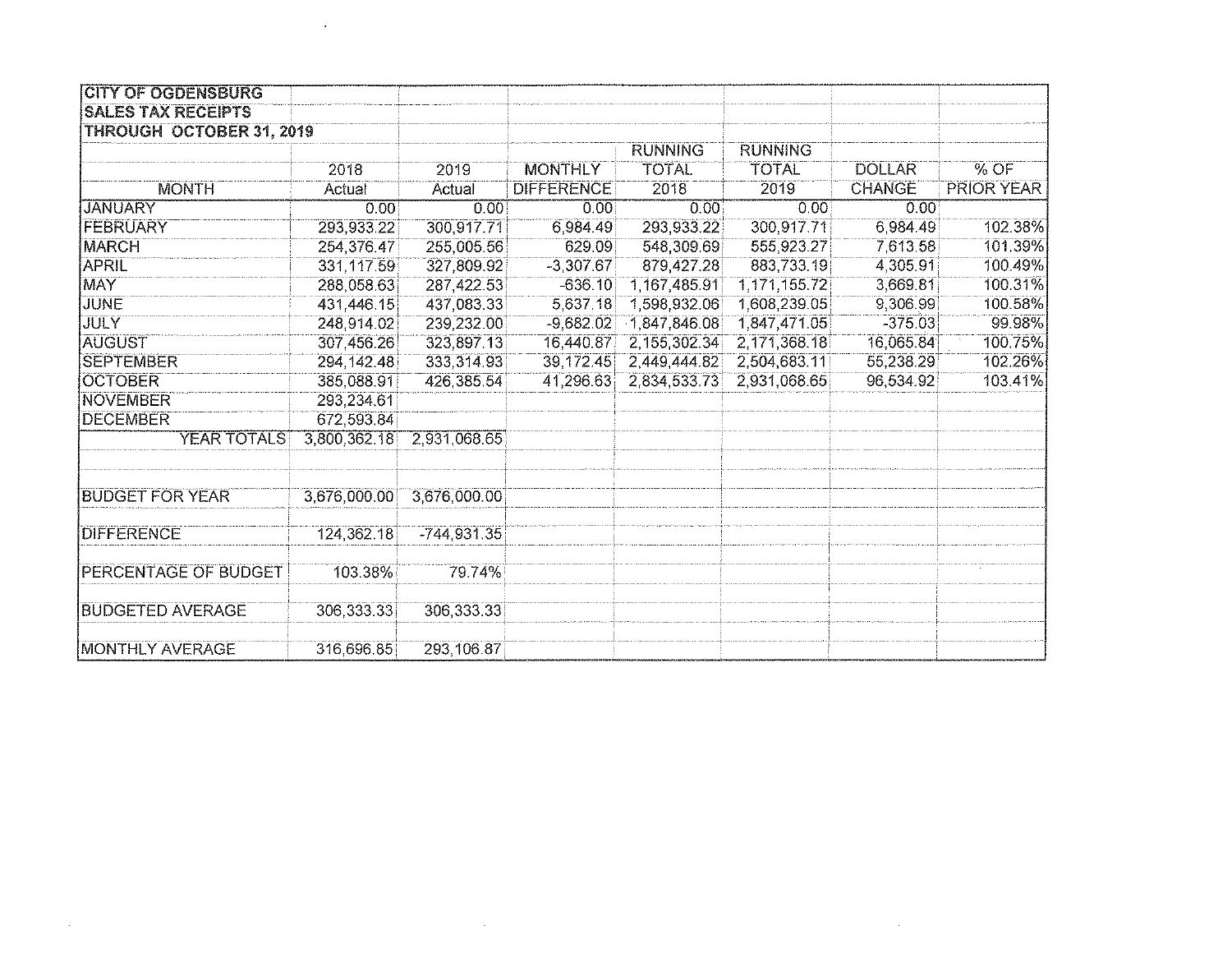| <b>CITY OF OGDENSBURG</b>       |                |               |                   |                |                |               |                   |
|---------------------------------|----------------|---------------|-------------------|----------------|----------------|---------------|-------------------|
| <b>HEALTH INSURANCE COSTS</b>   |                |               |                   |                |                |               |                   |
| <b>THROUGH OCTOBER 31, 2019</b> |                |               |                   |                |                |               |                   |
|                                 |                |               |                   | <b>RUNNING</b> | <b>RUNNING</b> |               |                   |
|                                 | 2018           | 2019          | <b>MONTHLY</b>    | <b>TOTAL</b>   | <b>TOTAL</b>   | <b>DOLLAR</b> | % OF              |
| <b>MONTH</b>                    | Actual         | Actual        | <b>DIFFERENCE</b> | 2018           | 2019           | <b>CHANGE</b> | <b>PRIOR YEAR</b> |
| <b>JANUARY</b>                  | 206,693.44     | 237,489.20    | 30,795.76         | 206,693.44     | 237,489.20     | 30,795.76     | 114.90%           |
| FEBRUARY                        | 250,205.60     | 231,069.13    | $-19,136.47$      | 456,899.04     | 468,558.33     | $-19,136.47$  | 102.55%           |
| <b>MARCH</b>                    | 238,467.60     | 247,656.56    | 9,188.96          | 695,366.64     | 716,214.89     | 9,188.96      | 103.00%           |
| <b>APRIL</b>                    | 227,903.06     | 223,450.02    | $-4,453.04$       | 923,269.70     | 939,664.91     | $-4,453.04$   | 101.78%           |
| <b>MAY</b>                      | 204,848.15     | 222,847.85    | 17,999.70         | 1,128,117.85   | 1,162,512.76   | 17,999.70     | 103.05%           |
| <b>JUNE</b>                     | 213,135.65     | 232,257.39    | 19,121.74         | 1,341,253.50   | 1,394,770.15   | 19,121.74     | 103.99%           |
| <b>JULY</b>                     | 203,251.55     | 223,266.43    | 20,014.88         | 1,544,505.05   | 1,618,036.58   | 20,014.88     | 104.76%           |
| <b>AUGUST</b>                   | 208,073.35     | 224,812.58    | 16,739.23         | 1,752,578.40   | 1,842,849.16   | 16,739.23     | 105.15%           |
| <b>ISEPTEMBER</b>               | 212,037.59     | 237,330.35    | 25,292.76         | 1,964,615.99   | 2,080,179.51   | 25,292.76     | 105.88%           |
| <b>OCTOBER</b>                  | 202,680.73     | 225,449.71    | 22,768.98         | 2,167,296.72   | 2,305,629.22   | 22,768.98     | 106.38%           |
| <b>NOVEMBER</b>                 | 204,610.75     |               |                   |                |                |               |                   |
| <b>DECEMBER</b>                 | 213,047.06     |               |                   |                |                |               |                   |
| YEAR TOTALS                     | 2.584,954.53   | 2,305,629.22  |                   |                |                |               |                   |
| <b>BUDGET FOR YEAR</b>          | 3.262,154.00   | 2,937,470.00  |                   |                |                |               |                   |
|                                 |                |               |                   |                |                |               |                   |
| <b>DIFFERENCE</b>               | $-677, 199.47$ | $-631,840.78$ |                   |                |                |               |                   |
| <b>PERCENTAGE OF BUDGET</b>     | 79.24%         | 78.49%        |                   |                |                |               |                   |
| <b>BUDGETED AVERAGE</b>         | 271,846.17     | 244,789.17    |                   |                |                |               |                   |
| <b>MONTHLY AVERAGE</b>          | 215,412.88     | 230,562.92    |                   |                |                |               |                   |

 $\label{eq:2.1} \frac{1}{\sqrt{2}}\left(\frac{1}{\sqrt{2}}\right)^{2} \left(\frac{1}{\sqrt{2}}\right)^{2} \left(\frac{1}{\sqrt{2}}\right)^{2} \left(\frac{1}{\sqrt{2}}\right)^{2} \left(\frac{1}{\sqrt{2}}\right)^{2} \left(\frac{1}{\sqrt{2}}\right)^{2} \left(\frac{1}{\sqrt{2}}\right)^{2} \left(\frac{1}{\sqrt{2}}\right)^{2} \left(\frac{1}{\sqrt{2}}\right)^{2} \left(\frac{1}{\sqrt{2}}\right)^{2} \left(\frac{1}{\sqrt{2}}\right)^{2} \left(\$ 

 $\label{eq:2.1} \frac{1}{2} \int_{\mathbb{R}^3} \frac{1}{\sqrt{2}} \, \frac{1}{\sqrt{2}} \, \frac{1}{\sqrt{2}} \, \frac{1}{\sqrt{2}} \, \frac{1}{\sqrt{2}} \, \frac{1}{\sqrt{2}} \, \frac{1}{\sqrt{2}} \, \frac{1}{\sqrt{2}} \, \frac{1}{\sqrt{2}} \, \frac{1}{\sqrt{2}} \, \frac{1}{\sqrt{2}} \, \frac{1}{\sqrt{2}} \, \frac{1}{\sqrt{2}} \, \frac{1}{\sqrt{2}} \, \frac{1}{\sqrt{2}} \, \frac{1}{\sqrt{2}} \,$ 

 $\label{eq:2.1} \frac{1}{\sqrt{2}}\left(\frac{1}{\sqrt{2}}\right)^{2} \left(\frac{1}{\sqrt{2}}\right)^{2} \left(\frac{1}{\sqrt{2}}\right)^{2} \left(\frac{1}{\sqrt{2}}\right)^{2} \left(\frac{1}{\sqrt{2}}\right)^{2} \left(\frac{1}{\sqrt{2}}\right)^{2} \left(\frac{1}{\sqrt{2}}\right)^{2} \left(\frac{1}{\sqrt{2}}\right)^{2} \left(\frac{1}{\sqrt{2}}\right)^{2} \left(\frac{1}{\sqrt{2}}\right)^{2} \left(\frac{1}{\sqrt{2}}\right)^{2} \left(\$ 

 $\mathcal{L}^{\text{max}}_{\text{max}}$  , where  $\mathcal{L}^{\text{max}}_{\text{max}}$ 

 $\mathcal{L}^{\text{max}}_{\text{max}}$  and  $\mathcal{L}^{\text{max}}_{\text{max}}$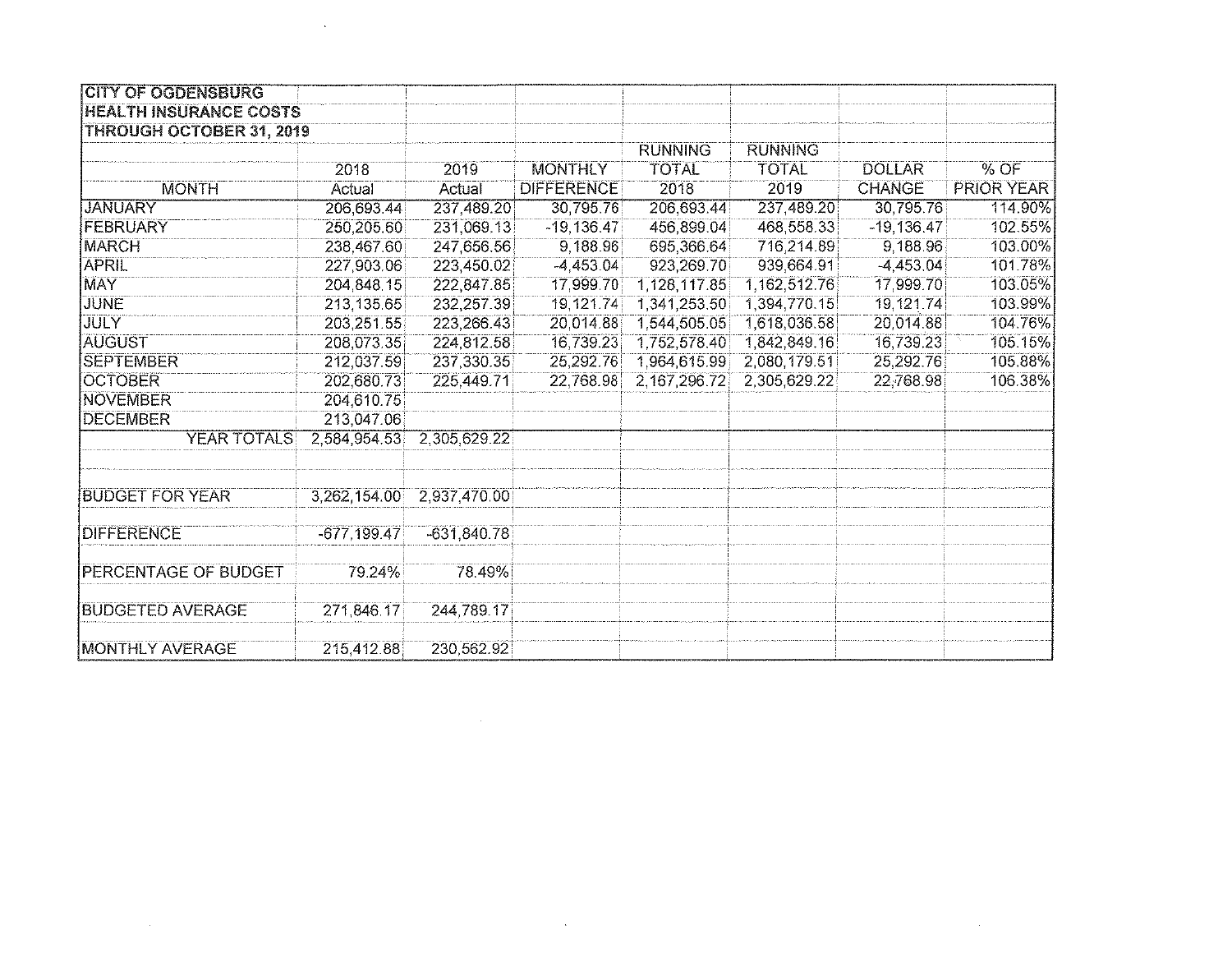

# **Budget Report**

# City of Ogdensburg, NY Account Summary

For Fiscal: 2019 Period Ending: 10/31/2019

|                         |                                         | Original<br><b>Total Budget</b> | Current<br><b>Total Budget</b> | Period<br><b>Activity</b> | Fiscal<br><b>Activity</b> | Variance<br>Favorable<br>(Unfavorable) | Percent<br>Remaining |
|-------------------------|-----------------------------------------|---------------------------------|--------------------------------|---------------------------|---------------------------|----------------------------------------|----------------------|
| Fund: AA - General Fund |                                         |                                 |                                |                           |                           |                                        |                      |
| Revenue                 |                                         |                                 |                                |                           |                           |                                        |                      |
| AA.1001                 | Real Property Taxes (City)              | 5,569,965.00                    | 5,569,965.00                   | 0.00                      | 5,567,267.39              | $-2,697.61$                            | 0.05%                |
| AA.1080                 | Federal Payments In Lieu Of Tax         | 28,000.00                       | 28,000.00                      | 0.00                      | 0.00                      | $-28,000.00$                           | 100.00 %             |
| AA.1081                 | Other Payments In Lieu Of Taxes         | 6,166.00                        | 6,166.00                       | 0.00                      | 13,181.61                 | 7,015.61                               | 213.78%              |
| AA.1090                 | <b>Interest And Penalties</b>           | 175,000.00                      | 175,000.00                     | 6,631.43                  | 165,309.96                | $-9,690.04$                            | 5.54 %               |
| AA.1110                 | Sales And Use Tax                       | 3,676,000.00                    | 3,676,000.00                   | 426,385.54                | 2,931,068.65              | -744,931.35                            | 20.26%               |
| AA.1130                 | Utilities Gross Receipt Tax             | 290,000.00                      | 290,000.00                     | 1,356.41                  | 230,231.36                | $-59,768.64$                           | 20.61%               |
| AA.1240                 | <b>Comptroller Fees</b>                 | 31,800.00                       | 31,800.00                      | $-4.11$                   | 36,064.07                 | 4,264.07                               | 113.41%              |
| AA.1241                 | <b>Tax Search/Parcel Status Reports</b> | 300.00                          | 300.00                         | 100.00                    | 300.00                    | 0.00                                   | 0.00%                |
| AA.1255                 | Clerk Fees                              | 28,000.00                       | 28,000.00                      | 1,929.99                  | 21,625.45                 | $-6,374.55$                            | 22.77%               |
| AA.1256                 | <b>Marriage Fees</b>                    | 750.00                          | 750.00                         | 50.00                     | 650.00                    | $-100.00$                              | 13.33 %              |
| AA.1520                 | Police Fees                             | 250.00                          | 250.00                         | 87.00                     | 327.00                    | 77.00                                  | 130.80%              |
| AA.1521                 | <b>Traffic Violations</b>               | 7,500.00                        | 7,500.00                       | 300.00                    | 5,325.00                  | $-2,175.00$                            | 29.00 %              |
| AA.1560                 | Code Enforcement                        | 36,000.00                       | 36,000.00                      | 404.40                    | 28,088.55                 | $-7,911.45$                            | 21.98%               |
| <u>AA.1711</u>          | PW Services - Sidewalks                 | 0.00                            | 0.00                           | 560.00                    | 4,934.00                  | 4,934.00                               | 0.00%                |
| AA.1712                 | PW Services-Weeds, Stumps & Yard        | 6,000.00                        | 6,000.00                       | 1,165.73                  | 11,674.52                 | 5,674.52                               | 194.58%              |
| AA.1730                 | Sidewalk Snow Removal                   | 1,000.00                        | 1,000.00                       | 0.00                      | 794.82                    | $-205.18$                              | 20.52 %              |
| AA.2001                 | Park & Recreation Charges               | 21,000.00                       | 21,000.00                      | 1,552.17                  | 19,594.78                 | $-1,405.22$                            | 6.69%                |
| AA.2004                 | Pool Concessions/Lifeguard              | 6,400.00                        | 6,400.00                       | 0.00                      | 6,973.62                  | 573.62                                 | 108.96%              |
| AA.2005                 | Arena                                   | 51,500.00                       | 51,500.00                      | 1,582.25                  | 34,223.25                 | $-17,276.75$                           | 33.55 %              |
| AA.2006                 | Marina Dock Rental                      | 43,500.00                       | 43,500.00                      | 0.00                      | 40,654.50                 | $-2,845.50$                            | 6.54%                |
| AA.2143                 | <b>Outside Water Users</b>              | 109,000.00                      | 109,000.00                     | 0.00                      | 109,350.19                | 350.19                                 | 100.32%              |
| AA.2260                 | <b>Airport Security</b>                 | 158,600.00                      | 158,600.00                     | 0.00                      | 119,821.00                | $-38,779.00$                           | 24.45 %              |
| AA.2265                 | County Hazmat Reimbursement             | 17,500.00                       | 17,500.00                      | 0.00                      | 17,500.00                 | 0.00                                   | 0.00%                |
| AA.2302                 | Snow Removal Aid                        | 45,000.00                       | 45,000.00                      | 0.00                      | 59,520.29                 | 14,520.29                              | 132.27%              |
| AA.2401                 | <b>Interest And Earnings</b>            | 52,147.00                       | 52,147.00                      | 10,534.82                 | 105,494.84                | 53,347.84                              | 202.30%              |
| AA.2410                 | Rental Income                           | 3,570.00                        | 3,570.00                       | 0.00                      | 0.00                      | $-3,570.00$                            | 100.00 %             |
| AA.2411                 | Rental of Real Property                 | 50,000.00                       | 50,000.00                      | 4,105.50                  | 39,051.45                 | $-10,948.55$                           | 21.90%               |
| AA.2450                 | Commissions                             | 90.00                           | 90.00                          | 4.77                      | 57.09                     | $-32.91$                               | 36.57%               |
| AA.2540                 | <b>Bingo Licenses</b>                   | 285.00                          | 285.00                         | 0.00                      | 157.50                    | $-127.50$                              | 44.74 %              |
| AA.2544                 | Dog Licenses                            | 14,000.00                       | 14,000.00                      | 1,060.00                  | 10,296.00                 | $-3,704.00$                            | 26.46%               |
| AA.2545                 | <b>Other Licenses</b>                   | 1,500.00                        | 1,500.00                       | 297.50                    | 1,260.00                  | $-240.00$                              | 16.00 %              |
| AA.2555                 | <b>Building Permits</b>                 | 25,000.00                       | 25,000.00                      | 1,748.25                  | 30,991.30                 | 5,991.30                               | 123.97%              |
| AA.2590                 | <b>Other Permits</b>                    | 100.00                          | 100.00                         | 100.00                    | 444.47                    | 344.47                                 | 444.47%              |
| <u>AA.2610</u>          | <b>Fines And Forfeitures</b>            | 40,000.00                       | 40,000.00                      | 3,814.25                  | 20,685.50                 | $-19,314.50$                           | 48.29%               |
| AA.2625                 | DA Asset Forfeiture                     | 5,000.00                        | 5,000.00                       | 0.00                      | 0.00                      | $-5,000.00$                            | 100.00%              |
| AA.2627                 | K-9 Program                             | 2,300.00                        | 2,300.00                       | 0.00                      | 75.00                     | $-2,225.00$                            | 96.74 %              |
| AA.2655                 | <b>Other Minor Sales</b>                | 3,000.00                        | 3,000.00                       | 610.70                    | 610.70                    | $-2,389.30$                            | 79.64%               |
| AA.2660                 | Sale Of Real Property                   | 10,000.00                       | 10,000.00                      | 0.00                      | 2,143.09                  | $-7,856.91$                            | 78.57%               |
| AA.2665                 | Sale Of Equipment                       | 5,000.00                        | 5,000.00                       | 0.00                      | 0.00                      | $-5,000.00$                            | 100.00%              |
| AA.2705                 | Gifts And Donations/DARE                | 2,000.00                        | 2,000.00                       | 0.00                      | 0.00                      | $-2,000.00$                            | 100.00 %             |
| AA.2710                 | Premium on Obligations                  | 4,000.00                        | 4,000.00                       | 0.00                      | 5,440.00                  | 1,440.00                               | 136.00%              |
| AA.2770                 | <b>Miscellaneous Receipts</b>           | 4,300.00                        | 4,300.00                       | 365.54                    | 2,519.14                  | $-1,780.86$                            | 41.42%               |
| AA.2801                 | <b>Interfund Revenues</b>               | 932,726.00                      | 932,726.00                     | 0.00                      | 0.00                      | $-932,726.00$                          | 100.00%              |
| AA.2802                 | Hydro Project Income                    | 35,000.00                       | 35,000.00                      | 2,916.67                  | 26,250.03                 | $-8,749.97$                            | 25.00 %              |
| AA.3001                 | <b>State Revenue Sharing</b>            | 1,708,659.00                    | 1,708,659.00                   | 0.00                      | 123,145.00                | $-1,585,514.00$                        | 92.79%               |
| AA.3005                 | Mortgage Tax                            | 44,000.00                       | 44,000.00                      | 0.00                      | 22,719.25                 | $-21,280.75$                           | 48.37%               |
| AA.3021                 | <b>State Aid Court Facilities</b>       | 8,000.00                        | 8,000.00                       | $-1.00$                   | 10,137.00                 | 2,137.00                               | 126.71%              |
| AA.3089                 | Misc. State Aid                         | 100,000.00                      | 200,000.00                     | $-63.16$                  | 99,936.84                 | $-100,063.16$                          | 50.03%               |
| AA.3501                 | Consolidated Highway Aid                | 321,000.00                      | 440,902.00                     | 0.00                      | 0.00                      | -440,902.00                            | 100.00%              |
| AA.3820                 | Youth Programs Recreation               | 2,410.00                        | 2,410.00                       | 0.00                      | 2,410.00                  | 0.00                                   | 0.00 %               |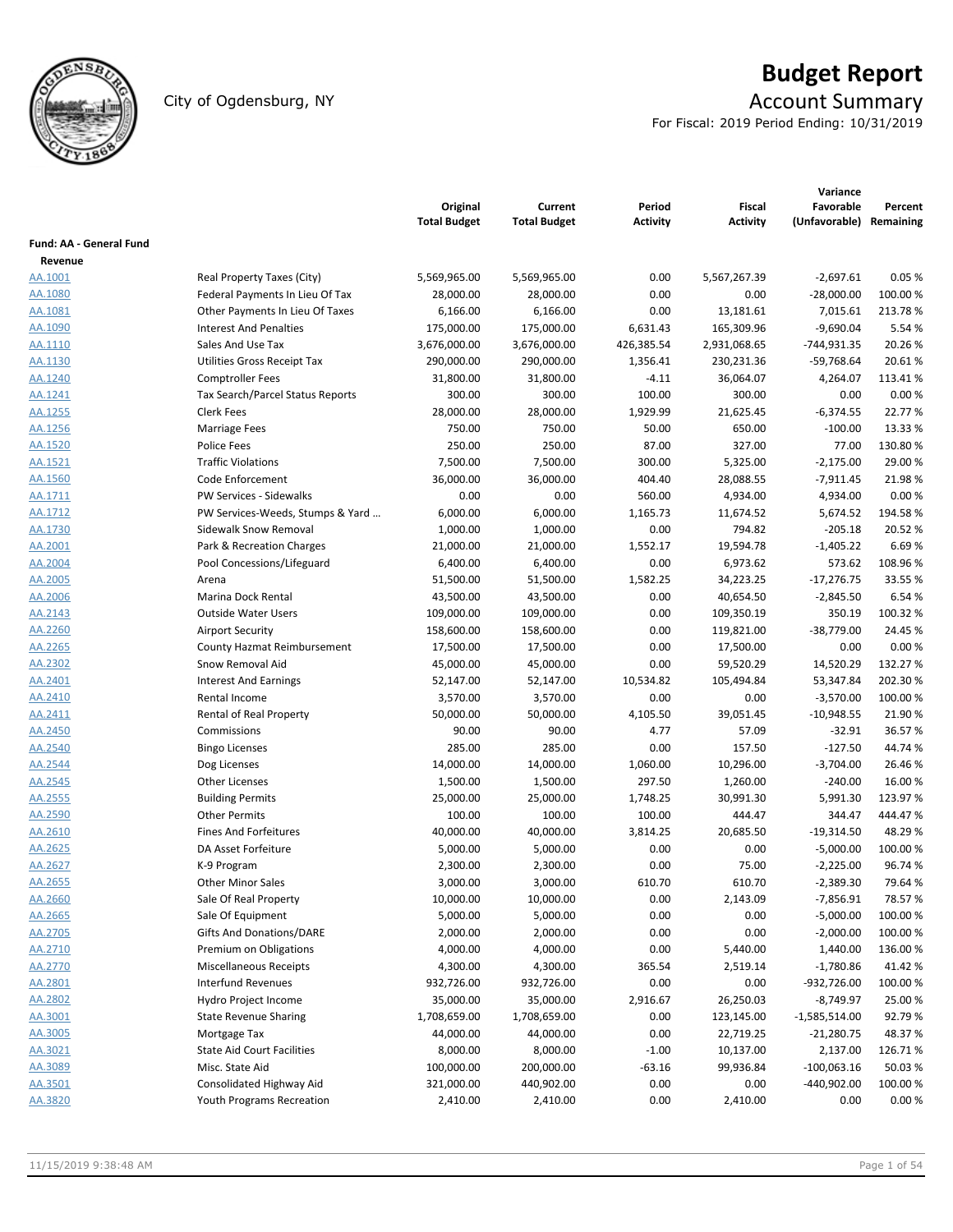|         |                            | Original<br><b>Total Budget</b> | Current<br><b>Total Budget</b> | Period<br><b>Activity</b> | Fiscal<br><b>Activity</b> | Variance<br>Favorable<br>(Unfavorable) | Percent<br>Remaining |
|---------|----------------------------|---------------------------------|--------------------------------|---------------------------|---------------------------|----------------------------------------|----------------------|
| AA.4089 | Federal Reimbursement      | 17,000.00                       | 17,000.00                      | 0.00                      | 0.00                      | $-17.000.00$                           | 100.00 %             |
| AA.4103 | Operation Stonegarden 2017 | 52.000.00                       | 52.000.00                      | 0.00                      | 0.00                      | $-52.000.00$                           | 100.00 %             |
|         | <b>Revenue Total:</b>      | 13,752,318.00                   | 13.972.220.00                  | 467,594.65                | 9.928.304.21              | -4,043,915.79                          | 28.94 %              |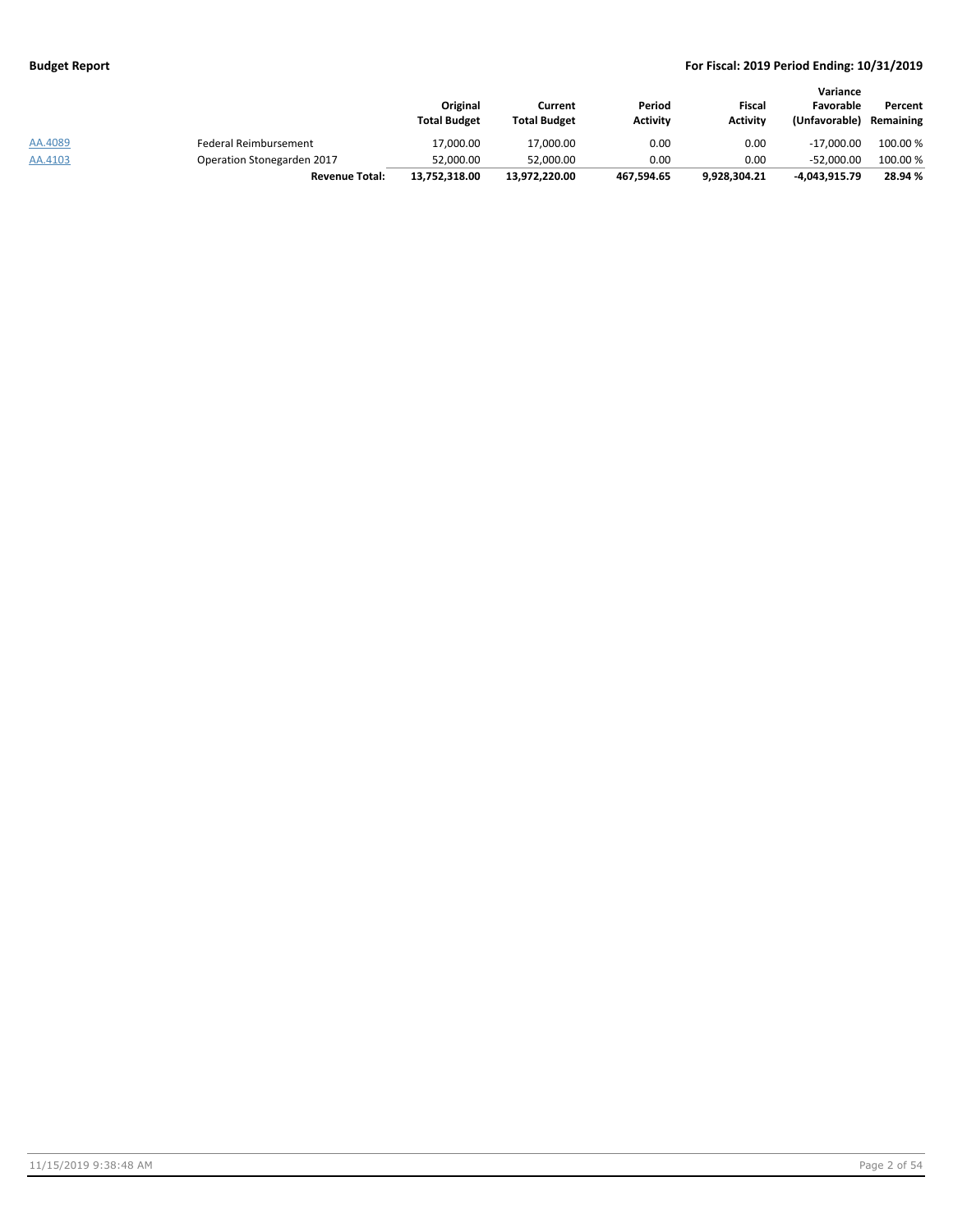|                                  |                                         | Original<br><b>Total Budget</b> | Current<br><b>Total Budget</b> | Period<br><b>Activity</b> | Fiscal<br><b>Activity</b> | Variance<br>Favorable<br>(Unfavorable) | Percent<br>Remaining |
|----------------------------------|-----------------------------------------|---------------------------------|--------------------------------|---------------------------|---------------------------|----------------------------------------|----------------------|
| <b>Expense</b>                   |                                         |                                 |                                |                           |                           |                                        |                      |
| Department: 1010 - Mayor/Council |                                         |                                 |                                |                           |                           |                                        |                      |
| AA.1010.110                      | Salaries                                | 37.788.00                       | 37,788.00                      | 2.943.60                  | 30,638.56                 | 7.149.44                               | 18.92%               |
| AA.1010.420                      | Office Expense                          | 7,000.00                        | 7,000.00                       | 0.00                      | 832.51                    | 6,167.49                               | 88.11%               |
| AA.1010.425                      | Telephone                               | 750.00                          | 750.00                         | 24.00                     | 626.28                    | 123.72                                 | 16.50 %              |
| AA.1010.440                      | <b>Equipment Maintenance</b>            | 300.00                          | 300.00                         | 18.33                     | 201.63                    | 98.37                                  | 32.79 %              |
| AA.1010.810                      | <b>State Retirement</b>                 | 3,046.00                        | 3,046.00                       | 254.00                    | 2,540.00                  | 506.00                                 | 16.61%               |
| AA.1010.830                      | Social Security Expense                 | 2,891.00                        | 2,891.00                       | 219.08                    | 2,276.45                  | 614.55                                 | 21.26 %              |
| AA.1010.850                      | NYS Disability                          | 4.00                            | 4.00                           | 0.58                      | 1.58                      | 2.42                                   | 60.50%               |
| AA.1010.860                      | Health Insurance                        | 2,915.00                        | 2,915.00                       | 246.82                    | 2,440.05                  | 474.95                                 | 16.29 %              |
|                                  | Department: 1010 - Mayor/Council Total: | 54,694.00                       | 54.694.00                      | 3.706.41                  | 39.557.06                 | 15.136.94                              | 27.68%               |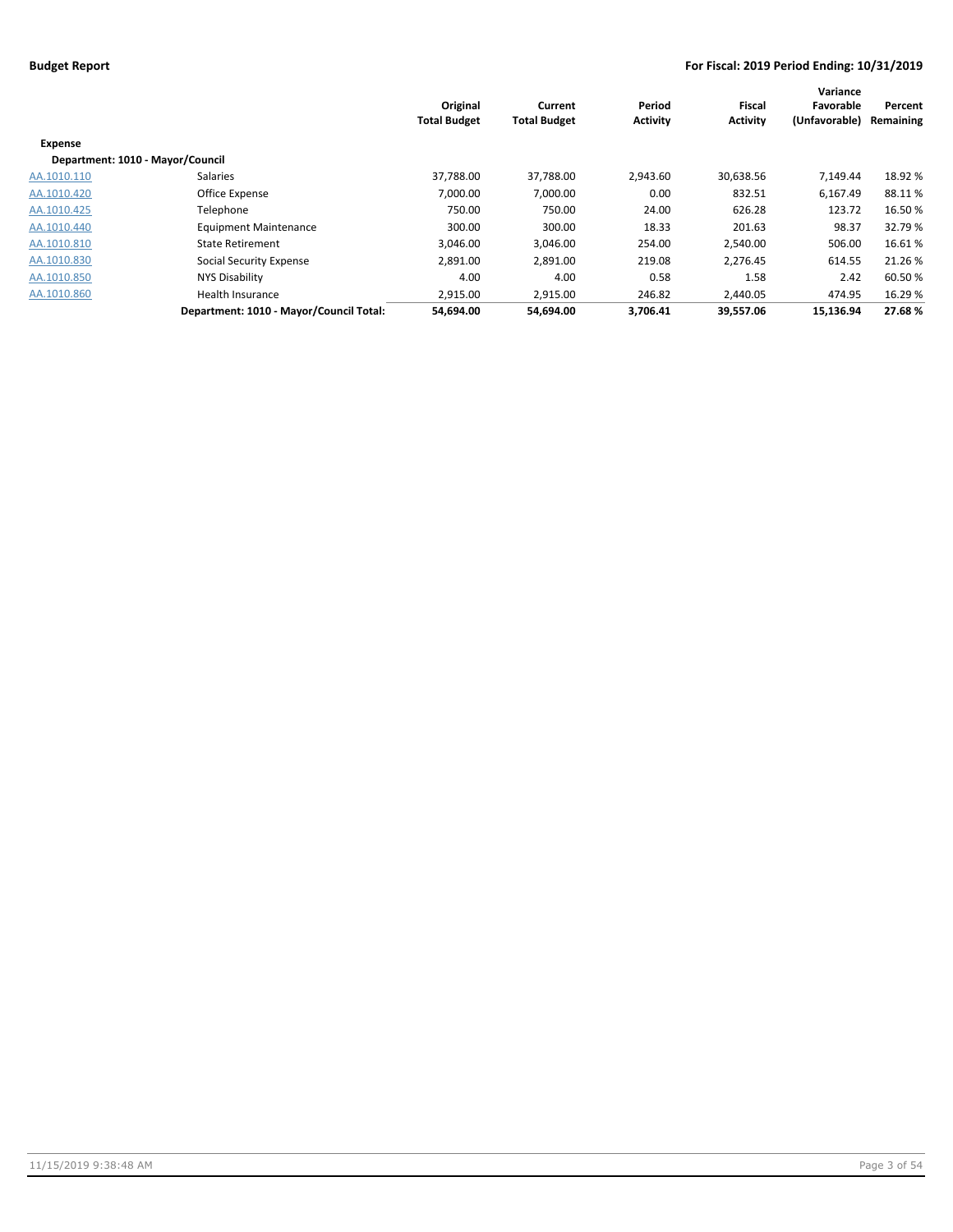|                                 |                                        | Original<br><b>Total Budget</b> | Current<br><b>Total Budget</b> | Period<br><b>Activity</b> | Fiscal<br><b>Activity</b> | Variance<br>Favorable<br>(Unfavorable) | Percent<br>Remaining |
|---------------------------------|----------------------------------------|---------------------------------|--------------------------------|---------------------------|---------------------------|----------------------------------------|----------------------|
| Department: 1230 - City Manager |                                        |                                 |                                |                           |                           |                                        |                      |
| AA.1230.110                     | Salaries                               | 149,863.00                      | 149,863.00                     | 11,638.36                 | 122,202.76                | 27,660.24                              | 18.46 %              |
| AA.1230.150                     | Longevity Incentive                    | 167.00                          | 167.00                         | 0.00                      | 0.00                      | 167.00                                 | 100.00 %             |
| AA.1230.410                     | Travel                                 | 500.00                          | 500.00                         | 0.00                      | 178.50                    | 321.50                                 | 64.30%               |
| AA.1230.420                     | Office Expense                         | 1,300.00                        | 1,300.00                       | 0.00                      | 841.47                    | 458.53                                 | 35.27 %              |
| AA.1230.425                     | Telephone                              | 750.00                          | 750.00                         | 69.36                     | 585.97                    | 164.03                                 | 21.87%               |
| AA.1230.440                     | <b>Equipment Maintenance</b>           | 300.00                          | 300.00                         | 18.34                     | 201.74                    | 98.26                                  | 32.75 %              |
| AA.1230.510                     | Professional Training                  | 500.00                          | 500.00                         | 0.00                      | 0.00                      | 500.00                                 | 100.00 %             |
| AA.1230.810                     | <b>State Retirement</b>                | 22,611.00                       | 22,611.00                      | 1,884.00                  | 18,840.00                 | 3,771.00                               | 16.68%               |
| AA.1230.830                     | Social Security Expense                | 11,478.00                       | 11,478.00                      | 857.96                    | 9,003.80                  | 2,474.20                               | 21.56%               |
| AA.1230.850                     | NYS Disability                         | 29.00                           | 29.00                          | 4.18                      | 11.41                     | 17.59                                  | 60.66%               |
| AA.1230.860                     | Health Insurance                       | 15,971.00                       | 15,971.00                      | 1,319.12                  | 13,048.04                 | 2,922.96                               | 18.30%               |
|                                 | Department: 1230 - City Manager Total: | 203,469.00                      | 203,469.00                     | 15,791.32                 | 164,913.69                | 38,555.31                              | 18.95 %              |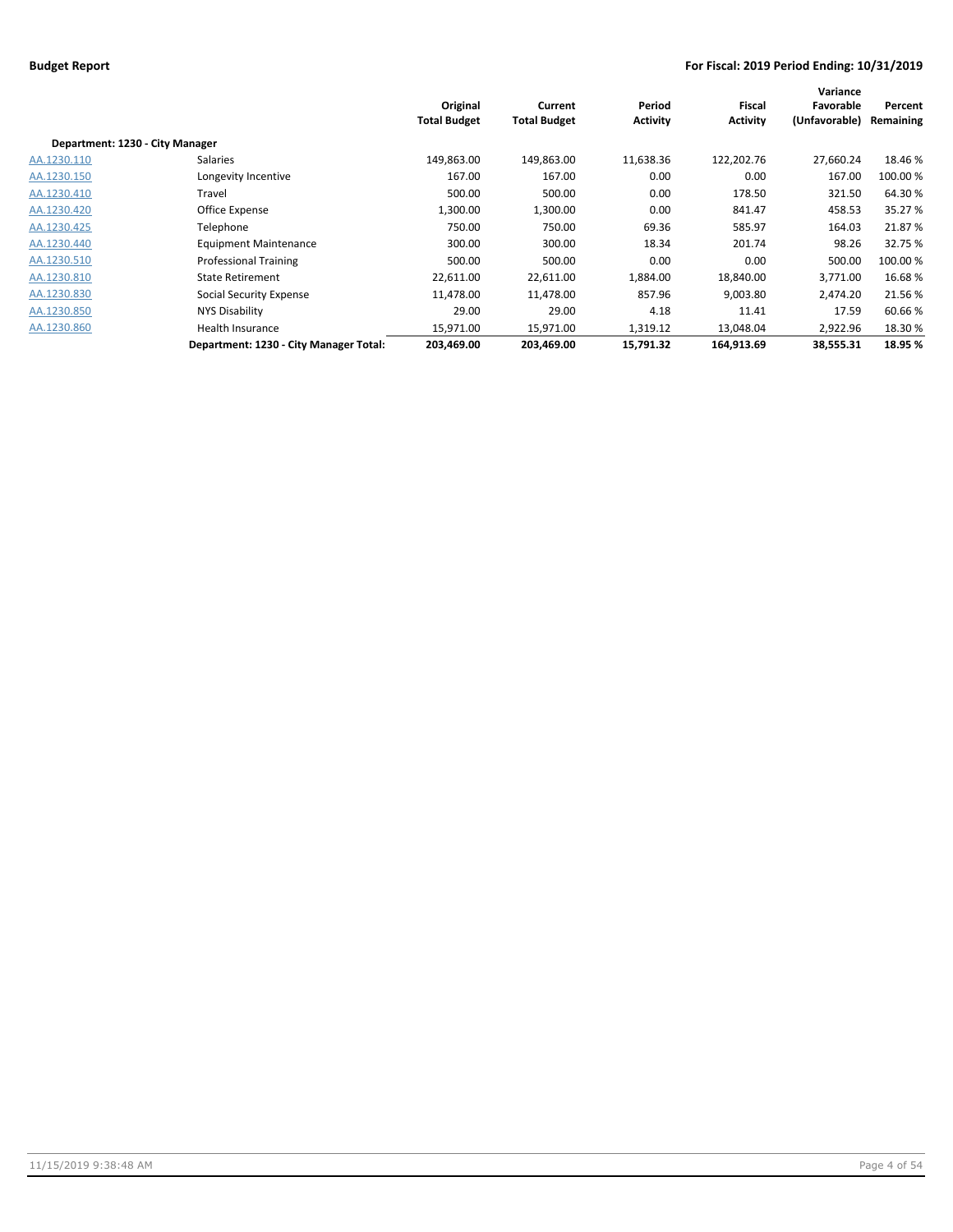|                                |                                       | Original<br><b>Total Budget</b> | Current<br><b>Total Budget</b> | Period<br><b>Activity</b> | Fiscal<br><b>Activity</b> | Variance<br>Favorable<br>(Unfavorable) | Percent<br>Remaining |
|--------------------------------|---------------------------------------|---------------------------------|--------------------------------|---------------------------|---------------------------|----------------------------------------|----------------------|
| Department: 1315 - Comptroller |                                       |                                 |                                |                           |                           |                                        |                      |
| AA.1315.110                    | Salaries                              | 178,720.00                      | 178,720.00                     | 14,149.08                 | 148,565.34                | 30,154.66                              | 16.87%               |
| AA.1315.150                    | Longevity Incentive                   | 750.00                          | 750.00                         | 0.00                      | 0.00                      | 750.00                                 | 100.00%              |
| AA.1315.220                    | Office Equipment                      | 500.00                          | 500.00                         | 50.00                     | 129.00                    | 371.00                                 | 74.20%               |
| AA.1315.310                    | Capital Equipment                     | 2,000.00                        | 2,000.00                       | 0.00                      | 2,000.00                  | 0.00                                   | 0.00%                |
| AA.1315.410                    | Travel                                | 1,000.00                        | 1,000.00                       | 0.00                      | 0.00                      | 1,000.00                               | 100.00%              |
| AA.1315.415                    | <b>Computer Expense</b>               | 39,933.00                       | 39,933.00                      | 1,873.36                  | 29,447.67                 | 10,485.33                              | 26.26%               |
| AA.1315.420                    | Office Expense                        | 300.00                          | 300.00                         | 0.00                      | 0.00                      | 300.00                                 | 100.00%              |
| AA.1315.425                    | Telephone                             | 150.00                          | 150.00                         | 18.54                     | 173.46                    | $-23.46$                               | $-15.64%$            |
| AA.1315.510                    | <b>Professional Training</b>          | 1,000.00                        | 1,000.00                       | 400.00                    | 400.00                    | 600.00                                 | 60.00%               |
| AA.1315.522                    | Audit                                 | 21,600.00                       | 21,600.00                      | 0.00                      | 0.00                      | 21,600.00                              | 100.00%              |
| AA.1315.810                    | <b>State Retirement</b>               | 26,407.00                       | 26,407.00                      | 2,201.00                  | 22,010.00                 | 4,397.00                               | 16.65%               |
| AA.1315.830                    | <b>Social Security Expense</b>        | 13,730.00                       | 13,730.00                      | 1,063.54                  | 11,140.87                 | 2,589.13                               | 18.86%               |
| AA.1315.850                    | NYS Disability                        | 27.00                           | 27.00                          | 3.85                      | 10.53                     | 16.47                                  | 61.00%               |
| AA.1315.860                    | Health Insurance                      | 41,382.00                       | 41,382.00                      | 3,310.78                  | 34,022.72                 | 7,359.28                               | 17.78%               |
|                                | Department: 1315 - Comptroller Total: | 327,499.00                      | 327,499.00                     | 23,070.15                 | 247,899.59                | 79,599.41                              | 24.31%               |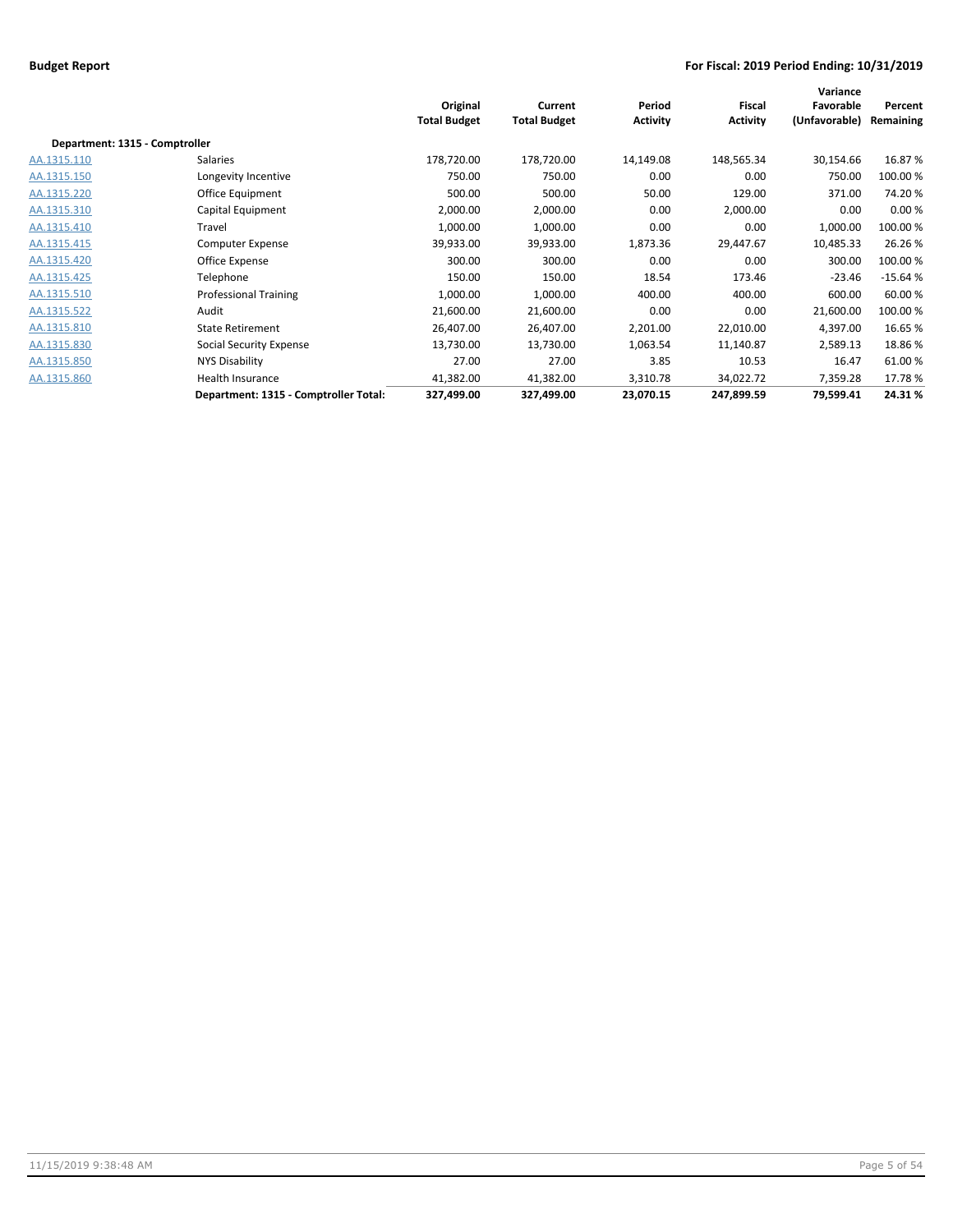|                               |                                      | Original<br><b>Total Budget</b> | Current<br><b>Total Budget</b> | Period<br><b>Activity</b> | <b>Fiscal</b><br><b>Activity</b> | Variance<br>Favorable<br>(Unfavorable) | Percent<br>Remaining |
|-------------------------------|--------------------------------------|---------------------------------|--------------------------------|---------------------------|----------------------------------|----------------------------------------|----------------------|
| Department: 1355 - Assessment |                                      |                                 |                                |                           |                                  |                                        |                      |
| AA.1355.110                   | Salaries                             | 58,000.00                       | 58,000.00                      | 4,675.76                  | 49,095.48                        | 8,904.52                               | 15.35 %              |
| AA.1355.220                   | Office Equipment                     | 900.00                          | 900.00                         | 0.00                      | 274.55                           | 625.45                                 | 69.49%               |
| AA.1355.410                   | Travel                               | 700.00                          | 700.00                         | 336.00                    | 1,378.00                         | $-678.00$                              | -96.86%              |
| AA.1355.420                   | Office Expense                       | 1,000.00                        | 1,000.00                       | 0.00                      | 158.65                           | 841.35                                 | 84.14%               |
| AA.1355.425                   | Telephone                            | 1,550.00                        | 1,550.00                       | 51.46                     | 1,166.36                         | 383.64                                 | 24.75 %              |
| AA.1355.430                   | Printing & Advertisement             | 100.00                          | 100.00                         | 0.00                      | 106.66                           | $-6.66$                                | $-6.66%$             |
| AA.1355.440                   | <b>Equipment Maintenance</b>         | 3,000.00                        | 3,000.00                       | 188.87                    | 2,528.92                         | 471.08                                 | 15.70%               |
| AA.1355.480                   | Gasoline                             | 500.00                          | 500.00                         | 0.00                      | 62.49                            | 437.51                                 | 87.50%               |
| AA.1355.490                   | Materials & Supplies                 | 650.00                          | 650.00                         | 0.00                      | 0.00                             | 650.00                                 | 100.00%              |
| AA.1355.510                   | <b>Professional Training</b>         | 700.00                          | 700.00                         | 0.00                      | 40.00                            | 660.00                                 | 94.29%               |
| AA.1355.515                   | Consultants                          | 10,000.00                       | 10,000.00                      | 0.00                      | 3,200.00                         | 6,800.00                               | 68.00%               |
| AA.1355.516                   | Board of Review                      | 1,850.00                        | 1,850.00                       | 0.00                      | 1,512.50                         | 337.50                                 | 18.24 %              |
| AA.1355.810                   | <b>State Retirement</b>              | 12,352.00                       | 12,352.00                      | 1,029.00                  | 10,290.00                        | 2,062.00                               | 16.69%               |
| AA.1355.830                   | <b>Social Security Expense</b>       | 4,437.00                        | 4,437.00                       | 323.10                    | 3,413.54                         | 1,023.46                               | 23.07%               |
| AA.1355.850                   | NYS Disability                       | 18.00                           | 18.00                          | 2.59                      | 7.08                             | 10.92                                  | 60.67%               |
| AA.1355.860                   | Health Insurance                     | 28,004.00                       | 28,004.00                      | 1,961.63                  | 19,479.34                        | 8,524.66                               | 30.44 %              |
|                               | Department: 1355 - Assessment Total: | 123,761.00                      | 123,761.00                     | 8,568.41                  | 92,713.57                        | 31,047.43                              | 25.09%               |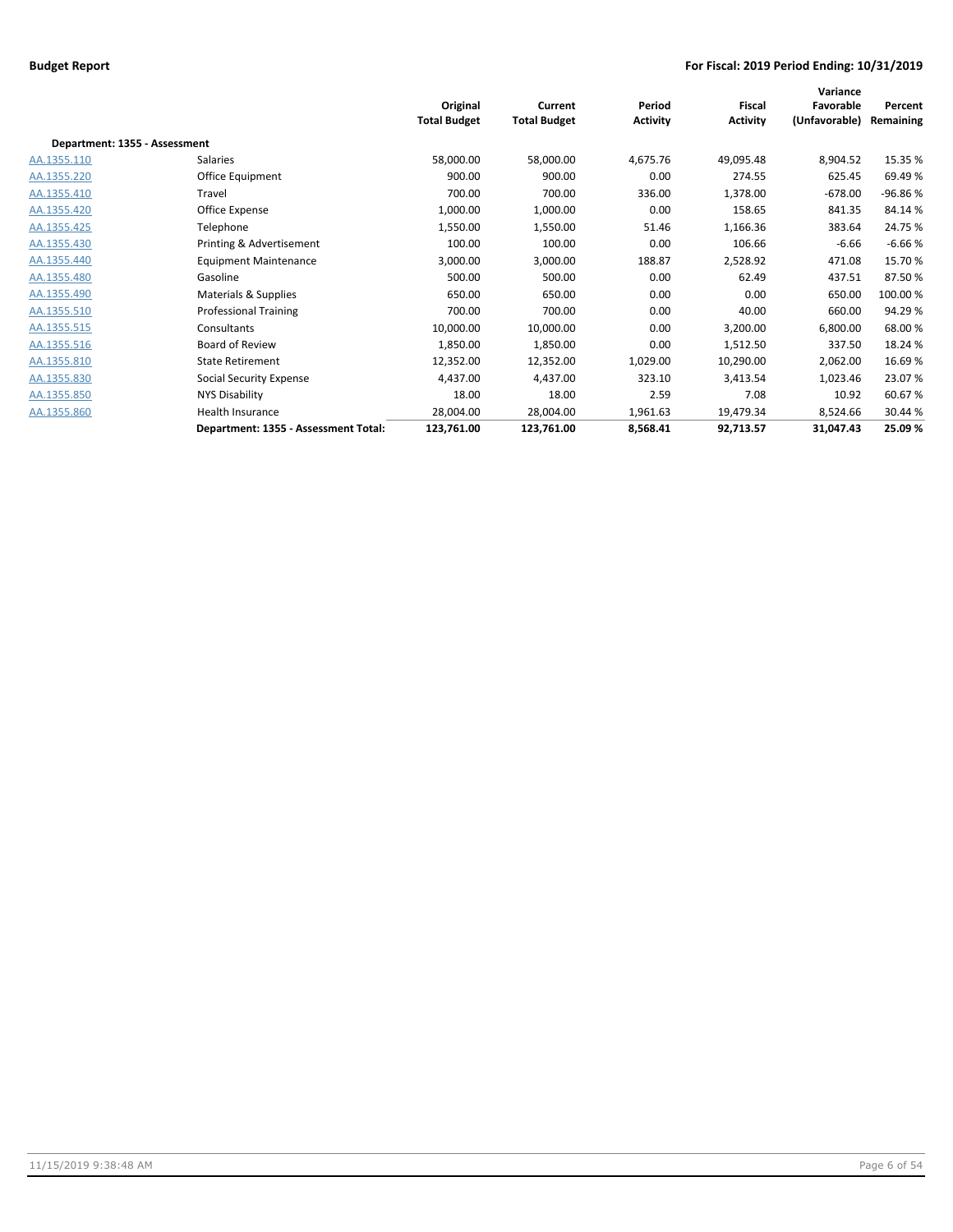|                          |                                 | Original<br><b>Total Budget</b> | Current<br><b>Total Budget</b> | Period<br><b>Activity</b> | <b>Fiscal</b><br><b>Activity</b> | Variance<br>Favorable<br>(Unfavorable) | Percent<br>Remaining |
|--------------------------|---------------------------------|---------------------------------|--------------------------------|---------------------------|----------------------------------|----------------------------------------|----------------------|
| Department: 1410 - Clerk |                                 |                                 |                                |                           |                                  |                                        |                      |
| AA.1410.110              | Salaries                        | 81,742.00                       | 81,742.00                      | 6,445.08                  | 61,650.83                        | 20,091.17                              | 24.58%               |
| AA.1410.140              | Time Accruals Payout            | 19,589.00                       | 19,589.00                      | 0.00                      | 19,588.50                        | 0.50                                   | 0.00%                |
| AA.1410.220              | Office Equipment                | 500.00                          | 500.00                         | 0.00                      | 0.00                             | 500.00                                 | 100.00 %             |
| AA.1410.410              | Travel                          | 100.00                          | 100.00                         | 0.00                      | 21.46                            | 78.54                                  | 78.54%               |
| AA.1410.420              | Office Expense                  | 500.00                          | 500.00                         | 128.40                    | 128.40                           | 371.60                                 | 74.32%               |
| AA.1410.425              | Telephone                       | 750.00                          | 750.00                         | 58.98                     | 639.27                           | 110.73                                 | 14.76%               |
| AA.1410.440              | <b>Equipment Maintenance</b>    | 3,000.00                        | 3,000.00                       | 212.15                    | 2,163.65                         | 836.35                                 | 27.88%               |
| AA.1410.490              | Materials & Supplies            | 400.00                          | 400.00                         | 0.00                      | 188.76                           | 211.24                                 | 52.81%               |
| AA.1410.510              | <b>Professional Training</b>    | 200.00                          | 200.00                         | 0.00                      | 75.00                            | 125.00                                 | 62.50%               |
| AA.1410.518              | <b>Contracted Service</b>       | 1,980.00                        | 1,980.00                       | 0.00                      | 1,980.00                         | 0.00                                   | 0.00%                |
| AA.1410.810              | <b>State Retirement</b>         | 16,509.00                       | 16,509.00                      | 2,752.00                  | 13,760.00                        | 2,749.00                               | 16.65%               |
| AA.1410.830              | <b>Social Security Expense</b>  | 7,752.00                        | 7,752.00                       | 422.36                    | 5,585.27                         | 2,166.73                               | 27.95 %              |
| AA.1410.850              | NYS Disability                  | 36.00                           | 36.00                          | 5.19                      | 14.16                            | 21.84                                  | 60.67%               |
| AA.1410.860              | Health Insurance                | 49,518.00                       | 49,518.00                      | 3,463.33                  | 38,011.84                        | 11,506.16                              | 23.24 %              |
|                          | Department: 1410 - Clerk Total: | 182,576.00                      | 182,576.00                     | 13,487.49                 | 143,807.14                       | 38,768.86                              | 21.23 %              |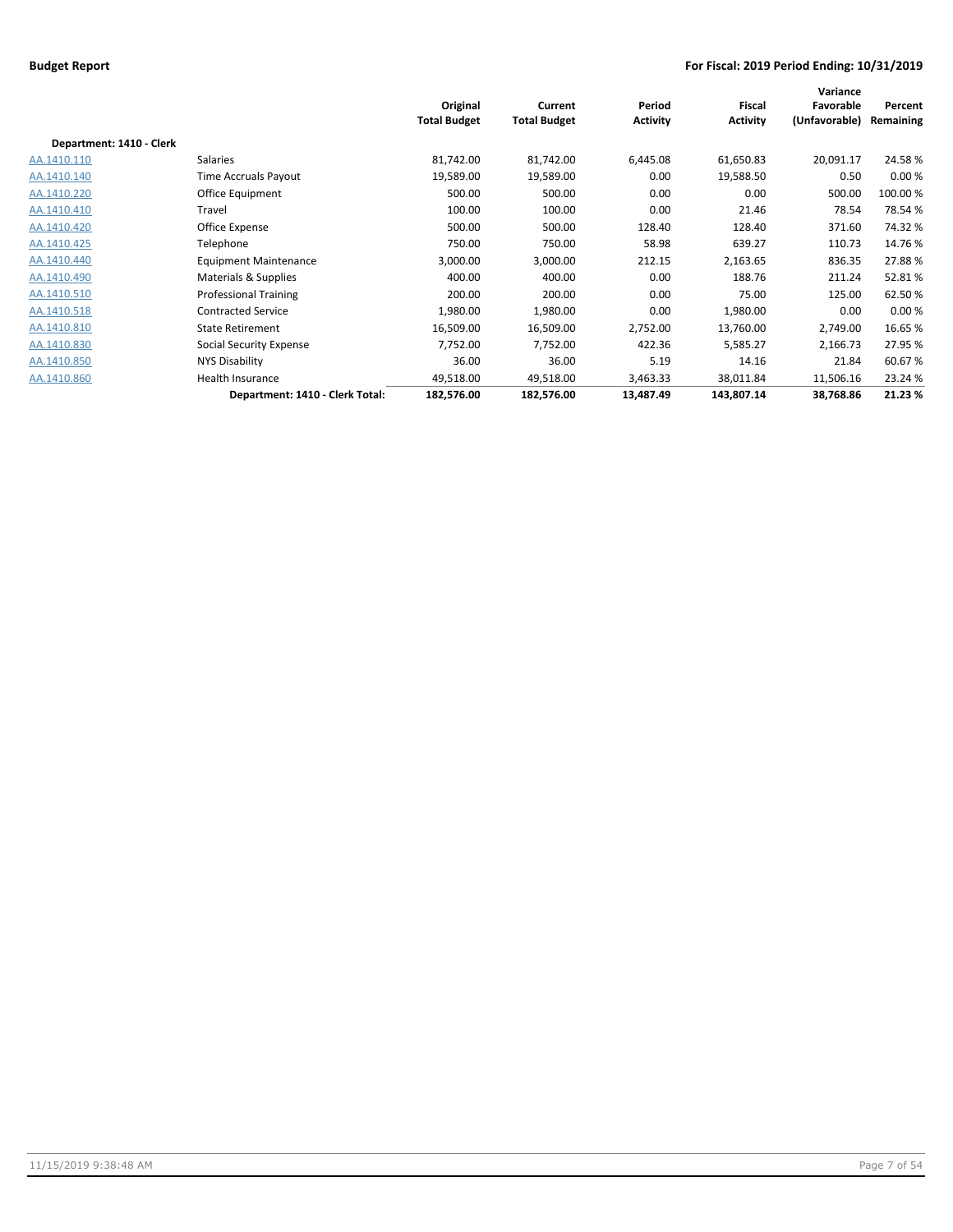|                        |                               | Original<br><b>Total Budget</b> | Current<br><b>Total Budget</b> | Period<br><b>Activity</b> | <b>Fiscal</b><br><b>Activity</b> | Variance<br>Favorable<br>(Unfavorable) | Percent<br>Remaining |
|------------------------|-------------------------------|---------------------------------|--------------------------------|---------------------------|----------------------------------|----------------------------------------|----------------------|
| Department: 1420 - Law |                               |                                 |                                |                           |                                  |                                        |                      |
| AA.1420.110            | Salaries                      | 9,788.00                        | 9,788.00                       | 789.72                    | 8,292.04                         | 1,495.96                               | 15.28 %              |
| AA.1420.420            | Office Expense                | 200.00                          | 200.00                         | 0.00                      | 13.71                            | 186.29                                 | 93.15 %              |
| AA.1420.490            | Materials & Supplies          | 250.00                          | 250.00                         | 18.33                     | 201.63                           | 48.37                                  | 19.35 %              |
| AA.1420.515            | Consultants                   | 100,000.00                      | 100,000.00                     | 3,985.00                  | 50,475.91                        | 49,524.09                              | 49.52 %              |
| AA.1420.810            | <b>State Retirement</b>       | 1,504.00                        | 1,504.00                       | 125.00                    | 1,250.00                         | 254.00                                 | 16.89%               |
| AA.1420.830            | Social Security Expense       | 749.00                          | 749.00                         | 54.30                     | 573.74                           | 175.26                                 | 23.40 %              |
| AA.1420.850            | NYS Disability                | 4.00                            | 4.00                           | 0.58                      | 1.58                             | 2.42                                   | 60.50 %              |
| AA.1420.860            | Health Insurance              | 2,915.00                        | 2,915.00                       | 246.82                    | 2.440.05                         | 474.95                                 | 16.29 %              |
|                        | Department: 1420 - Law Total: | 115.410.00                      | 115.410.00                     | 5.219.75                  | 63.248.66                        | 52.161.34                              | 45.20%               |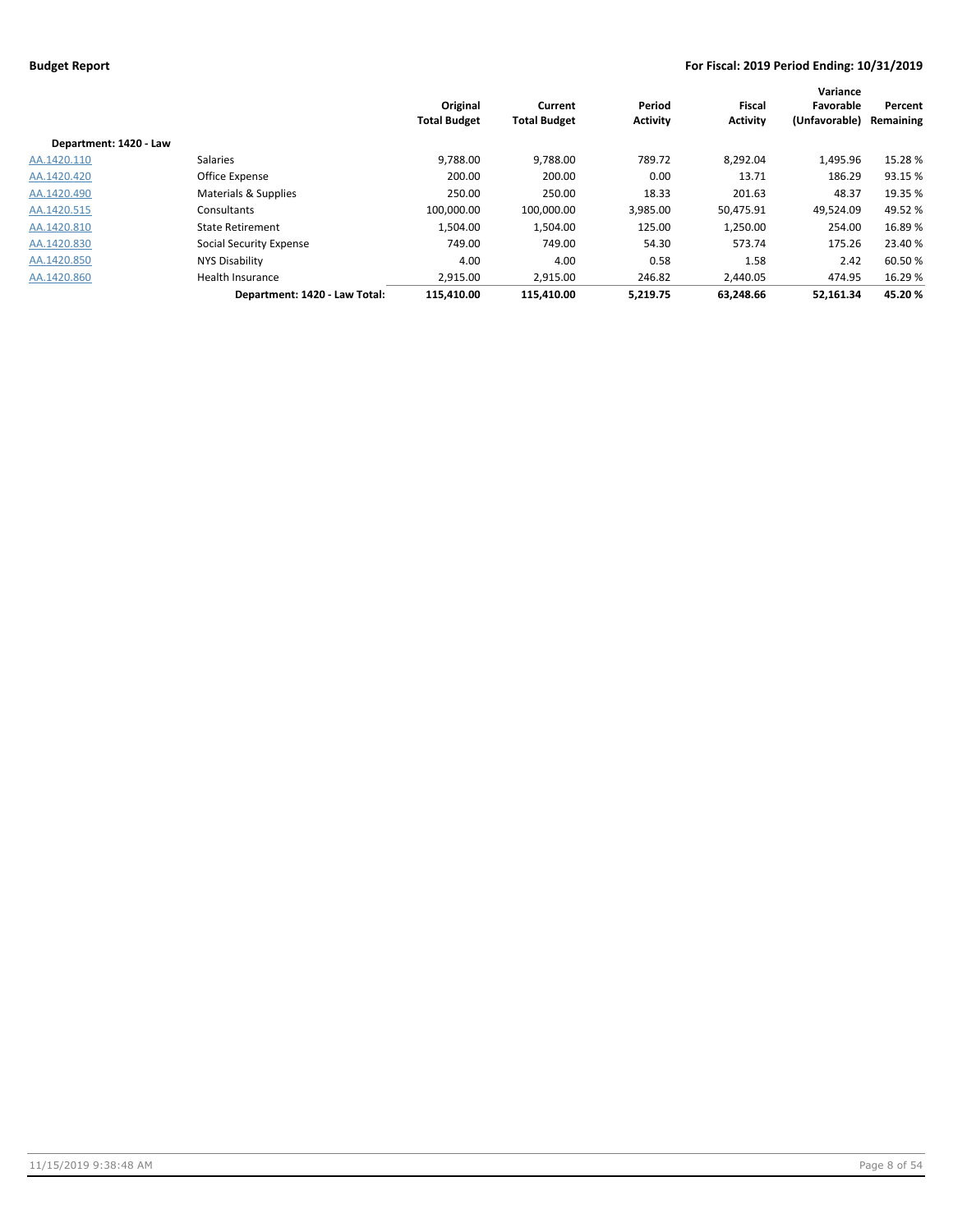|                             |                                    | Original<br><b>Total Budget</b> | Current<br><b>Total Budget</b> | Period<br><b>Activity</b> | Fiscal<br><b>Activity</b> | Variance<br>Favorable<br>(Unfavorable) | Percent<br>Remaining |
|-----------------------------|------------------------------------|---------------------------------|--------------------------------|---------------------------|---------------------------|----------------------------------------|----------------------|
| Department: 1440 - Engineer |                                    |                                 |                                |                           |                           |                                        |                      |
| AA.1440.110                 | Salaries                           | 48,354.00                       | 48,354.00                      | 3,812.54                  | 40,031.67                 | 8,322.33                               | 17.21%               |
| AA.1440.220                 | Office Equipment                   | 2,500.00                        | 2,500.00                       | 0.00                      | 2,265.00                  | 235.00                                 | 9.40%                |
| AA.1440.420                 | Office Expense                     | 65.00                           | 65.00                          | 6.87                      | 54.37                     | 10.63                                  | 16.35 %              |
| AA.1440.425                 | Telephone                          | 840.00                          | 840.00                         | 22.84                     | 605.73                    | 234.27                                 | 27.89%               |
| AA.1440.440                 | <b>Equipment Maintenance</b>       | 1,236.00                        | 1,236.00                       | 27.50                     | 302.50                    | 933.50                                 | 75.53 %              |
| AA.1440.490                 | Materials & Supplies               | 125.00                          | 125.00                         | 0.00                      | 0.00                      | 125.00                                 | 100.00 %             |
| AA.1440.515                 | Consultants                        | 29,550.00                       | 29,550.00                      | $-3,018.25$               | 15,257.50                 | 14,292.50                              | 48.37 %              |
| AA.1440.810                 | <b>State Retirement</b>            | 7,546.00                        | 7,546.00                       | $-747.00$                 | 6,290.00                  | 1,256.00                               | 16.64%               |
| AA.1440.830                 | Social Security Expense            | 3.700.00                        | 3.700.00                       | 257.48                    | 2.726.87                  | 973.13                                 | 26.30 %              |
| AA.1440.850                 | NYS Disability                     | 18.00                           | 18.00                          | 2.59                      | 7.08                      | 10.92                                  | 60.67%               |
| AA.1440.860                 | Health Insurance                   | 22,790.00                       | 22,790.00                      | 1,920.98                  | 19,033.06                 | 3,756.94                               | 16.49 %              |
|                             | Department: 1440 - Engineer Total: | 116,724.00                      | 116,724.00                     | 2,285.55                  | 86,573.78                 | 30,150.22                              | 25.83 %              |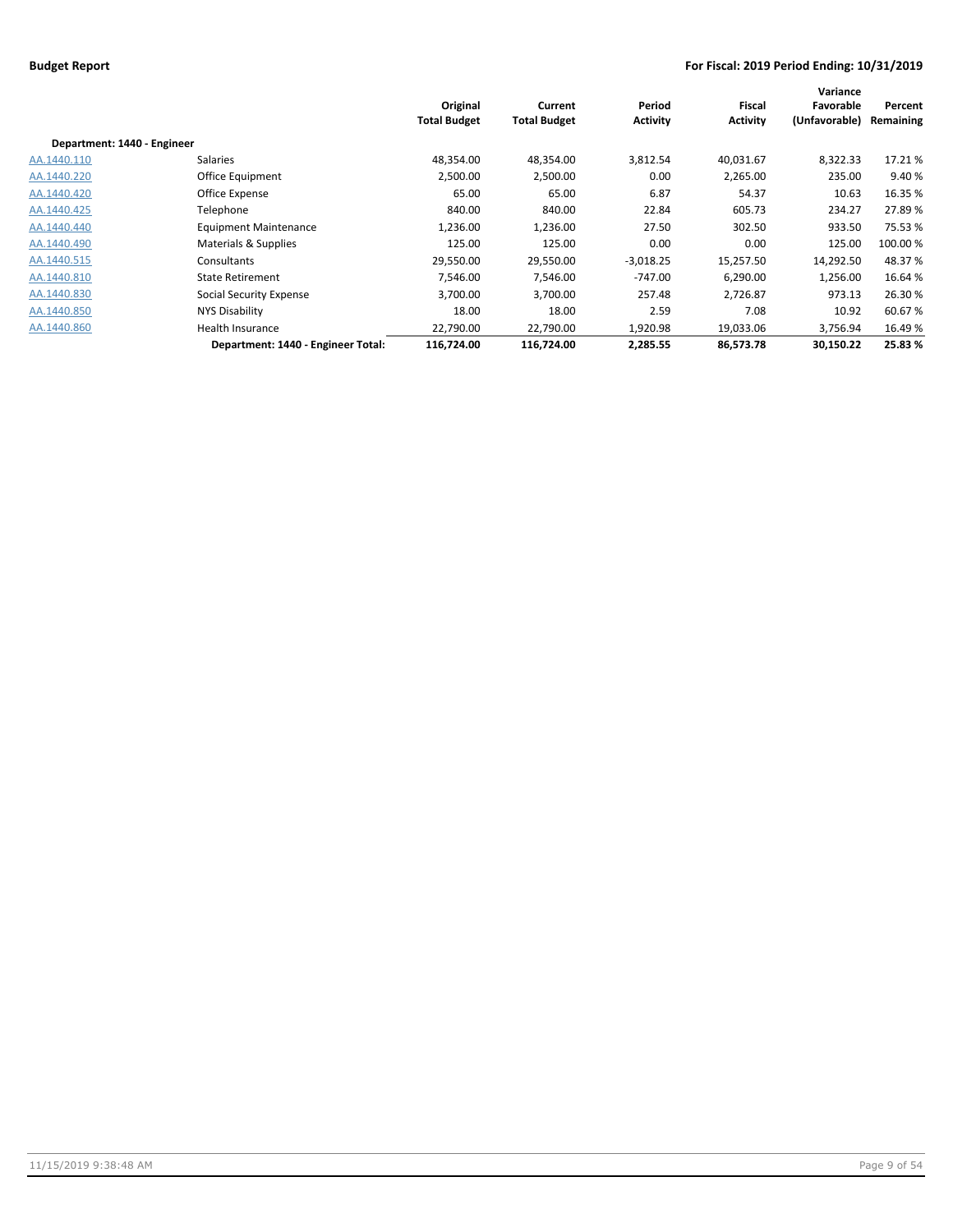|             |                                                       | Original<br><b>Total Budget</b> | Current<br><b>Total Budget</b> | Period<br><b>Activity</b> | <b>Fiscal</b><br><b>Activity</b> | Variance<br>Favorable<br>(Unfavorable) | Percent<br>Remaining |
|-------------|-------------------------------------------------------|---------------------------------|--------------------------------|---------------------------|----------------------------------|----------------------------------------|----------------------|
|             | Department: 1490 - Public Works Administration        |                                 |                                |                           |                                  |                                        |                      |
| AA.1490.110 | <b>Salaries</b>                                       | 81,575.00                       | 81,575.00                      | 6,843.95                  | 59,420.44                        | 22,154.56                              | 27.16%               |
| AA.1490.120 | Overtime                                              | 4,140.00                        | 4,140.00                       | 279.97                    | 3,303.02                         | 836.98                                 | 20.22 %              |
| AA.1490.140 | Time Accruals Payout                                  | 0.00                            | 0.00                           | 0.00                      | 4,891.84                         | $-4,891.84$                            | 0.00%                |
| AA.1490.150 | Longevity Incentive                                   | 10,368.00                       | 10,368.00                      | 0.00                      | 0.00                             | 10,368.00                              | 100.00%              |
| AA.1490.155 | <b>Clothing Allowance</b>                             | 413.00                          | 413.00                         | 0.00                      | 283.00                           | 130.00                                 | 31.48%               |
| AA.1490.220 | <b>Office Equipment</b>                               | 1,500.00                        | 1,500.00                       | 0.00                      | 0.00                             | 1,500.00                               | 100.00%              |
| AA.1490.410 | Travel                                                | 500.00                          | 500.00                         | 0.00                      | 0.00                             | 500.00                                 | 100.00%              |
| AA.1490.420 | Office Expense                                        | 500.00                          | 500.00                         | 0.00                      | 77.26                            | 422.74                                 | 84.55%               |
| AA.1490.421 | <b>Medical Expense</b>                                | 500.00                          | 500.00                         | 0.00                      | 403.28                           | 96.72                                  | 19.34 %              |
| AA.1490.425 | Telephone                                             | 2,800.00                        | 2,800.00                       | 199.71                    | 2,574.55                         | 225.45                                 | 8.05%                |
| AA.1490.440 | <b>Equipment Maintenance</b>                          | 500.00                          | 500.00                         | 348.00                    | 348.00                           | 152.00                                 | 30.40 %              |
| AA.1490.490 | Materials & Supplies                                  | 500.00                          | 500.00                         | 0.00                      | 400.05                           | 99.95                                  | 19.99%               |
| AA.1490.510 | <b>Professional Training</b>                          | 500.00                          | 500.00                         | 0.00                      | 60.00                            | 440.00                                 | 88.00%               |
| AA.1490.550 | Uniforms & Clothing Allowance                         | 180.00                          | 180.00                         | 0.00                      | 0.00                             | 180.00                                 | 100.00%              |
| AA.1490.810 | <b>State Retirement</b>                               | 12,351.00                       | 12,351.00                      | 1,029.00                  | 10,290.00                        | 2,061.00                               | 16.69%               |
| AA.1490.830 | Social Security Expense                               | 7,382.00                        | 7,382.00                       | 517.20                    | 4,935.49                         | 2,446.51                               | 33.14 %              |
| AA.1490.850 | NYS Disability                                        | 24.00                           | 24.00                          | 3.46                      | 9.44                             | 14.56                                  | 60.67%               |
| AA.1490.860 | <b>Health Insurance</b>                               | 19,487.00                       | 19,487.00                      | 1,459.32                  | 13,856.15                        | 5,630.85                               | 28.90%               |
|             | Department: 1490 - Public Works Administration Total: | 143,220.00                      | 143,220.00                     | 10,680.61                 | 100,852.52                       | 42,367.48                              | 29.58%               |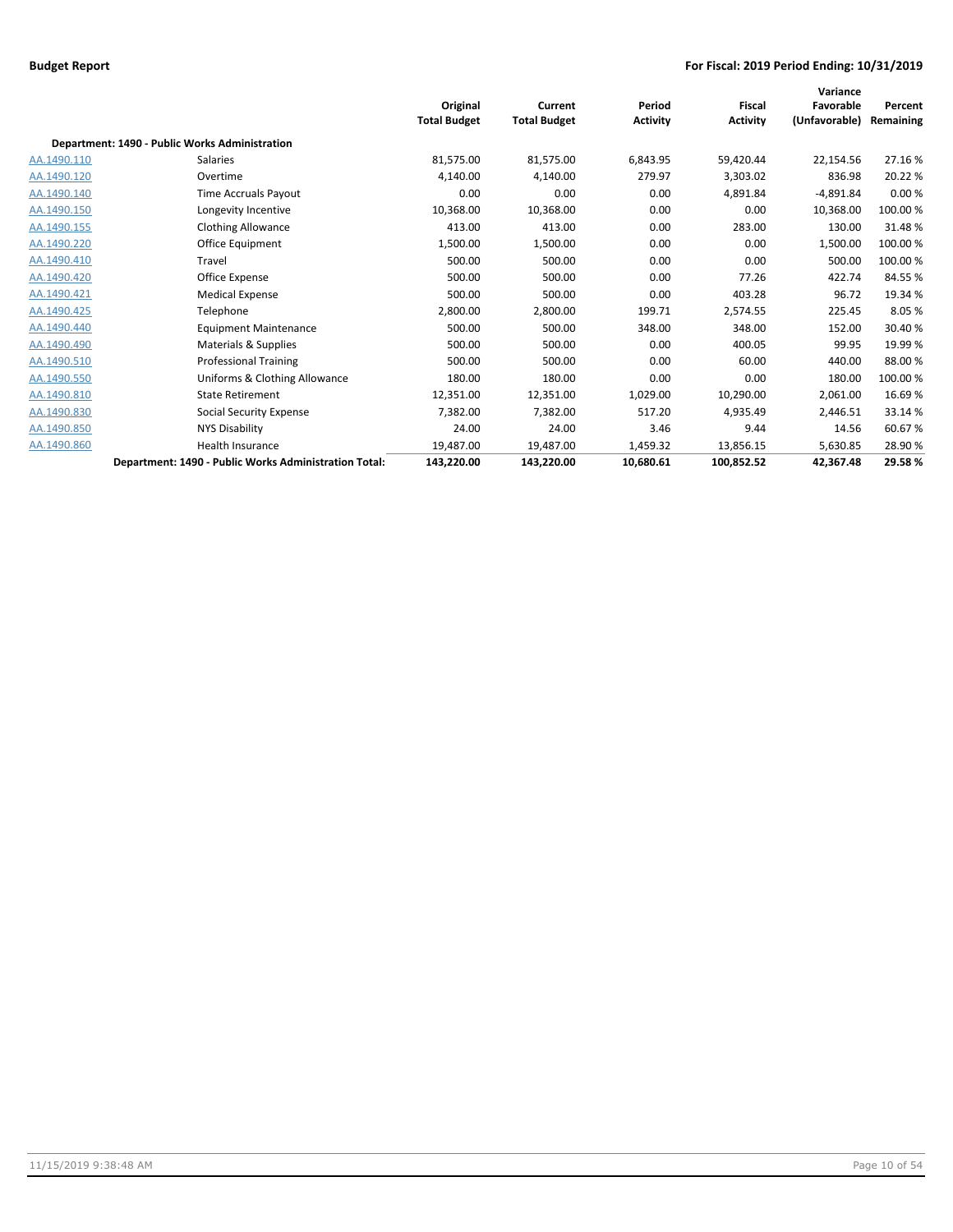|                                       |                                              | Original<br><b>Total Budget</b> | Current<br><b>Total Budget</b> | Period<br><b>Activity</b> | Fiscal<br><b>Activity</b> | Variance<br>Favorable<br>(Unfavorable) | Percent<br>Remaining |
|---------------------------------------|----------------------------------------------|---------------------------------|--------------------------------|---------------------------|---------------------------|----------------------------------------|----------------------|
| Department: 1620 - City Hall Building |                                              |                                 |                                |                           |                           |                                        |                      |
| AA.1620.110                           | <b>Salaries</b>                              | 32,324.00                       | 32,324.00                      | 2,471.97                  | 22,800.66                 | 9,523.34                               | 29.46 %              |
| AA.1620.330                           | <b>Capital Construction</b>                  | 17,500.00                       | 17,500.00                      | 0.00                      | 3,633.25                  | 13,866.75                              | 79.24 %              |
| AA.1620.440                           | <b>Equipment Maintenance</b>                 | 7.000.00                        | 7,000.00                       | 0.00                      | 5,916.20                  | 1,083.80                               | 15.48%               |
| AA.1620.450                           | <b>Building Maintenance</b>                  | 5,000.00                        | 5,000.00                       | 336.58                    | 590.58                    | 4,409.42                               | 88.19%               |
| AA.1620.460                           | Heat, Lights & Power                         | 25,000.00                       | 25,000.00                      | 1,032.39                  | 20,392.55                 | 4,607.45                               | 18.43 %              |
| AA.1620.490                           | Materials & Supplies                         | 6,500.00                        | 6,500.00                       | 362.61                    | 3,735.45                  | 2.764.55                               | 42.53 %              |
| AA.1620.830                           | Social Security Expense                      | 2.473.00                        | 2,473.00                       | 189.11                    | 1,736.99                  | 736.01                                 | 29.76 %              |
| AA.1620.850                           | <b>NYS Disability</b>                        | 36.00                           | 36.00                          | 5.19                      | 14.16                     | 21.84                                  | 60.67%               |
|                                       | Department: 1620 - City Hall Building Total: | 95,833.00                       | 95,833.00                      | 4.397.85                  | 58.819.84                 | 37.013.16                              | 38.62%               |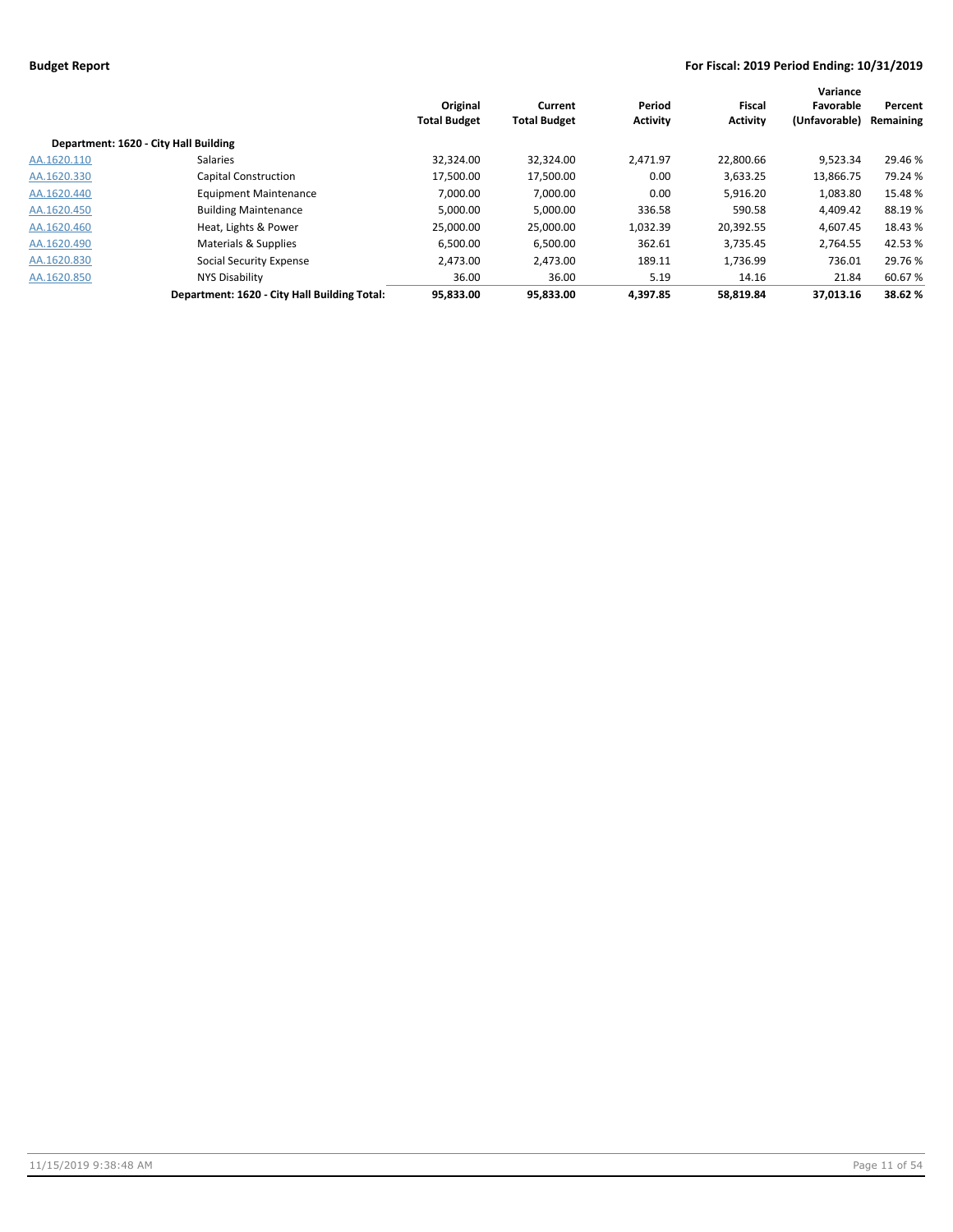|                                     |                                            | Original<br><b>Total Budget</b> | Current<br><b>Total Budget</b> | Period<br><b>Activity</b> | Fiscal<br><b>Activity</b> | Variance<br>Favorable<br>(Unfavorable) | Percent<br>Remaining |
|-------------------------------------|--------------------------------------------|---------------------------------|--------------------------------|---------------------------|---------------------------|----------------------------------------|----------------------|
| Department: 1670 - Central Services |                                            |                                 |                                |                           |                           |                                        |                      |
| AA.1670.220                         | Office Equipment                           | 500.00                          | 500.00                         | 0.00                      | 19.32                     | 480.68                                 | 96.14 %              |
| AA.1670.310                         | Capital Equipment                          | 5,000.00                        | 5,000.00                       | 0.00                      | 5,000.00                  | 0.00                                   | 0.00%                |
| AA.1670.420                         | Office Expense                             | 35,000.00                       | 35,000.00                      | 444.64                    | 27.781.54                 | 7.218.46                               | 20.62 %              |
| AA.1670.425                         | Telephone                                  | 3,700.00                        | 3,700.00                       | 160.85                    | 3.124.14                  | 575.86                                 | 15.56 %              |
| AA.1670.430                         | Printing & Advertisement                   | 8,000.00                        | 8,000.00                       | 41.84                     | 2,733.56                  | 5,266.44                               | 65.83%               |
| AA.1670.440                         | <b>Equipment Maintenance</b>               | 23,000.00                       | 23,000.00                      | 5,196.00                  | 16,099.24                 | 6,900.76                               | 30.00 %              |
| AA.1670.490                         | Materials & Supplies                       | 10.000.00                       | 10,000.00                      | 537.85                    | 5.414.57                  | 4,585.43                               | 45.85 %              |
| AA.1670.498                         | <b>Other Contractual Expense</b>           | 18,000.00                       | 18,000.00                      | 1,320.44                  | 14,026.26                 | 3.973.74                               | 22.08%               |
|                                     | Department: 1670 - Central Services Total: | 103.200.00                      | 103.200.00                     | 7.701.62                  | 74.198.63                 | 29.001.37                              | 28.10%               |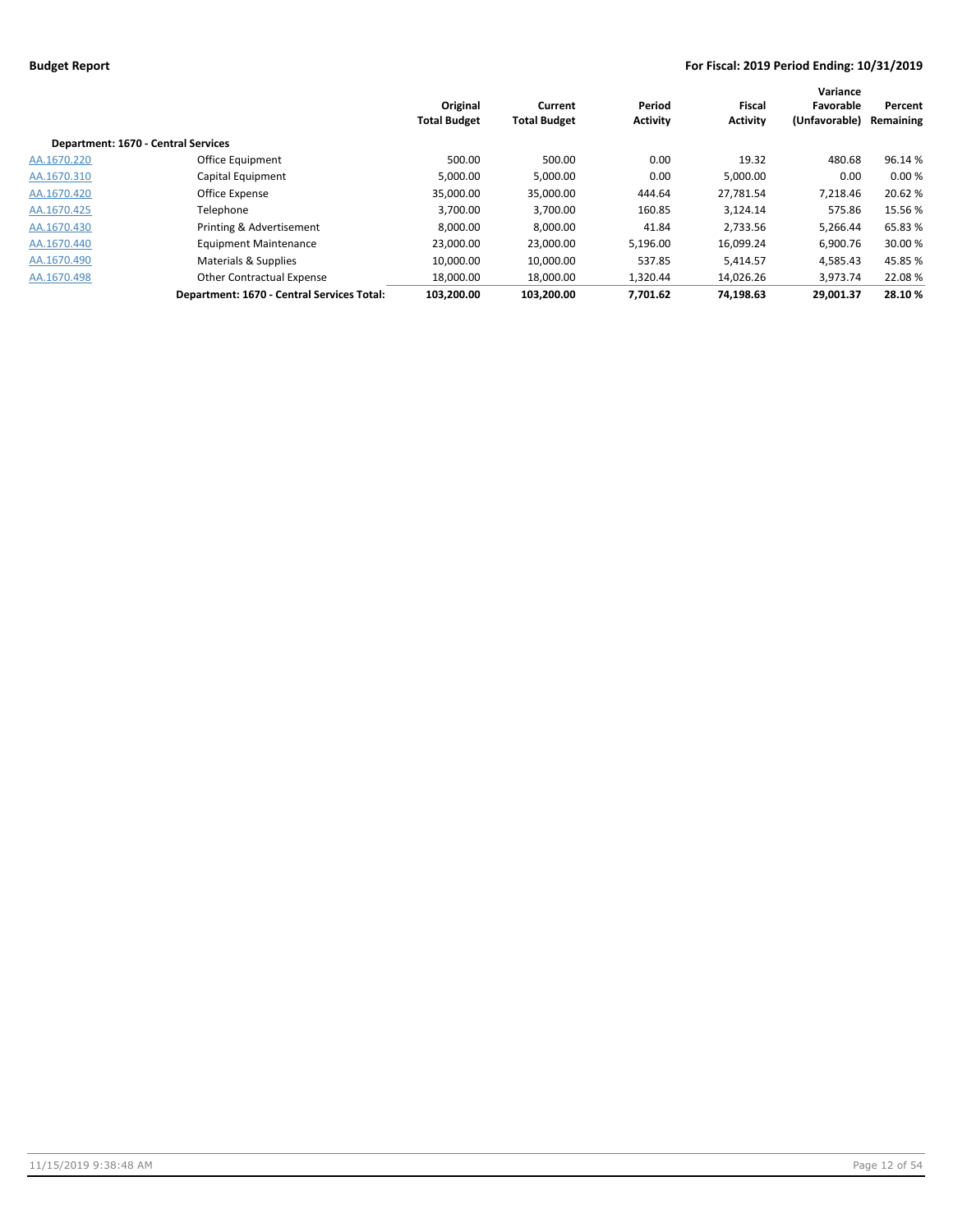|             |                                             | Original<br><b>Total Budget</b> | Current<br><b>Total Budget</b> | Period<br><b>Activity</b> | Fiscal<br><b>Activity</b> | Variance<br>Favorable<br>(Unfavorable) | Percent<br>Remaining |
|-------------|---------------------------------------------|---------------------------------|--------------------------------|---------------------------|---------------------------|----------------------------------------|----------------------|
|             | Department: 1910 - General Insurance        |                                 |                                |                           |                           |                                        |                      |
| AA.1910.520 | General Insurance                           | 85.000.00                       | 85.000.00                      | 0.00                      | 0.00                      | 85.000.00                              | 100.00 %             |
|             | Department: 1910 - General Insurance Total: | 85,000.00                       | 85,000.00                      | 0.00                      | 0.00                      | 85.000.00                              | 100.00%              |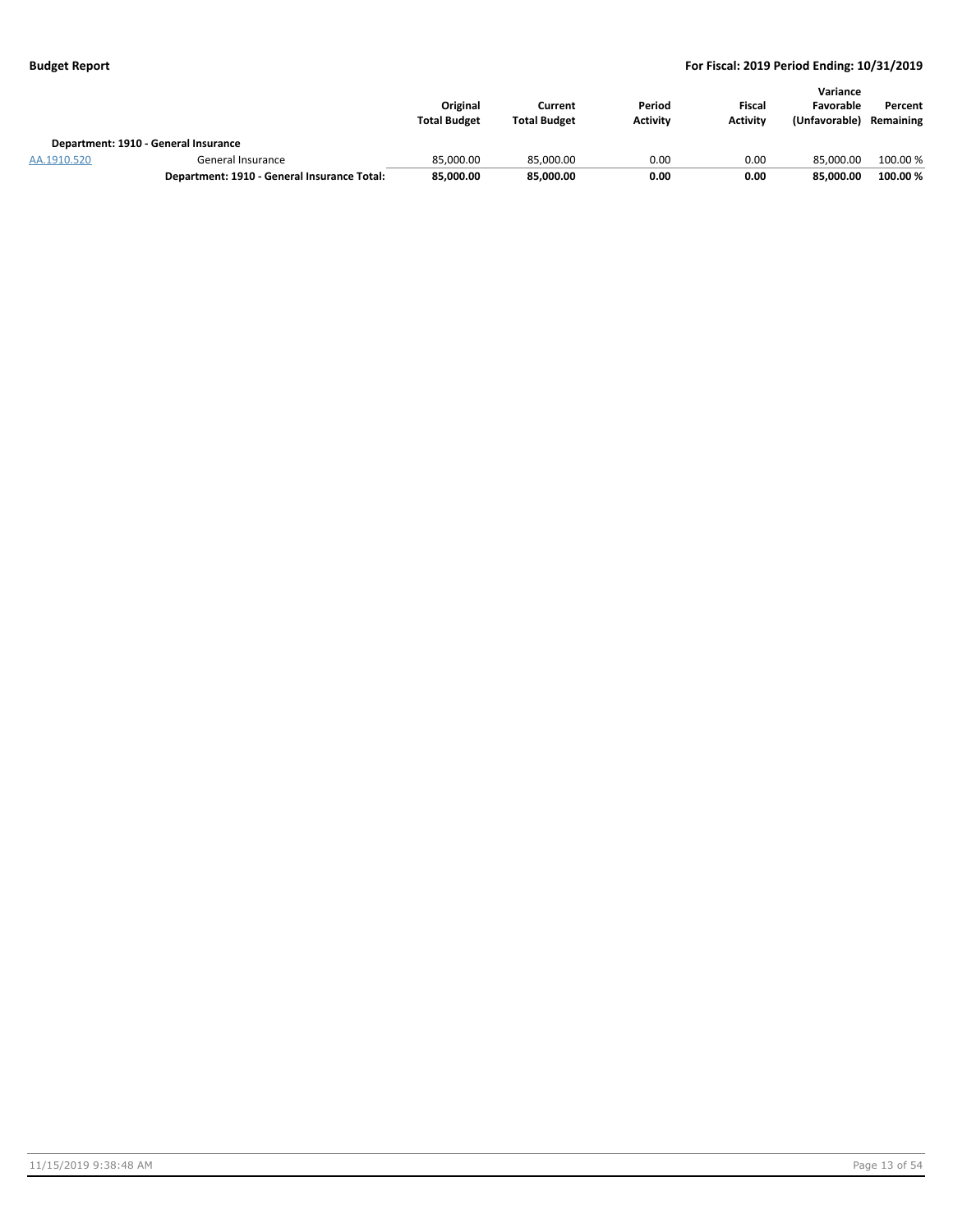|                                  |                                         | Original<br><b>Total Budget</b> | Current<br><b>Total Budget</b> | Period<br><b>Activity</b> | Fiscal<br><b>Activity</b> | Variance<br>Favorable<br>(Unfavorable) | Percent<br>Remaining |
|----------------------------------|-----------------------------------------|---------------------------------|--------------------------------|---------------------------|---------------------------|----------------------------------------|----------------------|
| Department: 1931 - Property Loss |                                         |                                 |                                |                           |                           |                                        |                      |
| AA.1931.498                      | Property Loss for Taxes - Written Off   | 0.00                            | 0.00                           | 0.00                      | 113.893.23                | $-113.893.23$                          | 0.00%                |
|                                  | Department: 1931 - Property Loss Total: | 0.00                            | 0.00                           | 0.00                      | 113,893.23                | $-113.893.23$                          | 0.00%                |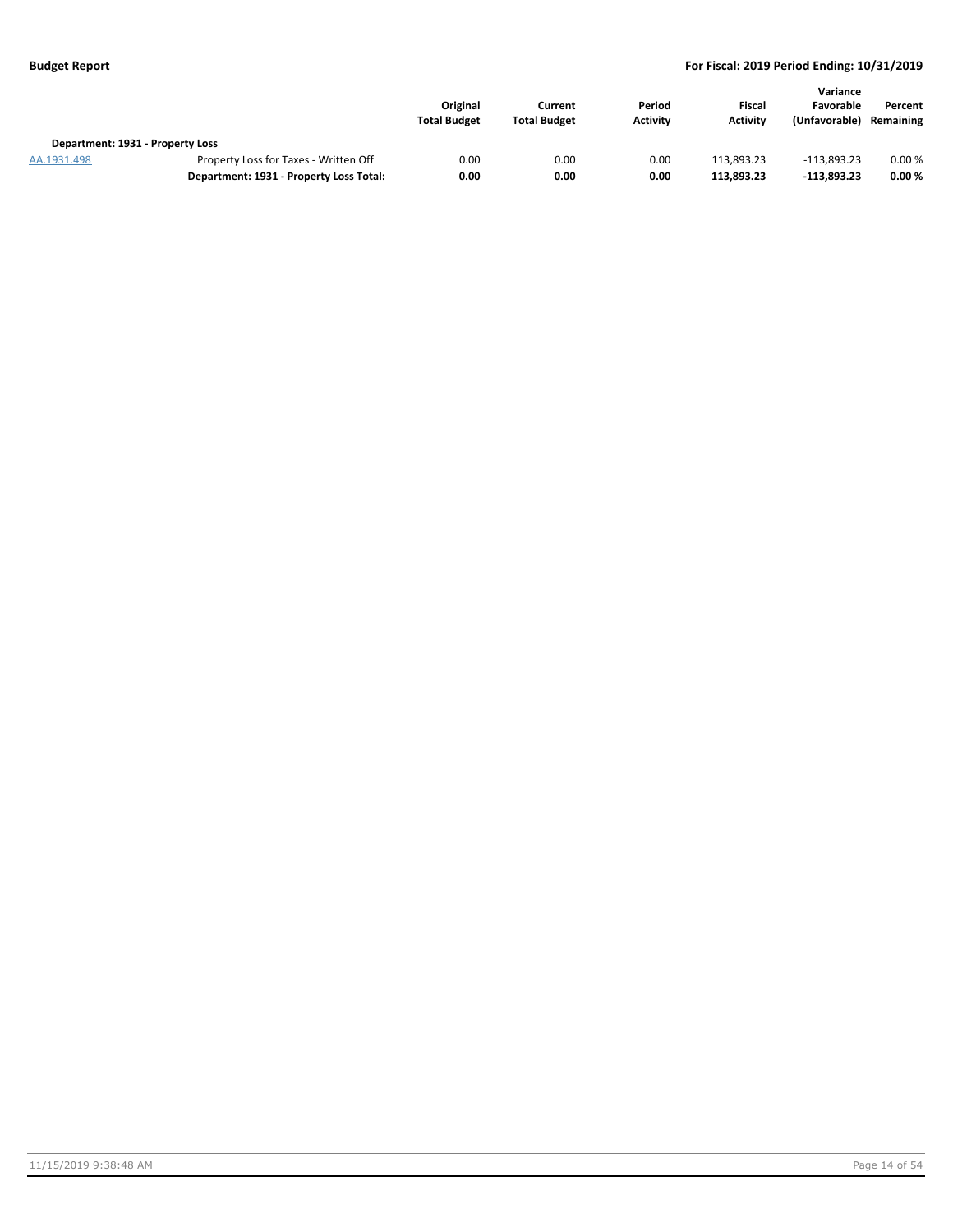|             |                                                         | Original<br><b>Total Budget</b> | Current<br><b>Total Budget</b> | Period<br><b>Activity</b> | Fiscal<br><b>Activity</b> | Variance<br>Favorable<br>(Unfavorable) | Percent<br>Remaining |
|-------------|---------------------------------------------------------|---------------------------------|--------------------------------|---------------------------|---------------------------|----------------------------------------|----------------------|
|             | Department: 1964 - Refund of Real Property Taxes        |                                 |                                |                           |                           |                                        |                      |
| AA.1964.469 | Refund                                                  | 50.000.00                       | 50.000.00                      | 0.00                      | 0.00                      | 50.000.00                              | 100.00 %             |
|             | Department: 1964 - Refund of Real Property Taxes Total: | 50,000.00                       | 50,000.00                      | 0.00                      | 0.00                      | 50.000.00                              | 100.00 %             |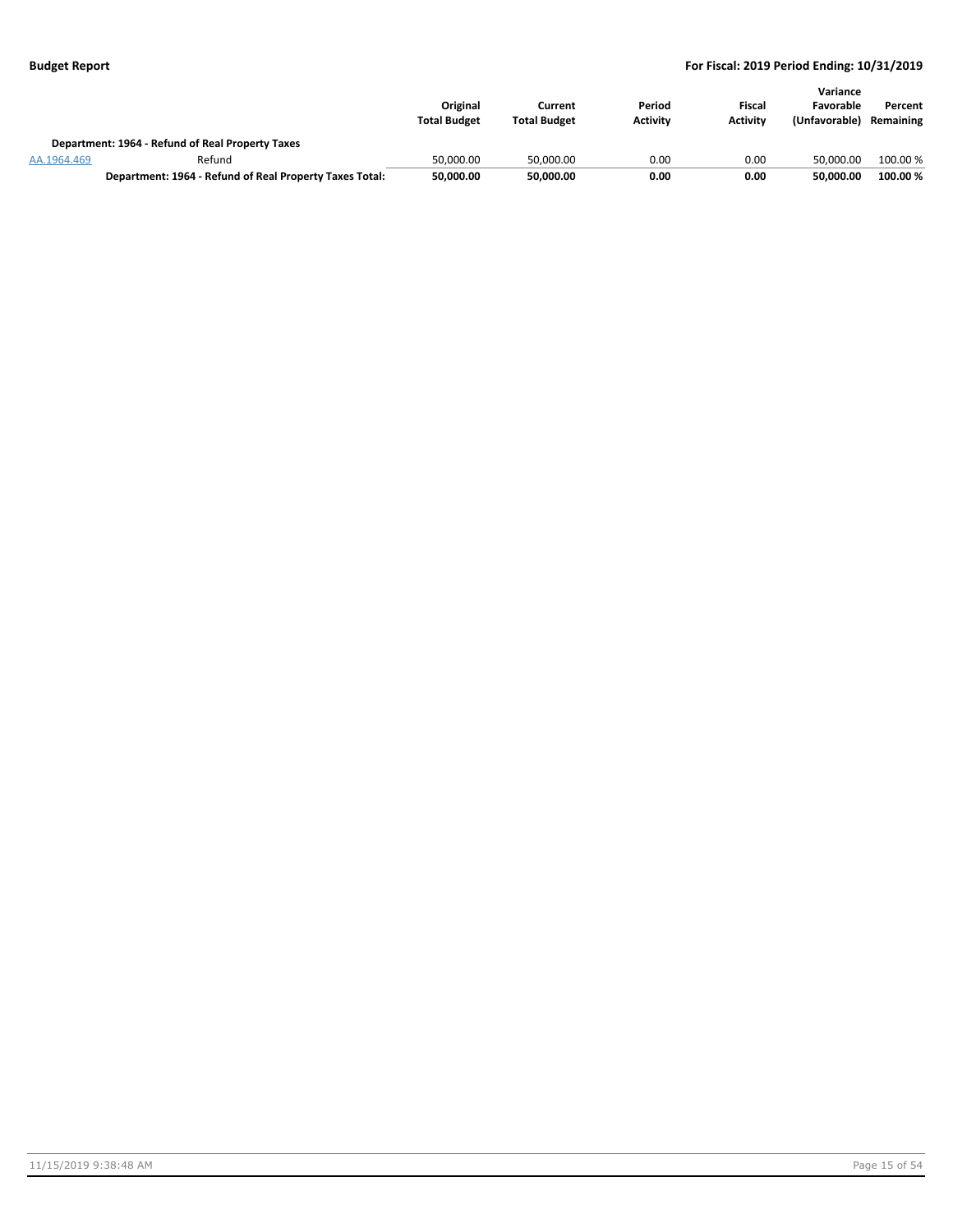| Department: 1990 - Contingency |                                       | Original<br><b>Total Budget</b> | Current<br><b>Total Budget</b> | Period<br><b>Activity</b> | Fiscal<br><b>Activity</b> | Variance<br>Favorable<br>(Unfavorable) | Percent<br>Remaining |
|--------------------------------|---------------------------------------|---------------------------------|--------------------------------|---------------------------|---------------------------|----------------------------------------|----------------------|
| AA.1990.130                    | Sick Leave Incentive                  | 40,000.00                       | 40,000.00                      | 0.00                      | 0.00                      | 40.000.00                              | 100.00 %             |
| AA.1990.140                    | Time Accruals Payout                  | 40,000.00                       | 40,000.00                      | 0.00                      | 0.00                      | 40.000.00                              | 100.00 %             |
| AA.1990.498                    | Other Contractual Expense             | 80.000.00                       | 80,000.00                      | 0.00                      | 0.00                      | 80.000.00                              | 100.00 %             |
|                                | Department: 1990 - Contingency Total: | 160,000.00                      | 160,000.00                     | 0.00                      | 0.00                      | 160.000.00                             | 100.00%              |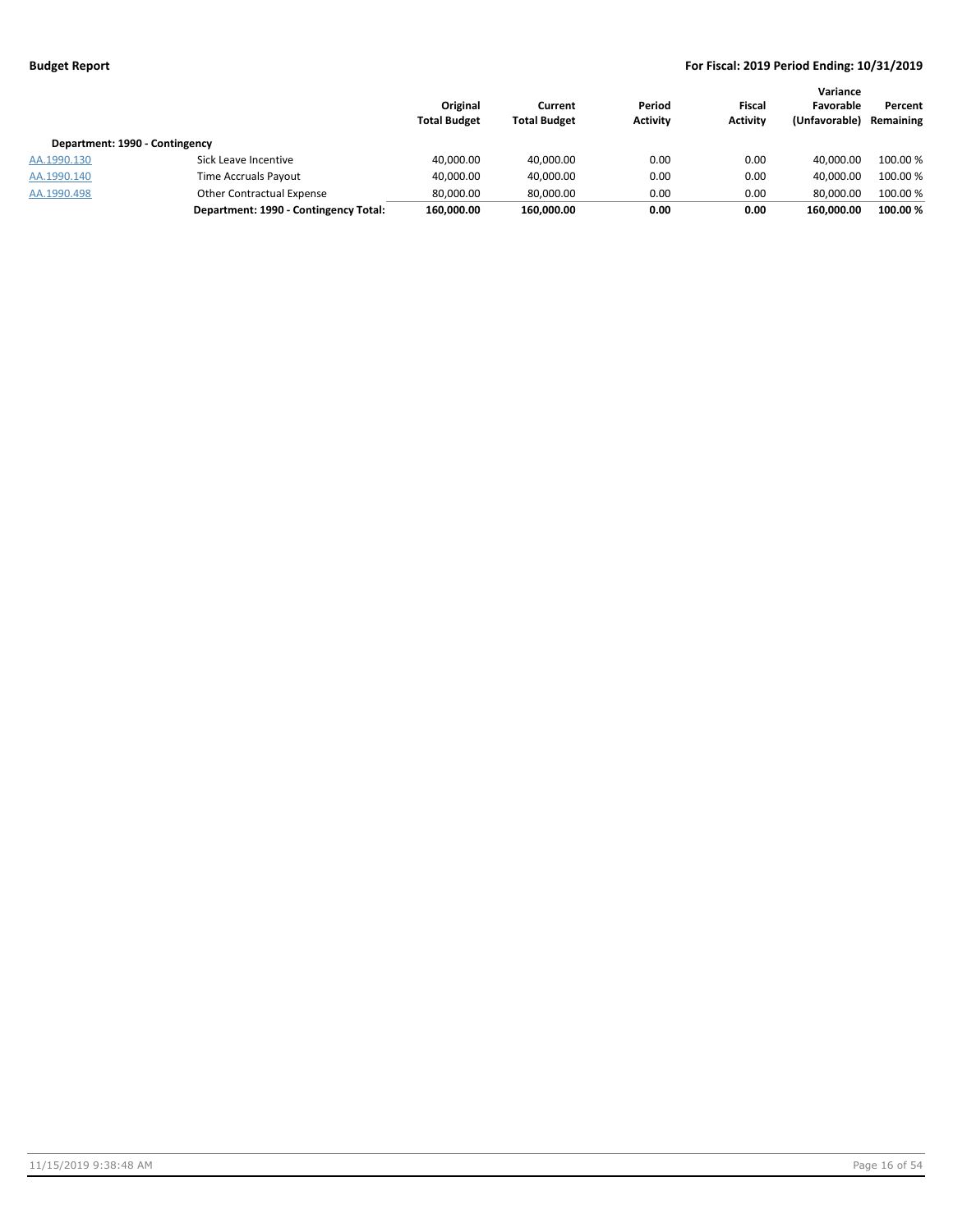|                           |                                  | Original<br><b>Total Budget</b> | Current<br><b>Total Budget</b> | Period<br><b>Activity</b> | Fiscal<br><b>Activity</b> | Variance<br>Favorable<br>(Unfavorable) | Percent<br>Remaining |
|---------------------------|----------------------------------|---------------------------------|--------------------------------|---------------------------|---------------------------|----------------------------------------|----------------------|
| Department: 3120 - Police |                                  |                                 |                                |                           |                           |                                        |                      |
| AA.3120.110               | <b>Salaries</b>                  | 1,945,871.00                    | 1,945,871.00                   | 138,626.61                | 1,454,209.20              | 491,661.80                             | 25.27 %              |
| AA.3120.120               | Overtime                         | 285,000.00                      | 285,000.00                     | 3,304.96                  | 252,821.13                | 32,178.87                              | 11.29 %              |
| AA.3120.130               | Sick Leave Incentive             | 6,150.00                        | 6,150.00                       | 0.00                      | 0.00                      | 6,150.00                               | 100.00 %             |
| AA.3120.140               | Time Accruals Payout             | 0.00                            | 0.00                           | 0.00                      | 16,685.18                 | $-16,685.18$                           | 0.00%                |
| AA.3120.150               | Longevity Incentive              | 8,100.00                        | 8,100.00                       | 0.00                      | 0.00                      | 8,100.00                               | 100.00 %             |
| AA.3120.155               | <b>Clothing Allowance</b>        | 38,250.00                       | 38,250.00                      | 0.00                      | 1,500.00                  | 36,750.00                              | 96.08%               |
| AA.3120.240               | Specialized Equipment            | 24,000.00                       | 24,000.00                      | 0.00                      | 23,383.03                 | 616.97                                 | 2.57%                |
| AA.3120.310               | Capital Equipment                | 173,800.00                      | 173,800.00                     | 39,241.47                 | 107,008.12                | 66,791.88                              | 38.43%               |
| AA.3120.410               | Travel                           | 1,000.00                        | 1,000.00                       | 0.00                      | 57.03                     | 942.97                                 | 94.30%               |
| AA.3120.420               | Office Expense                   | 10,500.00                       | 10,500.00                      | 152.00                    | 4,101.75                  | 6,398.25                               | 60.94 %              |
| AA.3120.421               | <b>Medical Expense</b>           | 4,000.00                        | 4,000.00                       | 0.00                      | 926.74                    | 3,073.26                               | 76.83%               |
| AA.3120.425               | Telephone                        | 11,000.00                       | 11,000.00                      | 510.41                    | 9,542.56                  | 1,457.44                               | 13.25 %              |
| AA.3120.430               | Printing & Advertisement         | 1,500.00                        | 1,500.00                       | 271.48                    | 918.81                    | 581.19                                 | 38.75%               |
| AA.3120.440               | <b>Equipment Maintenance</b>     | 54,150.00                       | 54,150.00                      | 2,471.96                  | 42,754.63                 | 11,395.37                              | 21.04%               |
| AA.3120.450               | <b>Building Maintenance</b>      | 5,800.00                        | 5,800.00                       | 282.73                    | 4,194.11                  | 1,605.89                               | 27.69%               |
| AA.3120.460               | Heat, Lights & Power             | 14,500.00                       | 14,500.00                      | 602.72                    | 12,655.75                 | 1,844.25                               | 12.72 %              |
| AA.3120.470               | Rentals                          | 8,155.00                        | 8,155.00                       | 241.02                    | 2,983.12                  | 5,171.88                               | 63.42%               |
| AA.3120.480               | Gasoline                         | 40,000.00                       | 40,000.00                      | 2,216.63                  | 28,424.35                 | 11,575.65                              | 28.94 %              |
| AA.3120.490               | Materials & Supplies             | 23,950.00                       | 23,950.00                      | 611.92                    | 21,793.98                 | 2,156.02                               | 9.00%                |
| AA.3120.510               | <b>Professional Training</b>     | 18,500.00                       | 18,500.00                      | $-1,687.38$               | 12,660.17                 | 5,839.83                               | 31.57%               |
| AA.3120.519               | K-9 Unit                         | 3,000.00                        | 3,000.00                       | 150.00                    | 1,924.78                  | 1,075.22                               | 35.84 %              |
| AA.3120.550               | Uniforms & Clothing Allowance    | 10,600.00                       | 10,600.00                      | 738.00                    | 5,642.05                  | 4,957.95                               | 46.77%               |
| AA.3120.560               | Investigations                   | 6,000.00                        | 6,000.00                       | 0.00                      | 0.00                      | 6,000.00                               | 100.00%              |
| AA.3120.570               | <b>Records Management</b>        | 1,000.00                        | 1,000.00                       | 0.00                      | 0.00                      | 1,000.00                               | 100.00%              |
| AA.3120.810               | <b>State Retirement</b>          | 37,638.00                       | 37,638.00                      | 3,137.00                  | 31,370.00                 | 6,268.00                               | 16.65%               |
| AA.3120.820               | Police/Fire Retirement           | 475,781.00                      | 475,781.00                     | 39,648.00                 | 396,480.00                | 79,301.00                              | 16.67%               |
| AA.3120.830               | <b>Social Security Expense</b>   | 174,679.00                      | 174,679.00                     | 12,102.32                 | 129,940.78                | 44,738.22                              | 25.61%               |
| AA.3120.850               | <b>NYS Disability</b>            | 107.00                          | 107.00                         | 15.42                     | 42.08                     | 64.92                                  | 60.67%               |
| AA.3120.860               | <b>Health Insurance</b>          | 813,126.00                      | 813,126.00                     | 62,258.22                 | 635,196.11                | 177,929.89                             | 21.88%               |
|                           | Department: 3120 - Police Total: | 4,196,157.00                    | 4,196,157.00                   | 304,895.49                | 3,197,215.46              | 998,941.54                             | 23.81%               |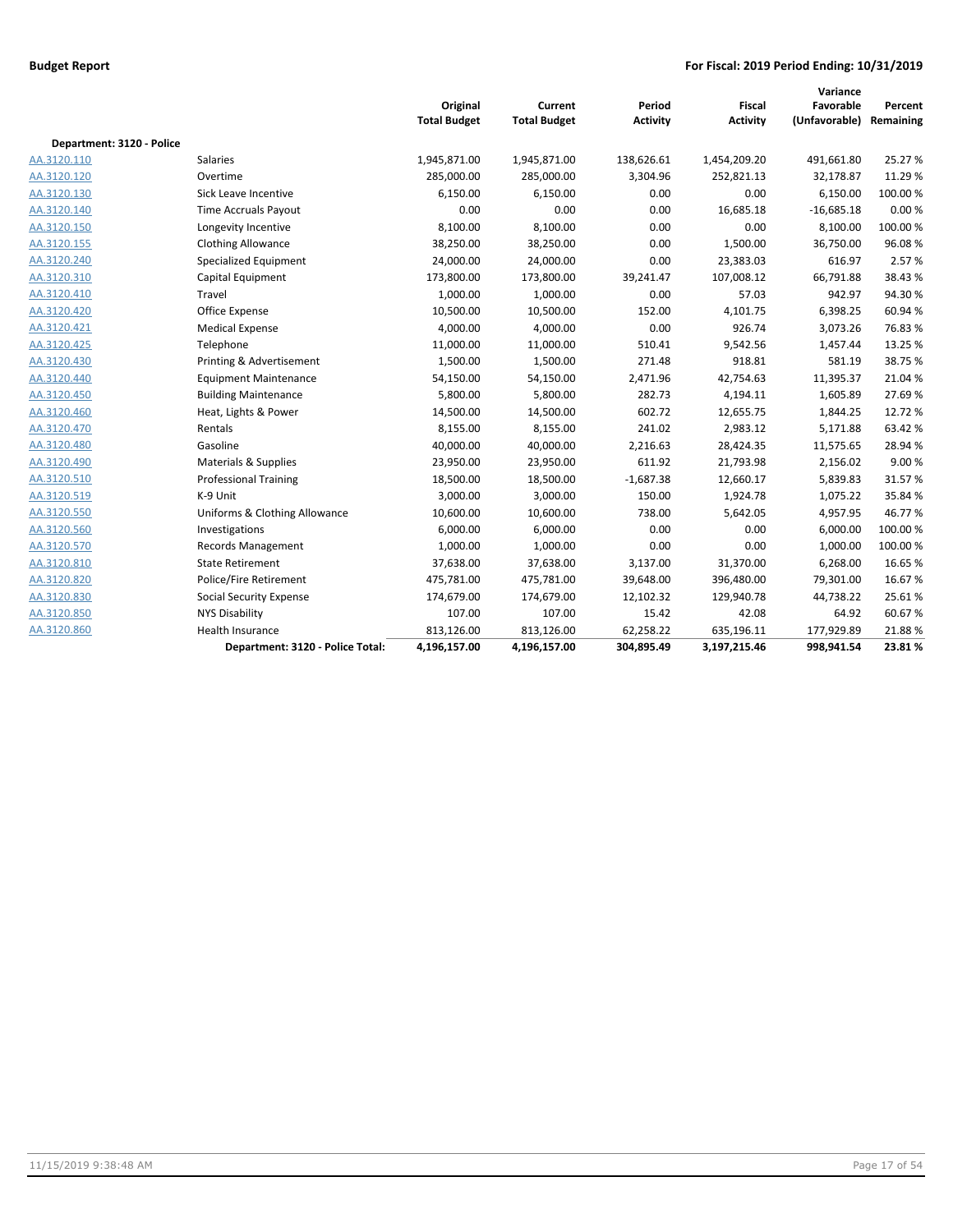|                                    |                                           | Original<br><b>Total Budget</b> | Current<br><b>Total Budget</b> | Period<br><b>Activity</b> | <b>Fiscal</b><br><b>Activity</b> | Variance<br>Favorable<br>(Unfavorable) | Percent<br>Remaining |
|------------------------------------|-------------------------------------------|---------------------------------|--------------------------------|---------------------------|----------------------------------|----------------------------------------|----------------------|
| Department: 3410 - Fire Protection |                                           |                                 |                                |                           |                                  |                                        |                      |
| AA.3410.110                        | Salaries                                  | 1,890,810.00                    | 1,890,810.00                   | 139,171.56                | 1,516,398.79                     | 374,411.21                             | 19.80%               |
| AA.3410.120                        | Overtime                                  | 80,000.00                       | 80,000.00                      | 9,620.98                  | 55,966.84                        | 24,033.16                              | 30.04%               |
| AA.3410.140                        | <b>Time Accruals Payout</b>               | 60,000.00                       | 60,000.00                      | 0.00                      | 0.00                             | 60,000.00                              | 100.00 %             |
| AA.3410.150                        | Longevity Incentive                       | 1,000.00                        | 1,000.00                       | 0.00                      | 0.00                             | 1,000.00                               | 100.00 %             |
| AA.3410.240                        | Specialized Equipment                     | 20,000.00                       | 20,000.00                      | 6,759.91                  | 15,932.36                        | 4,067.64                               | 20.34 %              |
| AA.3410.410                        | Travel                                    | 1,500.00                        | 1,500.00                       | 0.00                      | 524.54                           | 975.46                                 | 65.03%               |
| AA.3410.420                        | Office Expense                            | 500.00                          | 500.00                         | 0.00                      | 315.13                           | 184.87                                 | 36.97%               |
| AA.3410.421                        | <b>Medical Expense</b>                    | 6,640.00                        | 6,640.00                       | 0.00                      | 4,097.61                         | 2,542.39                               | 38.29%               |
| AA.3410.425                        | Telephone                                 | 3,100.00                        | 3,100.00                       | 101.42                    | 2,539.74                         | 560.26                                 | 18.07%               |
| AA.3410.440                        | <b>Equipment Maintenance</b>              | 14,400.00                       | 14,400.00                      | 1,616.43                  | 9,864.71                         | 4,535.29                               | 31.50%               |
| AA.3410.450                        | <b>Building Maintenance</b>               | 5,000.00                        | 5,000.00                       | 119.34                    | 2,717.10                         | 2,282.90                               | 45.66%               |
| AA.3410.460                        | Heat, Lights & Power                      | 11,000.00                       | 11,000.00                      | 413.34                    | 9,249.63                         | 1.750.37                               | 15.91%               |
| AA.3410.480                        | Gasoline                                  | 10,000.00                       | 10,000.00                      | 517.76                    | 5,299.95                         | 4,700.05                               | 47.00%               |
| AA.3410.490                        | <b>Materials &amp; Supplies</b>           | 3,500.00                        | 3,500.00                       | 855.08                    | 1,830.51                         | 1,669.49                               | 47.70%               |
| AA.3410.510                        | <b>Professional Training</b>              | 6,000.00                        | 6,000.00                       | 120.00                    | 2,081.82                         | 3,918.18                               | 65.30%               |
| AA.3410.550                        | Uniforms & Clothing Allowance             | 9,500.00                        | 9,500.00                       | 388.16                    | 3,602.59                         | 5.897.41                               | 62.08%               |
| AA.3410.820                        | Police/Fire Retirement                    | 436,708.00                      | 436,708.00                     | 36,392.00                 | 363,895.01                       | 72,812.99                              | 16.67%               |
| AA.3410.830                        | Social Security Expense                   | 155,434.00                      | 155,434.00                     | 10,802.89                 | 114,111.10                       | 41,322.90                              | 26.59%               |
| AA.3410.860                        | <b>Health Insurance</b>                   | 830,569.00                      | 830,569.00                     | 64,989.67                 | 667,868.89                       | 162,700.11                             | 19.59%               |
|                                    | Department: 3410 - Fire Protection Total: | 3,545,661.00                    | 3,545,661.00                   | 271,868.54                | 2,776,296.32                     | 769,364.68                             | 21.70%               |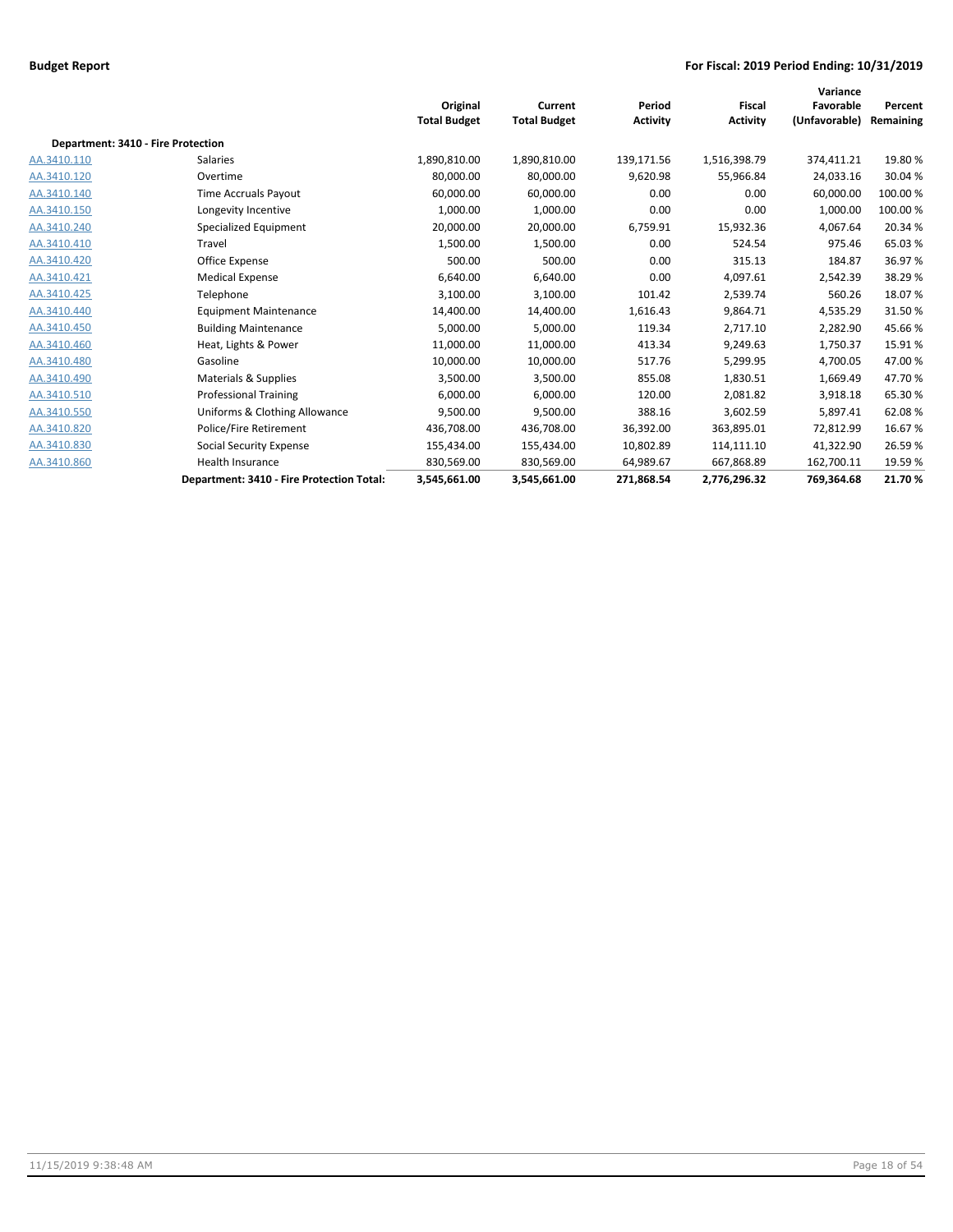|                                   |                                          | Original<br><b>Total Budget</b> | Current<br><b>Total Budget</b> | Period<br><b>Activity</b> | <b>Fiscal</b><br><b>Activity</b> | Variance<br>Favorable<br>(Unfavorable) | Percent<br>Remaining |
|-----------------------------------|------------------------------------------|---------------------------------|--------------------------------|---------------------------|----------------------------------|----------------------------------------|----------------------|
| Department: 3510 - Animal Control |                                          |                                 |                                |                           |                                  |                                        |                      |
| AA.3510.110                       | <b>Salaries</b>                          | 13.476.00                       | 13.476.00                      | 1.036.62                  | 10,884.51                        | 2.591.49                               | 19.23 %              |
| AA.3510.471                       | <b>SPCA</b>                              | 20,000.00                       | 20,000.00                      | 0.00                      | 20,000.00                        | 0.00                                   | 0.00%                |
| AA.3510.474                       | Pest Control                             | 500.00                          | 500.00                         | 0.00                      | 0.00                             | 500.00                                 | 100.00 %             |
| AA.3510.490                       | Materials & Supplies                     | 500.00                          | 500.00                         | 0.00                      | 0.00                             | 500.00                                 | 100.00 %             |
| AA.3510.830                       | <b>Social Security Expense</b>           | 1,031.00                        | 1,031.00                       | 77.99                     | 706.50                           | 324.50                                 | 31.47 %              |
|                                   | Department: 3510 - Animal Control Total: | 35.507.00                       | 35.507.00                      | 1.114.61                  | 31.591.01                        | 3.915.99                               | 11.03 %              |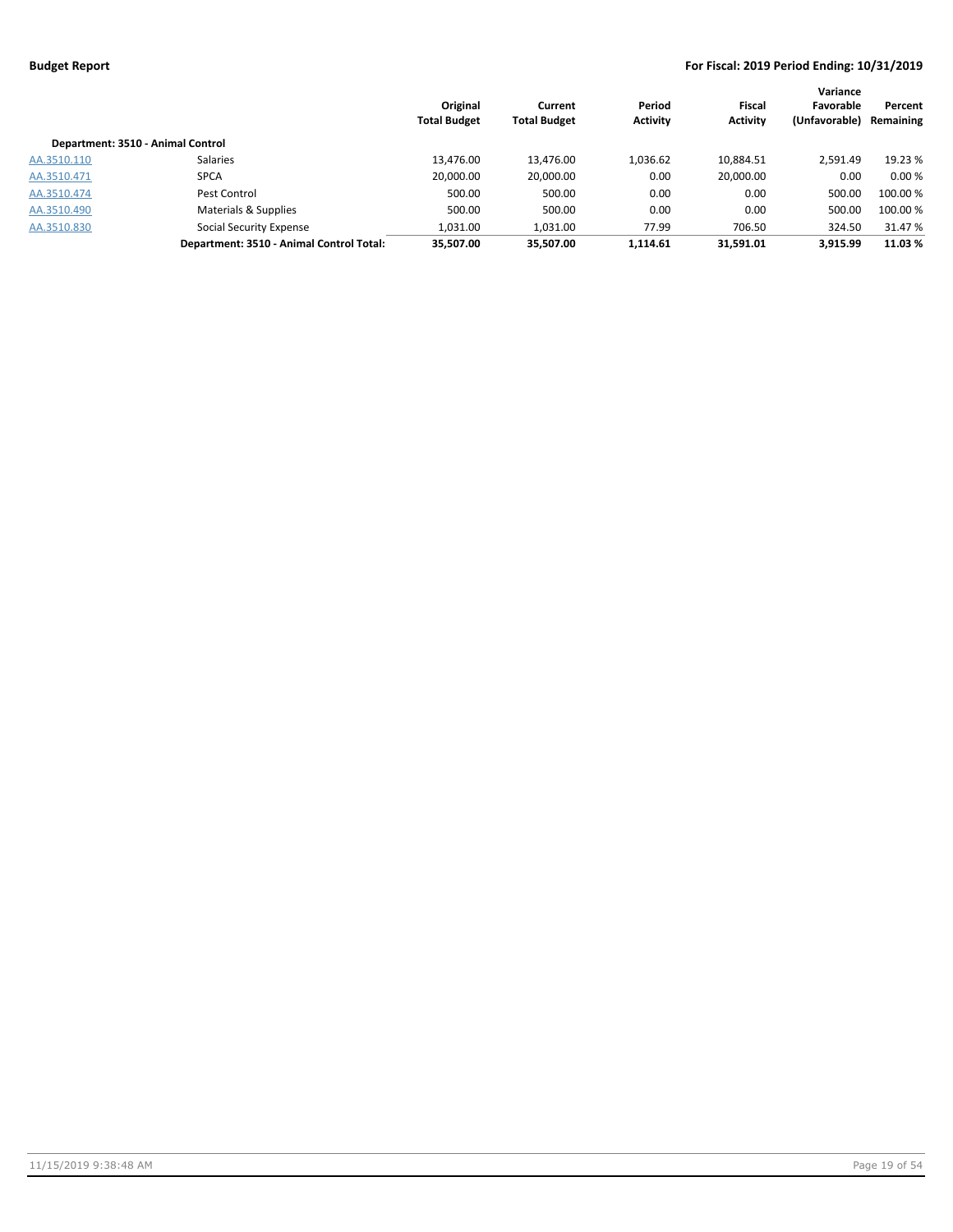|             |                                            | Original<br><b>Total Budget</b> | Current<br><b>Total Budget</b> | Period<br><b>Activity</b> | <b>Fiscal</b><br><b>Activity</b> | Variance<br>Favorable<br>(Unfavorable) | Percent<br>Remaining |
|-------------|--------------------------------------------|---------------------------------|--------------------------------|---------------------------|----------------------------------|----------------------------------------|----------------------|
|             | Department: 3620 - Code Enforcement        |                                 |                                |                           |                                  |                                        |                      |
| AA.3620.110 | Salaries                                   | 211,487.00                      | 211,487.00                     | 12,700.86                 | 130,899.00                       | 80,588.00                              | 38.11%               |
| AA.3620.140 | Time Accruals Payout                       | 0.00                            | 0.00                           | 0.00                      | 6,935.50                         | $-6,935.50$                            | 0.00%                |
| AA.3620.155 | <b>Clothing Allowance</b>                  | 800.00                          | 800.00                         | 0.00                      | 800.00                           | 0.00                                   | 0.00%                |
| AA.3620.220 | Office Equipment                           | 175.00                          | 175.00                         | 0.00                      | 0.00                             | 175.00                                 | 100.00%              |
| AA.3620.310 | Capital Equipment                          | 15,000.00                       | 14,800.00                      | 0.00                      | 14,800.00                        | 0.00                                   | 0.00%                |
| AA.3620.410 | Travel                                     | 450.00                          | 450.00                         | 0.00                      | 240.28                           | 209.72                                 | 46.60%               |
| AA.3620.420 | Office Expense                             | 5,750.00                        | 5,750.00                       | 0.00                      | 5,528.94                         | 221.06                                 | 3.84 %               |
| AA.3620.425 | Telephone                                  | 2,400.00                        | 2,400.00                       | 119.43                    | 1,768.28                         | 631.72                                 | 26.32%               |
| AA.3620.430 | Printing & Advertisement                   | 200.00                          | 200.00                         | 0.00                      | 188.59                           | 11.41                                  | 5.71%                |
| AA.3620.440 | <b>Equipment Maintenance</b>               | 600.00                          | 1,600.00                       | 0.00                      | 758.56                           | 841.44                                 | 52.59%               |
| AA.3620.480 | Gasoline                                   | 800.00                          | 800.00                         | 60.24                     | 574.51                           | 225.49                                 | 28.19%               |
| AA.3620.490 | Materials & Supplies                       | 200.00                          | 200.00                         | 0.00                      | 0.00                             | 200.00                                 | 100.00%              |
| AA.3620.510 | <b>Professional Training</b>               | 1,500.00                        | 700.00                         | 0.00                      | 410.00                           | 290.00                                 | 41.43%               |
| AA.3620.518 | <b>Contracted Service</b>                  | 12,000.00                       | 12,000.00                      | 358.10                    | 1,725.98                         | 10,274.02                              | 85.62%               |
| AA.3620.810 | <b>State Retirement</b>                    | 29,898.00                       | 29,898.00                      | 2,492.00                  | 24,920.00                        | 4,978.00                               | 16.65%               |
| AA.3620.830 | Social Security Expense                    | 16,240.00                       | 16,240.00                      | 934.56                    | 10,213.07                        | 6,026.93                               | 37.11%               |
| AA.3620.850 | <b>NYS Disability</b>                      | 72.00                           | 72.00                          | 10.37                     | 28.31                            | 43.69                                  | 60.68%               |
| AA.3620.860 | Health Insurance                           | 78,868.00                       | 78,868.00                      | 5,063.74                  | 50,257.56                        | 28,610.44                              | 36.28%               |
|             | Department: 3620 - Code Enforcement Total: | 376,440.00                      | 376,440.00                     | 21,739.30                 | 250,048.58                       | 126,391.42                             | 33.58%               |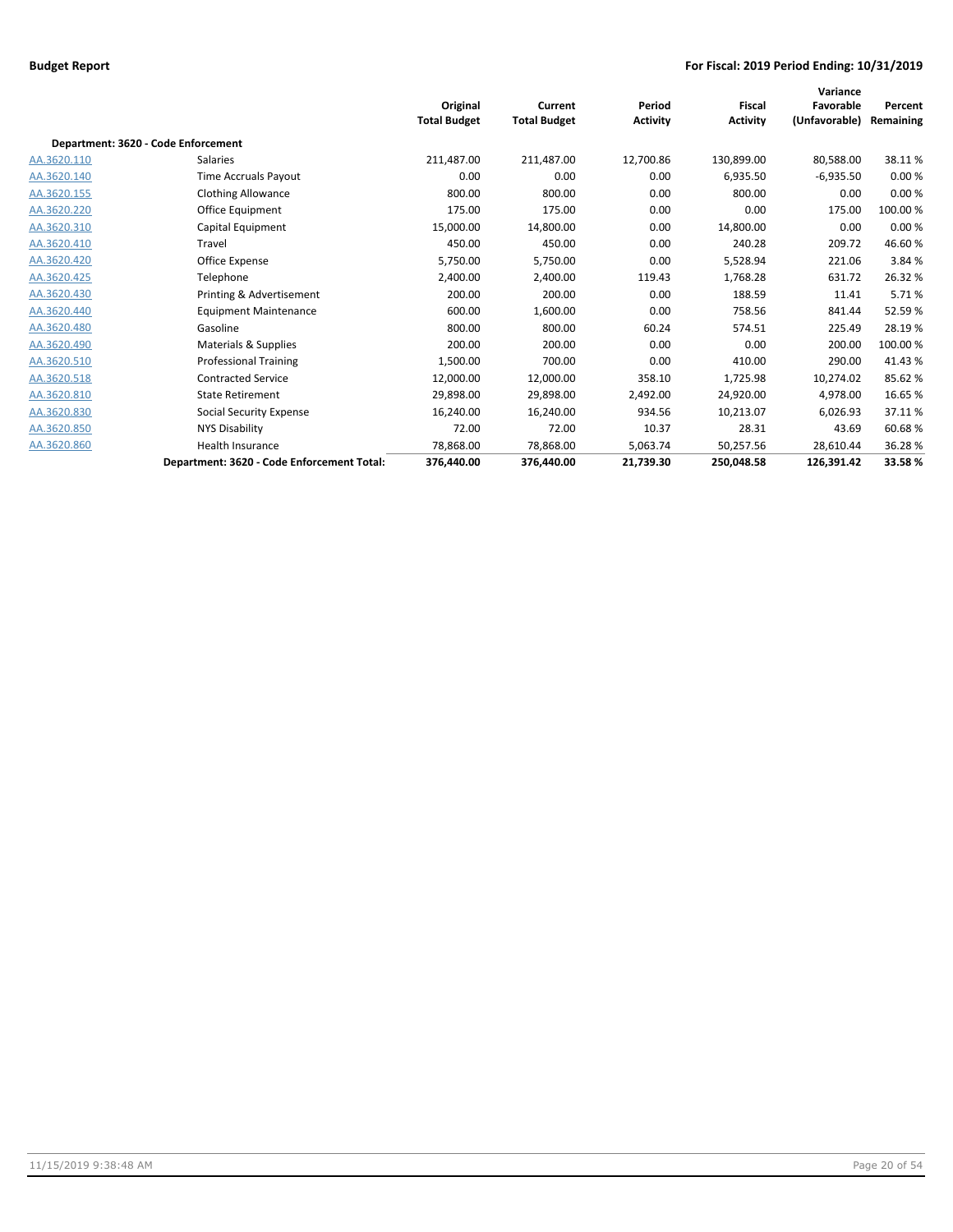|             |                                             | Original<br><b>Total Budget</b> | Current<br><b>Total Budget</b> | Period<br><b>Activity</b> | <b>Fiscal</b><br><b>Activity</b> | Variance<br>Favorable<br>(Unfavorable) | Percent<br>Remaining |
|-------------|---------------------------------------------|---------------------------------|--------------------------------|---------------------------|----------------------------------|----------------------------------------|----------------------|
|             | Department: 5110 - Stree Maintenance        |                                 |                                |                           |                                  |                                        |                      |
| AA.5110.110 | Salaries                                    | 229,836.00                      | 229,836.00                     | 26,868.80                 | 207,314.30                       | 22,521.70                              | 9.80%                |
| AA.5110.120 | Overtime                                    | 16,000.00                       | 16,000.00                      | 183.78                    | 6,166.21                         | 9,833.79                               | 61.46%               |
| AA.5110.155 | <b>Clothing Allowance</b>                   | 2,250.00                        | 2,250.00                       | 0.00                      | 3,150.00                         | $-900.00$                              | $-40.00%$            |
| AA.5110.240 | Specialized Equipment                       | 2,100.00                        | 2,100.00                       | 0.00                      | 179.95                           | 1,920.05                               | 91.43%               |
| AA.5110.310 | Capital Equipment                           | 55,533.00                       | 155,533.00                     | 22,096.05                 | 152,629.05                       | 2,903.95                               | 1.87%                |
| AA.5110.330 | Capital Construction                        | 325,000.00                      | 444,902.00                     | 62,823.86                 | 429,496.80                       | 15,405.20                              | 3.46 %               |
| AA.5110.410 | Travel                                      | 200.00                          | 200.00                         | 0.00                      | 0.00                             | 200.00                                 | 100.00%              |
| AA.5110.461 | <b>Traffic Lights</b>                       | 2,500.00                        | 2,500.00                       | 199.51                    | 1,976.19                         | 523.81                                 | 20.95 %              |
| AA.5110.490 | Materials & Supplies                        | 75,000.00                       | 75,000.00                      | 6,629.49                  | 28,535.00                        | 46,465.00                              | 61.95%               |
| AA.5110.498 | <b>Other Contractual Expense</b>            | 800.00                          | 800.00                         | 0.00                      | 299.50                           | 500.50                                 | 62.56%               |
| AA.5110.550 | Uniforms & Clothing Allowance               | 900.00                          | 900.00                         | 0.00                      | 897.58                           | 2.42                                   | 0.27%                |
| AA.5110.810 | <b>State Retirement</b>                     | 19,032.00                       | 19,032.00                      | 1,586.00                  | 15,860.00                        | 3,172.00                               | 16.67%               |
| AA.5110.830 | <b>Social Security Expense</b>              | 19,291.00                       | 19,291.00                      | 1,934.44                  | 15,653.33                        | 3,637.67                               | 18.86%               |
| AA.5110.850 | NYS Disability                              | 90.00                           | 90.00                          | 12.97                     | 35.40                            | 54.60                                  | 60.67%               |
| AA.5110.860 | Health Insurance                            | 124,181.00                      | 124,181.00                     | 7,932.03                  | 86,241.25                        | 37,939.75                              | 30.55 %              |
|             | Department: 5110 - Stree Maintenance Total: | 872,713.00                      | 1,092,615.00                   | 130,266.93                | 948,434.56                       | 144,180.44                             | 13.20%               |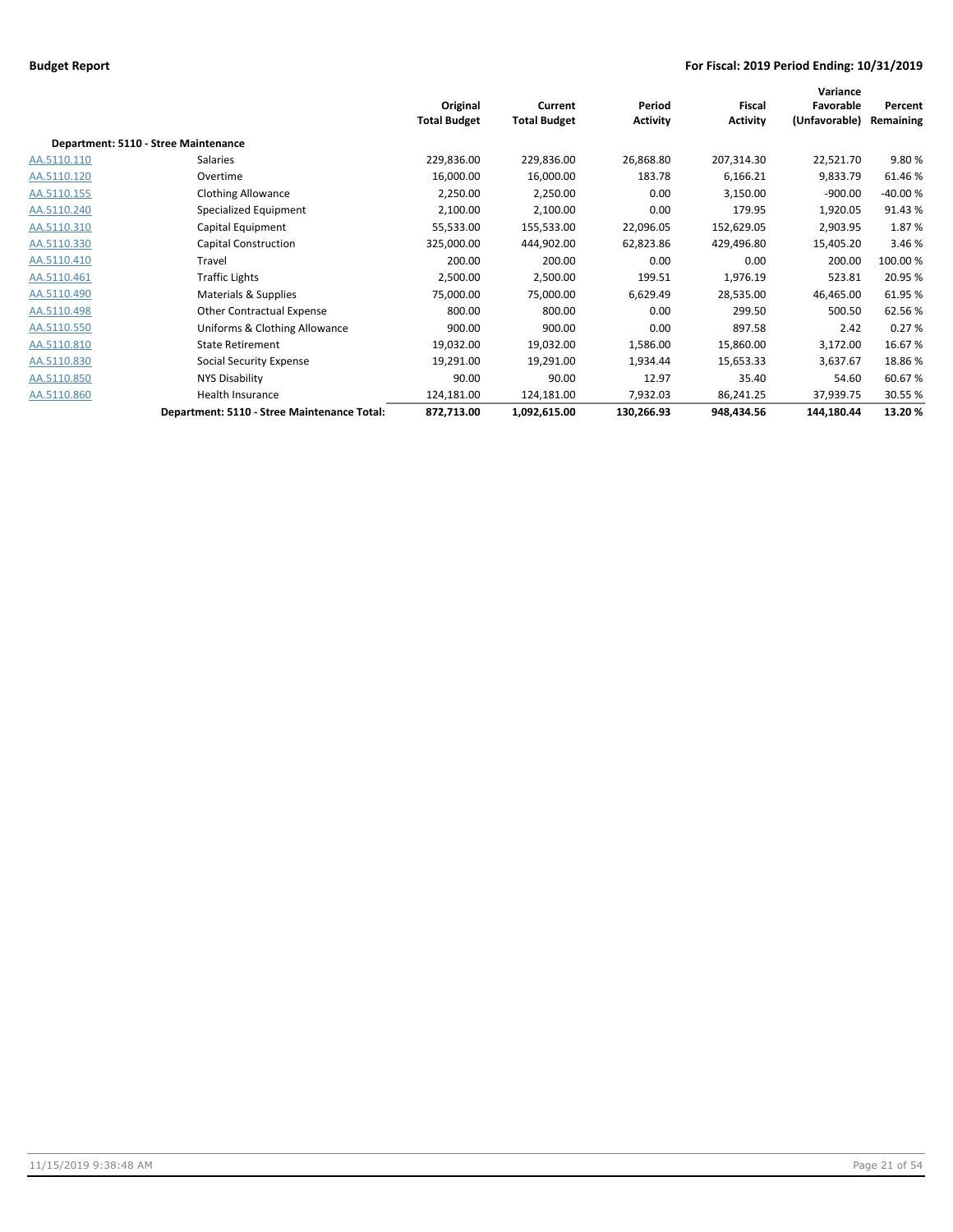|                                    |                                           | Original<br><b>Total Budget</b> | Current<br><b>Total Budget</b> | Period<br><b>Activity</b> | Fiscal<br><b>Activity</b> | Variance<br>Favorable<br>(Unfavorable) | Percent<br>Remaining |
|------------------------------------|-------------------------------------------|---------------------------------|--------------------------------|---------------------------|---------------------------|----------------------------------------|----------------------|
| Department: 5115 - Street Cleaning |                                           |                                 |                                |                           |                           |                                        |                      |
| AA.5115.110                        | <b>Salaries</b>                           | 99.554.00                       | 99,554.00                      | 6.457.60                  | 76,155.56                 | 23.398.44                              | 23.50 %              |
| AA.5115.120                        | Overtime                                  | 7,500.00                        | 7,500.00                       | 71.46                     | 4,309.89                  | 3,190.11                               | 42.53%               |
| AA.5115.490                        | Materials & Supplies                      | 7.000.00                        | 7.000.00                       | 57.81                     | 6,513.02                  | 486.98                                 | 6.96%                |
| AA.5115.810                        | <b>State Retirement</b>                   | 7.808.00                        | 7,808.00                       | 651.00                    | 6,510.00                  | 1.298.00                               | 16.62%               |
| AA.5115.830                        | Social Security Expense                   | 8.190.00                        | 8,190.00                       | 474.81                    | 5.880.56                  | 2.309.44                               | 28.20%               |
| AA.5115.850                        | NYS Disability                            | 36.00                           | 36.00                          | 5.19                      | 14.16                     | 21.84                                  | 60.67%               |
| AA.5115.860                        | <b>Health Insurance</b>                   | 45,019.00                       | 45,019.00                      | 3,306.70                  | 32,141.39                 | 12,877.61                              | 28.60%               |
|                                    | Department: 5115 - Street Cleaning Total: | 175.107.00                      | 175.107.00                     | 11.024.57                 | 131.524.58                | 43.582.42                              | 24.89%               |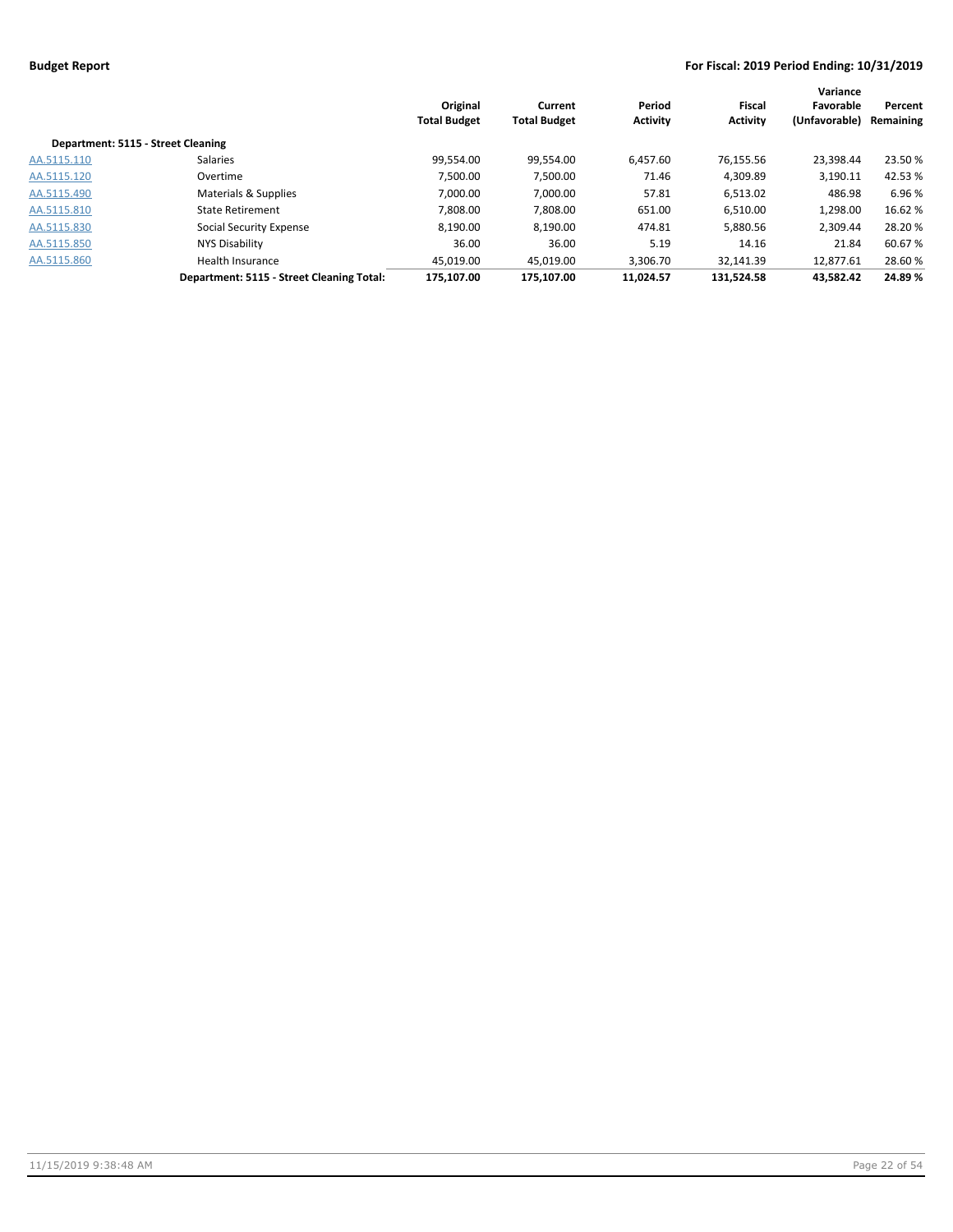|             |                                               |                     |                     |                 |                 | Variance      |           |
|-------------|-----------------------------------------------|---------------------|---------------------|-----------------|-----------------|---------------|-----------|
|             |                                               | Original            | Current             | Period          | <b>Fiscal</b>   | Favorable     | Percent   |
|             |                                               | <b>Total Budget</b> | <b>Total Budget</b> | <b>Activity</b> | <b>Activity</b> | (Unfavorable) | Remaining |
|             | Department: 5132 - Public Works Garage        |                     |                     |                 |                 |               |           |
| AA.5132.110 | <b>Salaries</b>                               | 111,336.00          | 111,336.00          | 9,337.44        | 80,451.36       | 30,884.64     | 27.74 %   |
| AA.5132.120 | Overtime                                      | 1,000.00            | 1,000.00            | 0.00            | 397.53          | 602.47        | 60.25 %   |
| AA.5132.155 | <b>Clothing Allowance</b>                     | 900.00              | 900.00              | 0.00            | 900.00          | 0.00          | 0.00%     |
| AA.5132.240 | Specialized Equipment                         | 5,500.00            | 5,500.00            | 0.00            | 4,849.00        | 651.00        | 11.84 %   |
| AA.5132.330 | <b>Capital Construction</b>                   | 22,000.00           | 22,000.00           | 0.00            | 8,458.63        | 13,541.37     | 61.55%    |
| AA.5132.410 | Travel                                        | 200.00              | 200.00              | 0.00            | 0.00            | 200.00        | 100.00%   |
| AA.5132.440 | <b>Equipment Maintenance</b>                  | 160,000.00          | 160,000.00          | 10,213.48       | 128,780.06      | 31,219.94     | 19.51%    |
| AA.5132.450 | <b>Building Maintenance</b>                   | 10,000.00           | 10,000.00           | 0.00            | 1,201.39        | 8,798.61      | 87.99%    |
| AA.5132.460 | Heat, Lights & Power                          | 30,000.00           | 30,000.00           | 789.53          | 17,164.91       | 12,835.09     | 42.78%    |
| AA.5132.470 | Rentals                                       | 500.00              | 500.00              | 0.00            | 0.00            | 500.00        | 100.00%   |
| AA.5132.480 | Gasoline                                      | 50,000.00           | 50,000.00           | 5,641.67        | 76,169.63       | $-26,169.63$  | $-52.34%$ |
| AA.5132.490 | Materials & Supplies                          | 25,000.00           | 25,000.00           | 2,337.74        | 13,465.52       | 11,534.48     | 46.14 %   |
| AA.5132.510 | <b>Professional Training</b>                  | 1,000.00            | 1,000.00            | 0.00            | 0.00            | 1,000.00      | 100.00%   |
| AA.5132.515 | Consultants                                   | 2,000.00            | 2,000.00            | 0.00            | 0.00            | 2,000.00      | 100.00%   |
| AA.5132.550 | Uniform & Clothing Allowance                  | 360.00              | 360.00              | 354.65          | 354.65          | 5.35          | 1.49%     |
| AA.5132.810 | <b>State Retirement</b>                       | 15,082.00           | 15,082.00           | 1,257.00        | 12,570.00       | 2,512.00      | 16.66%    |
| AA.5132.830 | Social Security Expense                       | 8,663.00            | 8,663.00            | 687.06          | 6,021.28        | 2,641.72      | 30.49%    |
| AA.5132.850 | <b>NYS Disability</b>                         | 36.00               | 36.00               | 5.19            | 14.16           | 21.84         | 60.67%    |
| AA.5132.860 | <b>Health Insurance</b>                       | 24,384.00           | 24,384.00           | 2,497.29        | 25,416.59       | $-1,032.59$   | $-4.23%$  |
|             | Department: 5132 - Public Works Garage Total: | 467,961.00          | 467,961.00          | 33,121.05       | 376,214.71      | 91,746.29     | 19.61%    |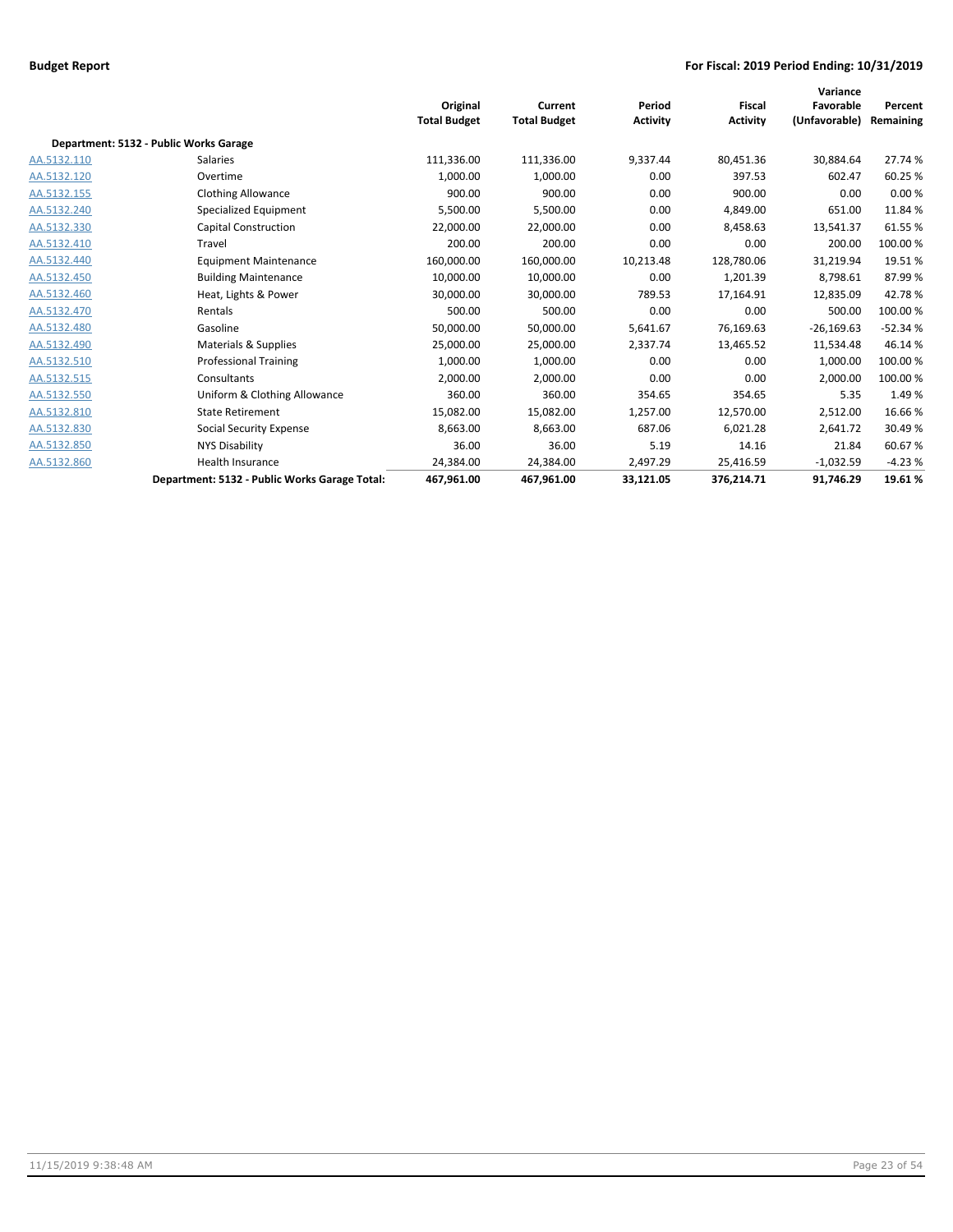|                                 |                                        | Original<br><b>Total Budget</b> | Current<br><b>Total Budget</b> | Period<br><b>Activity</b> | Fiscal<br><b>Activity</b> | Variance<br>Favorable<br>(Unfavorable) | Percent<br>Remaining |
|---------------------------------|----------------------------------------|---------------------------------|--------------------------------|---------------------------|---------------------------|----------------------------------------|----------------------|
| Department: 5142 - Snow Removal |                                        |                                 |                                |                           |                           |                                        |                      |
| AA.5142.110                     | <b>Salaries</b>                        | 201.202.00                      | 201.202.00                     | 0.00                      | 148.642.77                | 52,559.23                              | 26.12 %              |
| AA.5142.120                     | Overtime                               | 35.000.00                       | 35,000.00                      | 0.00                      | 32,167.77                 | 2.832.23                               | 8.09%                |
| AA.5142.490                     | Materials & Supplies                   | 80.000.00                       | 80,000.00                      | 16,103.75                 | 46.776.47                 | 33,223.53                              | 41.53%               |
| AA.5142.810                     | <b>State Retirement</b>                | 15.616.00                       | 15,616.00                      | 1,301.00                  | 13,010.00                 | 2.606.00                               | 16.69%               |
| AA.5142.830                     | Social Security Expense                | 18,070.00                       | 18,070.00                      | 0.00                      | 13,209.11                 | 4,860.89                               | 26.90%               |
| AA.5142.850                     | NYS Disability                         | 74.00                           | 74.00                          | 10.66                     | 29.10                     | 44.90                                  | 60.68%               |
| AA.5142.860                     | <b>Health Insurance</b>                | 88,395.00                       | 88,395.00                      | 7,446.58                  | 71,654.54                 | 16,740.46                              | 18.94 %              |
|                                 | Department: 5142 - Snow Removal Total: | 438,357.00                      | 438.357.00                     | 24.861.99                 | 325,489.76                | 112.867.24                             | 25.75 %              |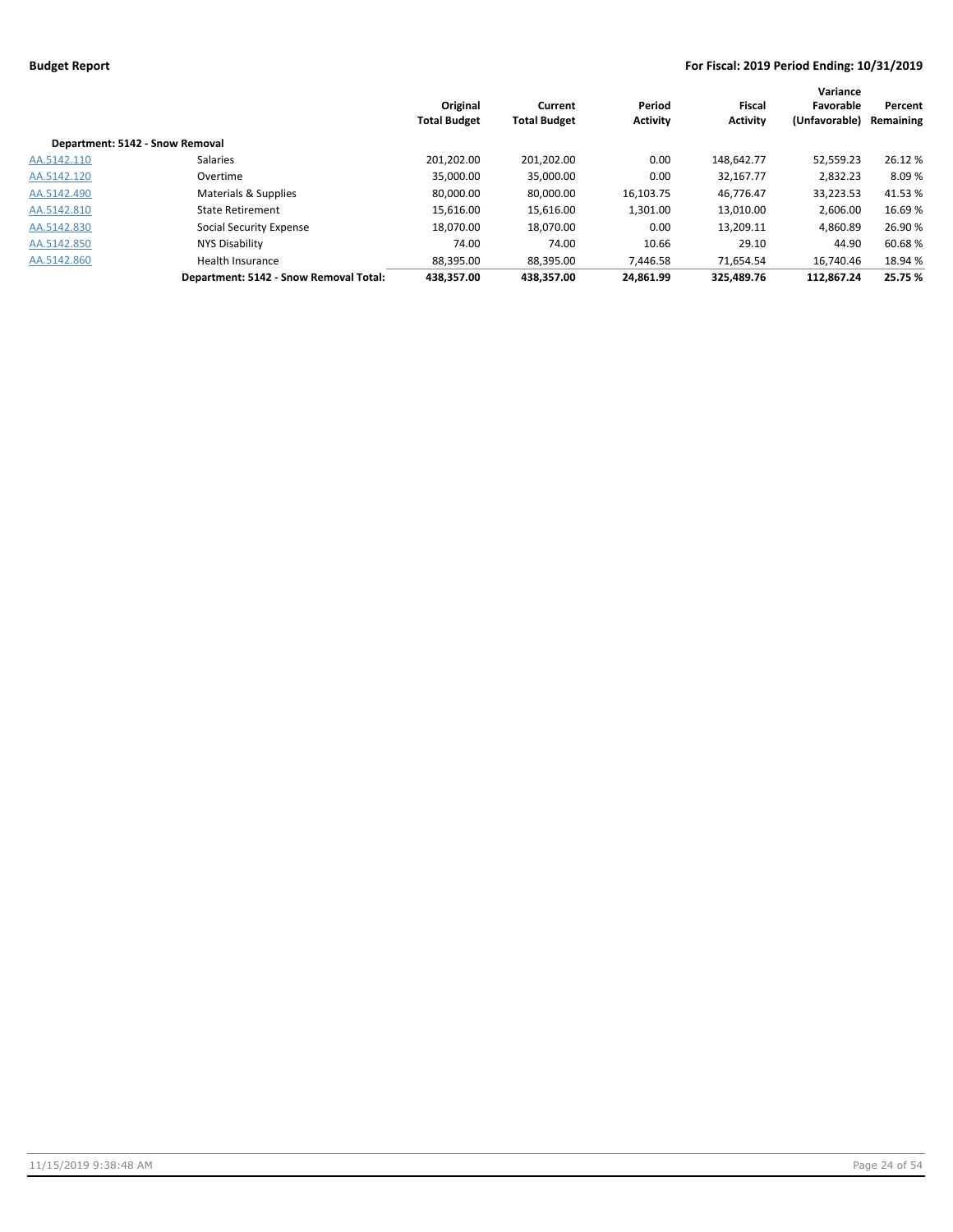|                                    |                                           | Original<br><b>Total Budget</b> | Current<br><b>Total Budget</b> | Period<br><b>Activity</b> | Fiscal<br><b>Activity</b> | Variance<br>Favorable<br>(Unfavorable) | Percent<br>Remaining |
|------------------------------------|-------------------------------------------|---------------------------------|--------------------------------|---------------------------|---------------------------|----------------------------------------|----------------------|
| Department: 5182 - Street Lighting |                                           |                                 |                                |                           |                           |                                        |                      |
| AA.5182.440                        | <b>Equipment Maintenance</b>              | 2,500.00                        | 2,500.00                       | 0.00                      | 0.00                      | 2.500.00                               | 100.00 %             |
| AA.5182.460                        | Heat, Lights & Power                      | 165,000.00                      | 165,000.00                     | 13,641.98                 | 146,960.28                | 18.039.72                              | 10.93 %              |
| AA.5182.490                        | Materials & Supplies                      | 1,500.00                        | 1,500.00                       | 510.70                    | 526.89                    | 973.11                                 | 64.87 %              |
|                                    | Department: 5182 - Street Lighting Total: | 169,000.00                      | 169.000.00                     | 14,152.68                 | 147,487.17                | 21,512.83                              | 12.73 %              |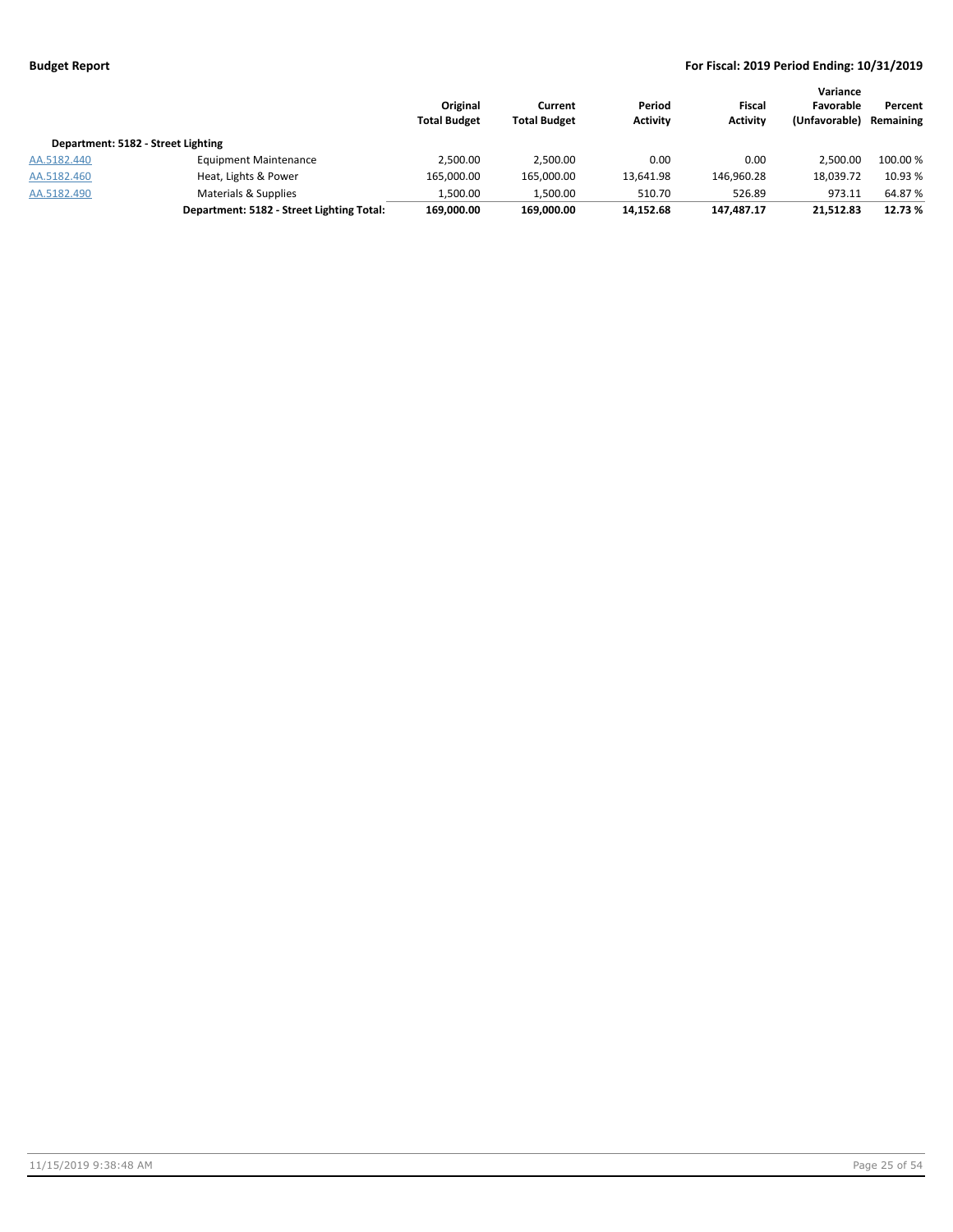|                              |                                     | Original<br><b>Total Budget</b> | Current<br><b>Total Budget</b> | Period<br><b>Activity</b> | <b>Fiscal</b><br><b>Activity</b> | Variance<br>Favorable<br>(Unfavorable) | Percent<br>Remaining |
|------------------------------|-------------------------------------|---------------------------------|--------------------------------|---------------------------|----------------------------------|----------------------------------------|----------------------|
| Department: 5410 - Sidewalks |                                     |                                 |                                |                           |                                  |                                        |                      |
| AA.5410.110                  | Salaries                            | 72,510.00                       | 72,510.00                      | 8,575.20                  | 69,744.96                        | 2,765.04                               | 3.81%                |
| AA.5410.120                  | Overtime                            | 1,000.00                        | 1,000.00                       | 0.00                      | 0.00                             | 1,000.00                               | 100.00 %             |
| AA.5410.330                  | <b>Capital Construction</b>         | 5,000.00                        | 5,000.00                       | 0.00                      | 519.75                           | 4.480.25                               | 89.61%               |
| AA.5410.490                  | Materials & Supplies                | 25,000.00                       | 25,000.00                      | 2,541.68                  | 19,581.33                        | 5,418.67                               | 21.67 %              |
| AA.5410.810                  | <b>State Retirement</b>             | 5,856.00                        | 5,856.00                       | 488.00                    | 4,880.00                         | 976.00                                 | 16.67 %              |
| AA.5410.830                  | Social Security Expense             | 5,624.00                        | 5,624.00                       | 631.56                    | 5,134.24                         | 489.76                                 | 8.71 %               |
| AA.5410.850                  | NYS Disability                      | 27.00                           | 27.00                          | 3.89                      | 10.62                            | 16.38                                  | 60.67%               |
| AA.5410.860                  | Health Insurance                    | 38.739.00                       | 38,739.00                      | 4,510.26                  | 44.812.23                        | $-6.073.23$                            | $-15.68%$            |
|                              | Department: 5410 - Sidewalks Total: | 153.756.00                      | 153.756.00                     | 16.750.59                 | 144.683.13                       | 9.072.87                               | 5.90 %               |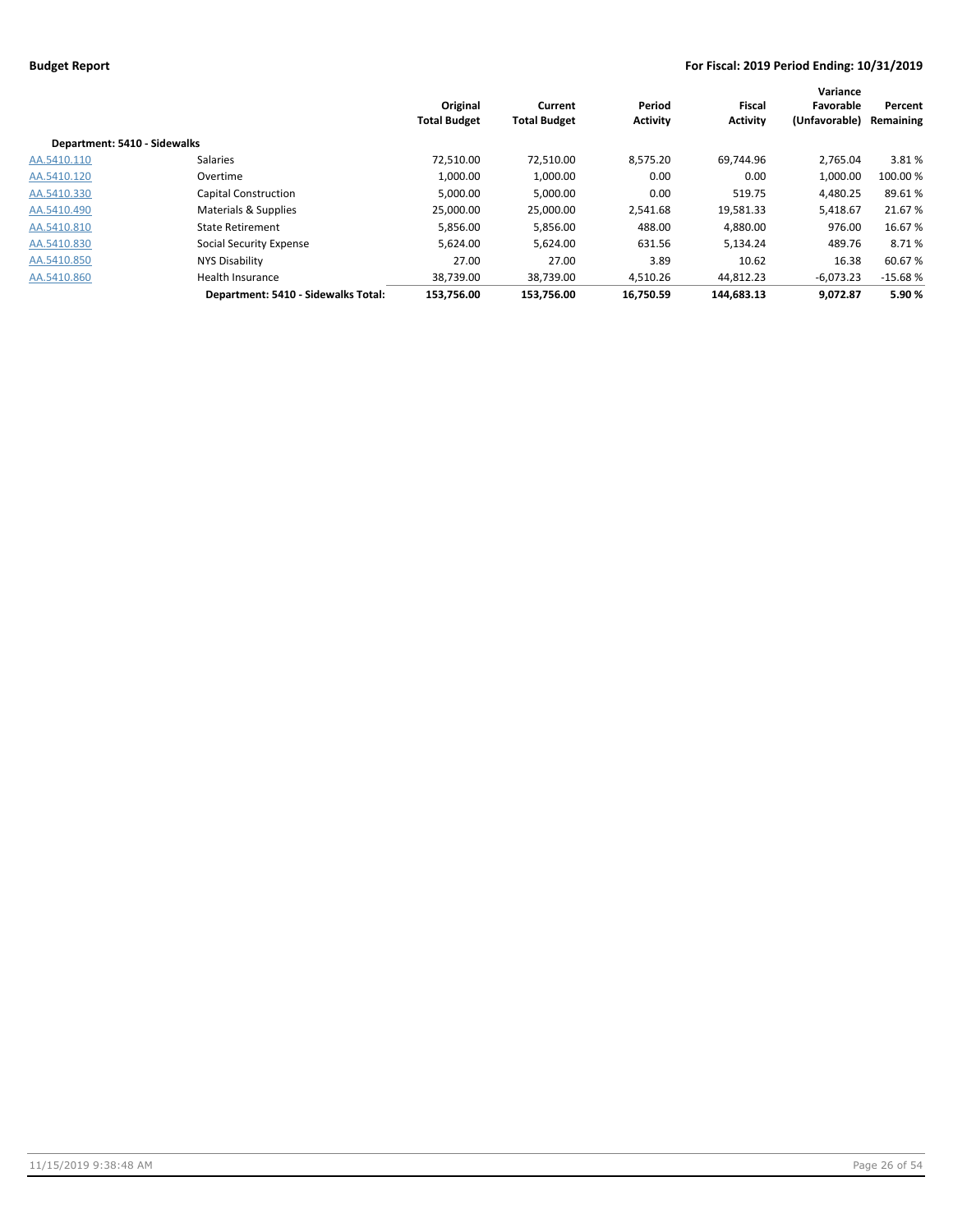|             |                                                | Original<br><b>Total Budget</b> | Current<br><b>Total Budget</b> | Period<br><b>Activity</b> | Fiscal<br><b>Activity</b> | Variance<br>Favorable<br>(Unfavorable) | Percent<br>Remaining |
|-------------|------------------------------------------------|---------------------------------|--------------------------------|---------------------------|---------------------------|----------------------------------------|----------------------|
|             | Department: 6410 - Economic Development        |                                 |                                |                           |                           |                                        |                      |
| AA.6410.420 | Office Expense                                 | 11,500.00                       | 11,500.00                      | 0.00                      | 8.625.00                  | 2.875.00                               | 25.00 %              |
| AA.6410.498 | <b>Other Contractual Expense</b>               | 3.100.00                        | 3,100.00                       | 0.00                      | 1.300.00                  | 1.800.00                               | 58.06 %              |
|             | Department: 6410 - Economic Development Total: | 14,600.00                       | 14,600.00                      | 0.00                      | 9.925.00                  | 4.675.00                               | 32.02 %              |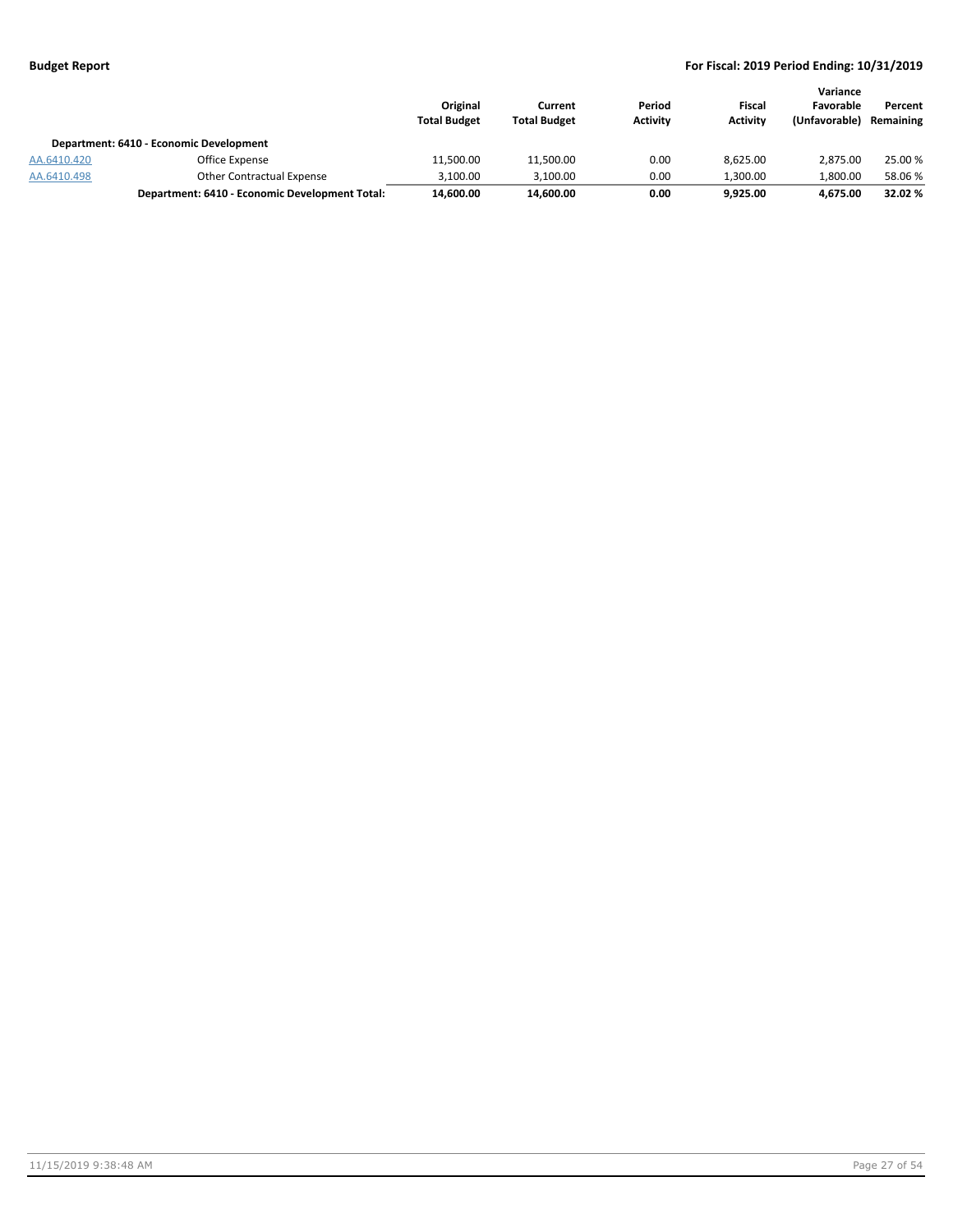|             |                                                    | Original<br><b>Total Budget</b> | Current<br><b>Total Budget</b> | Period<br><b>Activity</b> | <b>Fiscal</b><br><b>Activity</b> | Variance<br>Favorable<br>(Unfavorable) | Percent<br>Remaining |
|-------------|----------------------------------------------------|---------------------------------|--------------------------------|---------------------------|----------------------------------|----------------------------------------|----------------------|
|             | Department: 7020 - Parks & Recreation Admin        |                                 |                                |                           |                                  |                                        |                      |
| AA.7020.110 | <b>Salaries</b>                                    | 99,581.00                       | 99,581.00                      | 7,942.08                  | 84,391.84                        | 15,189.16                              | 15.25 %              |
| AA.7020.155 | <b>Clothing Allowance</b>                          | 400.00                          | 400.00                         | 0.00                      | 400.00                           | 0.00                                   | 0.00%                |
| AA.7020.410 | Travel                                             | 100.00                          | 100.00                         | 0.00                      | 23.14                            | 76.86                                  | 76.86%               |
| AA.7020.425 | Telephone                                          | 3,000.00                        | 3,000.00                       | 262.75                    | 3,548.69                         | -548.69                                | $-18.29%$            |
| AA.7020.440 | <b>Equipment Maintenance</b>                       | 1,000.00                        | 1,000.00                       | 766.00                    | 933.20                           | 66.80                                  | 6.68%                |
| AA.7020.450 | <b>Building Maintenance</b>                        | 6,000.00                        | 6,000.00                       | 76.56                     | 3,237.40                         | 2,762.60                               | 46.04%               |
| AA.7020.480 | Gasoline                                           | 6,000.00                        | 6,000.00                       | 266.76                    | 4,724.47                         | 1,275.53                               | 21.26%               |
| AA.7020.490 | Materials & Supplies                               | 1,500.00                        | 1,500.00                       | 81.93                     | 1,129.80                         | 370.20                                 | 24.68%               |
| AA.7020.510 | <b>Professional Training</b>                       | 325.00                          | 325.00                         | 0.00                      | 250.00                           | 75.00                                  | 23.08%               |
| AA.7020.810 | <b>State Retirement</b>                            | 15,623.00                       | 15,623.00                      | 1,302.00                  | 13,020.00                        | 2,603.00                               | 16.66%               |
| AA.7020.830 | Social Security Expense                            | 7,649.00                        | 7,649.00                       | 595.22                    | 6,339.44                         | 1,309.56                               | 17.12 %              |
| AA.7020.850 | NYS Disability                                     | 36.00                           | 36.00                          | 5.19                      | 14.16                            | 21.84                                  | 60.67%               |
| AA.7020.860 | <b>Health Insurance</b>                            | 14,603.00                       | 14,603.00                      | 618.02                    | 6,112.36                         | 8,490.64                               | 58.14%               |
|             | Department: 7020 - Parks & Recreation Admin Total: | 155,817.00                      | 155,817.00                     | 11,916.51                 | 124,124.50                       | 31,692.50                              | 20.34 %              |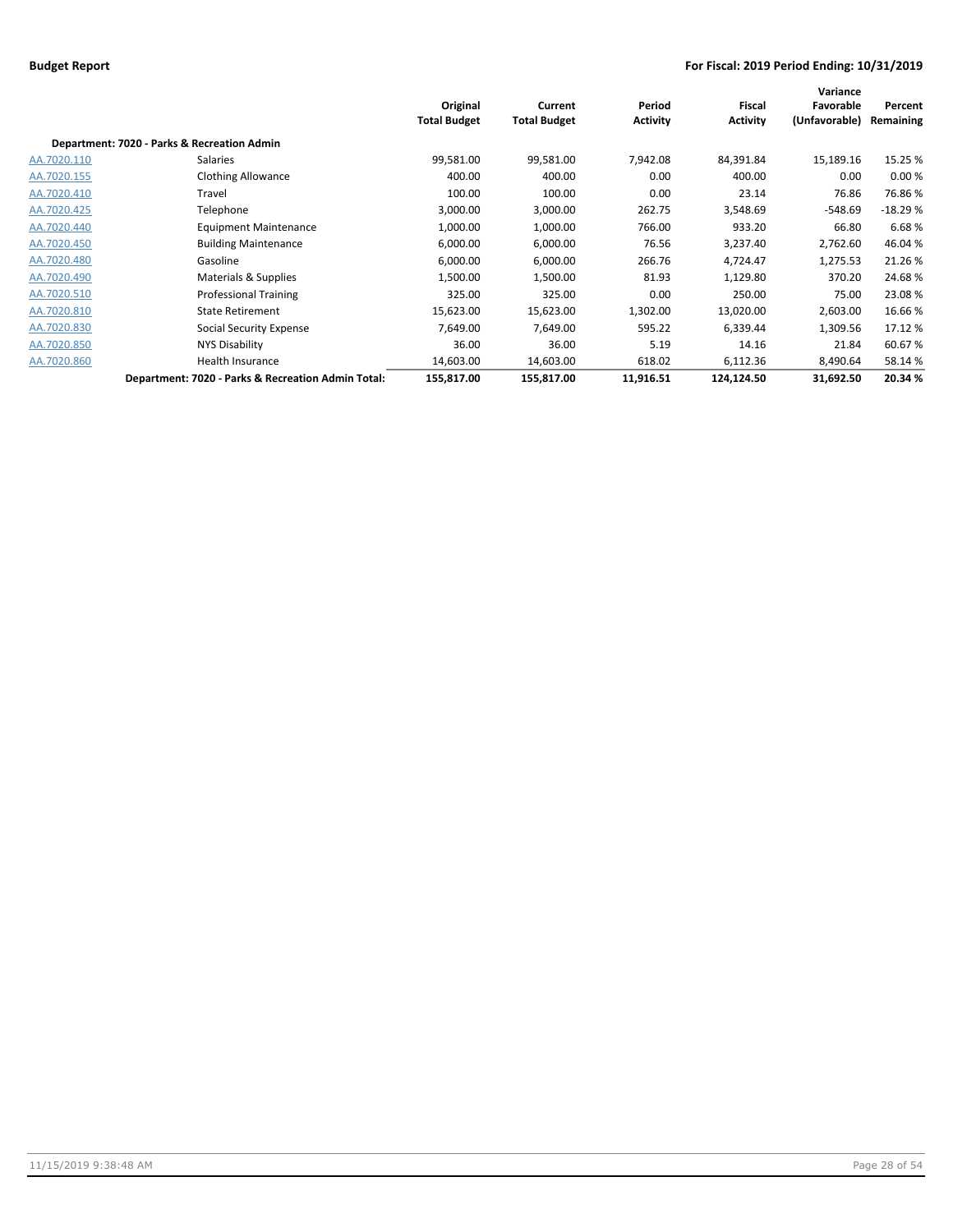|                          |                                 | Original<br><b>Total Budget</b> | Current<br><b>Total Budget</b> | Period<br><b>Activity</b> | <b>Fiscal</b><br><b>Activity</b> | Variance<br>Favorable<br>(Unfavorable) | Percent<br>Remaining |
|--------------------------|---------------------------------|---------------------------------|--------------------------------|---------------------------|----------------------------------|----------------------------------------|----------------------|
| Department: 7110 - Parks |                                 |                                 |                                |                           |                                  |                                        |                      |
| AA.7110.110              | Salaries                        | 93,476.00                       | 93,476.00                      | 6,562.18                  | 85,062.57                        | 8,413.43                               | 9.00%                |
| AA.7110.120              | Overtime                        | 4,500.00                        | 4,500.00                       | 368.78                    | 3,094.63                         | 1,405.37                               | 31.23 %              |
| AA.7110.155              | <b>Clothing Allowance</b>       | 900.00                          | 900.00                         | 0.00                      | 900.00                           | 0.00                                   | 0.00%                |
| AA.7110.260              | Playground Equipment            | 2,500.00                        | 2,500.00                       | 0.00                      | 56.10                            | 2,443.90                               | 97.76%               |
| AA.7110.330              | <b>Capital Construction</b>     | 21,500.00                       | 21,500.00                      | 0.00                      | 7,200.00                         | 14,300.00                              | 66.51%               |
| AA.7110.425              | Telephone                       | 400.00                          | 400.00                         | 27.70                     | 301.71                           | 98.29                                  | 24.57%               |
| AA.7110.440              | <b>Equipment Maintenance</b>    | 7,000.00                        | 7,000.00                       | 82.99                     | 6,389.05                         | 610.95                                 | 8.73%                |
| AA.7110.460              | Heat, Lights & Power            | 16,320.00                       | 16,320.00                      | 1,118.55                  | 15,843.49                        | 476.51                                 | 2.92 %               |
| AA.7110.490              | Materials & Supplies            | 10,000.00                       | 10,000.00                      | 0.00                      | 9,413.72                         | 586.28                                 | 5.86%                |
| AA.7110.491              | Materials & Supplies: Marina    | 2,000.00                        | 2,000.00                       | 136.64                    | 1,853.51                         | 146.49                                 | 7.32 %               |
| AA.7110.810              | <b>State Retirement</b>         | 16,605.00                       | 16,605.00                      | 1,384.00                  | 13,840.00                        | 2,765.00                               | 16.65%               |
| AA.7110.830              | Social Security Expense         | 7,565.00                        | 7,565.00                       | 505.33                    | 5,761.73                         | 1,803.27                               | 23.84 %              |
| AA.7110.850              | NYS Disability                  | 36.00                           | 36.00                          | 5.19                      | 14.16                            | 21.84                                  | 60.67%               |
| AA.7110.860              | Health Insurance                | 48,469.00                       | 48,469.00                      | 3,989.14                  | 40,240.20                        | 8,228.80                               | 16.98%               |
|                          | Department: 7110 - Parks Total: | 231,271.00                      | 231,271.00                     | 14,180.50                 | 189,970.87                       | 41,300.13                              | 17.86%               |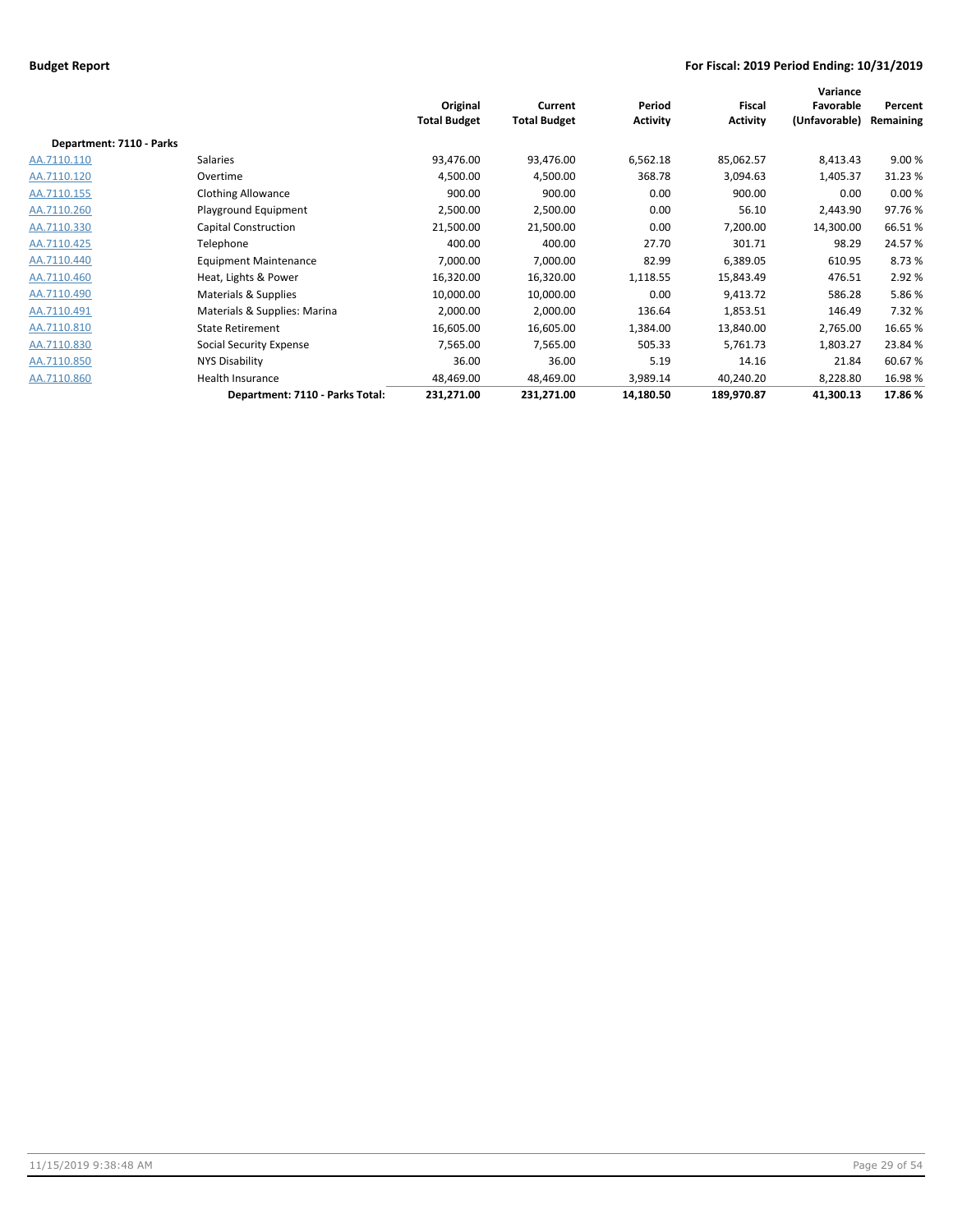|             |                                                        | Original<br><b>Total Budget</b> | Current<br><b>Total Budget</b> | Period<br><b>Activity</b> | <b>Fiscal</b><br><b>Activity</b> | Variance<br>Favorable<br>(Unfavorable) | Percent<br>Remaining |
|-------------|--------------------------------------------------------|---------------------------------|--------------------------------|---------------------------|----------------------------------|----------------------------------------|----------------------|
|             | <b>Department: 7140 - Recreation Activities</b>        |                                 |                                |                           |                                  |                                        |                      |
| AA.7140.110 | <b>Salaries</b>                                        | 43,788.00                       | 43,788.00                      | 1,795.46                  | 34,626.96                        | 9.161.04                               | 20.92 %              |
| AA.7140.430 | Printing & Advertisement                               | 750.00                          | 750.00                         | 0.00                      | 496.37                           | 253.63                                 | 33.82 %              |
| AA.7140.470 | Rentals                                                | 5,000.00                        | 5,000.00                       | 0.00                      | 3,528.00                         | 1,472.00                               | 29.44 %              |
| AA.7140.490 | Materials & Supplies                                   | 9,000.00                        | 9,000.00                       | 150.89                    | 5,024.25                         | 3,975.75                               | 44.18%               |
| AA.7140.830 | <b>Social Security Expense</b>                         | 3,350.00                        | 3,350.00                       | 137.33                    | 3,068.17                         | 281.83                                 | 8.41 %               |
|             | <b>Department: 7140 - Recreation Activities Total:</b> | 61,888.00                       | 61,888.00                      | 2,083.68                  | 46,743.75                        | 15,144.25                              | 24.47 %              |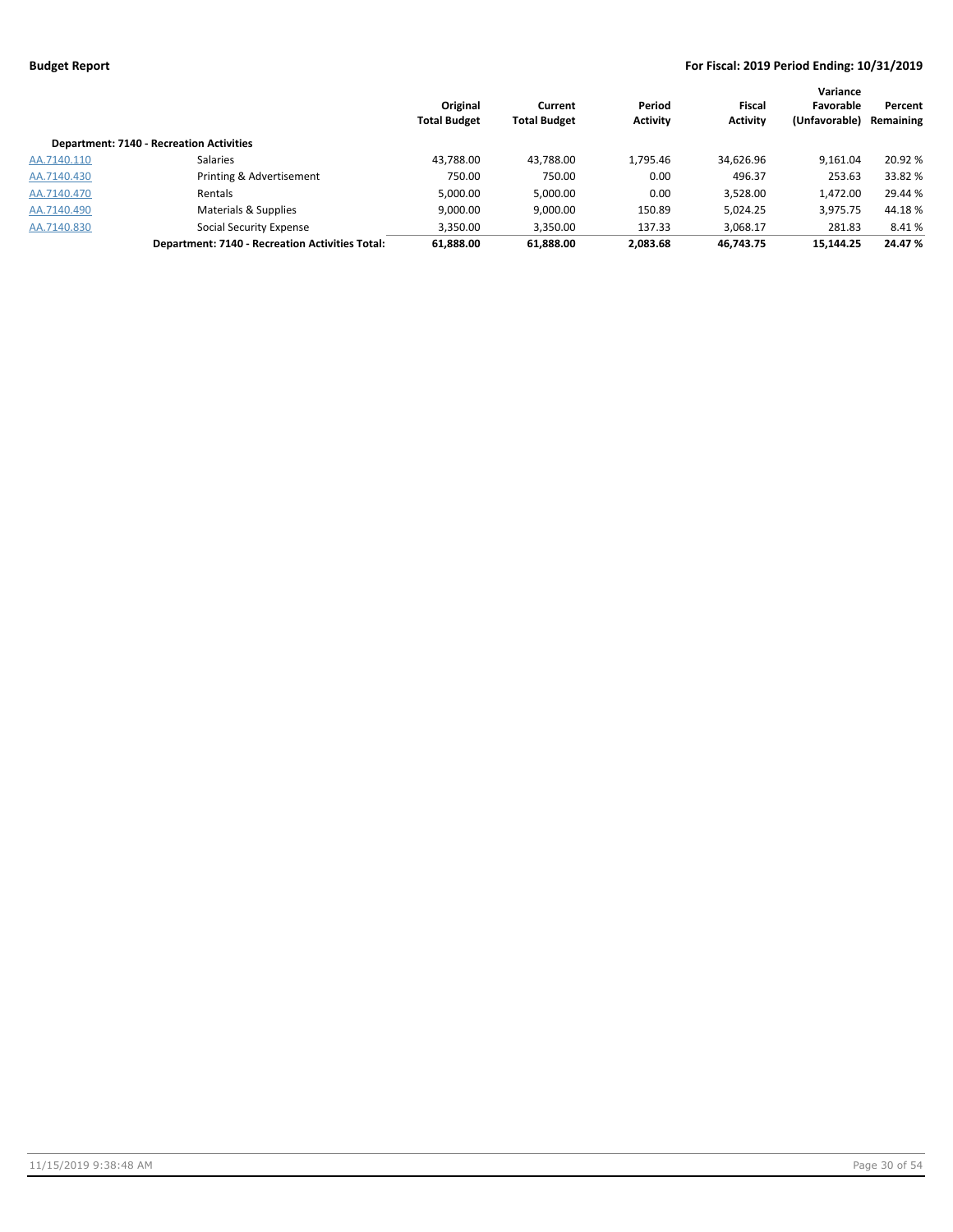|                         |                                | Original<br><b>Total Budget</b> | Current<br><b>Total Budget</b> | Period<br><b>Activity</b> | <b>Fiscal</b><br><b>Activity</b> | Variance<br>Favorable<br>(Unfavorable) | Percent<br>Remaining |
|-------------------------|--------------------------------|---------------------------------|--------------------------------|---------------------------|----------------------------------|----------------------------------------|----------------------|
| Department: 7180 - Pool |                                |                                 |                                |                           |                                  |                                        |                      |
| AA.7180.110             | <b>Salaries</b>                | 42,300.00                       | 42,300.00                      | 0.00                      | 32,864.40                        | 9,435.60                               | 22.31%               |
| AA.7180.120             | Overtime                       | 2.500.00                        | 2,500.00                       | 0.00                      | 2.292.59                         | 207.41                                 | 8.30 %               |
| AA.7180.240             | Specialized Equipment          | 7.500.00                        | 7,500.00                       | 0.00                      | 7,480.00                         | 20.00                                  | 0.27%                |
| AA.7180.425             | Telephone                      | 800.00                          | 800.00                         | 22.38                     | 807.93                           | $-7.93$                                | $-0.99%$             |
| AA.7180.460             | Heat, Lights & Power           | 3,100.00                        | 3,100.00                       | 69.10                     | 2,740.02                         | 359.98                                 | 11.61%               |
| AA.7180.490             | Materials & Supplies           | 10,000.00                       | 10,000.00                      | 0.00                      | 9,427.15                         | 572.85                                 | 5.73 %               |
| AA.7180.810             | <b>State Retirement</b>        | 794.00                          | 794.00                         | 66.00                     | 660.00                           | 134.00                                 | 16.88%               |
| AA.7180.830             | Social Security Expense        | 3,428.00                        | 3,428.00                       | 0.00                      | 2,614.11                         | 813.89                                 | 23.74 %              |
|                         | Department: 7180 - Pool Total: | 70.422.00                       | 70.422.00                      | 157.48                    | 58.886.20                        | 11.535.80                              | 16.38%               |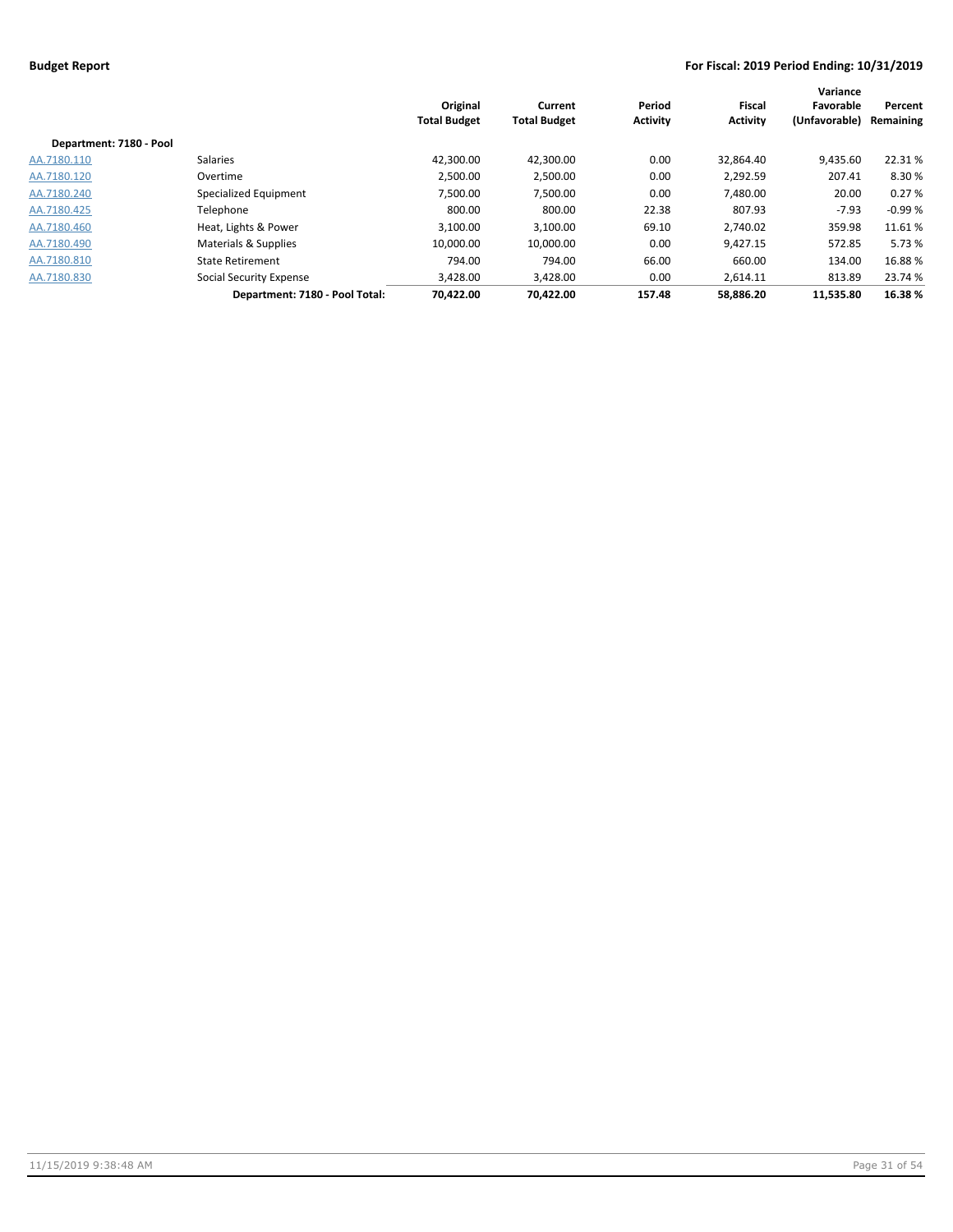|                          |                                 | Original<br><b>Total Budget</b> | Current<br><b>Total Budget</b> | Period<br><b>Activity</b> | <b>Fiscal</b><br>Activity | Variance<br>Favorable<br>(Unfavorable) | Percent<br>Remaining |
|--------------------------|---------------------------------|---------------------------------|--------------------------------|---------------------------|---------------------------|----------------------------------------|----------------------|
| Department: 7181 - Arena |                                 |                                 |                                |                           |                           |                                        |                      |
| AA.7181.110              | Salaries                        | 12,210.00                       | 12,210.00                      | 0.00                      | 8,642.32                  | 3,567.68                               | 29.22 %              |
| AA.7181.120              | Overtime                        | 500.00                          | 500.00                         | 0.00                      | 158.18                    | 341.82                                 | 68.36%               |
| AA.7181.330              | Capital Construction            | 10,000.00                       | 10,000.00                      | 0.00                      | 10,000.00                 | 0.00                                   | 0.00%                |
| AA.7181.420              | Office Expense                  | 200.00                          | 200.00                         | 0.00                      | 0.00                      | 200.00                                 | 100.00 %             |
| AA.7181.425              | Telephone                       | 700.00                          | 700.00                         | 22.38                     | 545.05                    | 154.95                                 | 22.14 %              |
| AA.7181.440              | <b>Equipment Maintenance</b>    | 9,000.00                        | 9,000.00                       | 433.70                    | 7,837.77                  | 1,162.23                               | 12.91%               |
| AA.7181.450              | <b>Building Maintenance</b>     | 4,000.00                        | 4,000.00                       | 0.00                      | 2,729.94                  | 1,270.06                               | 31.75 %              |
| AA.7181.460              | Heat, Lights & Power            | 34,000.00                       | 34,000.00                      | 2,416.31                  | 21,446.84                 | 12,553.16                              | 36.92 %              |
| AA.7181.490              | Materials & Supplies            | 5,500.00                        | 5,500.00                       | 1,370.64                  | 4,585.19                  | 914.81                                 | 16.63 %              |
| AA.7181.810              | <b>State Retirement</b>         | 3,060.00                        | 3,060.00                       | 255.00                    | 2,550.00                  | 510.00                                 | 16.67%               |
| AA.7181.830              | Social Security Expense         | 973.00                          | 973.00                         | 0.00                      | 1,222.62                  | $-249.62$                              | $-25.65%$            |
|                          | Department: 7181 - Arena Total: | 80,143.00                       | 80,143.00                      | 4.498.03                  | 59,717.91                 | 20,425.09                              | 25.49%               |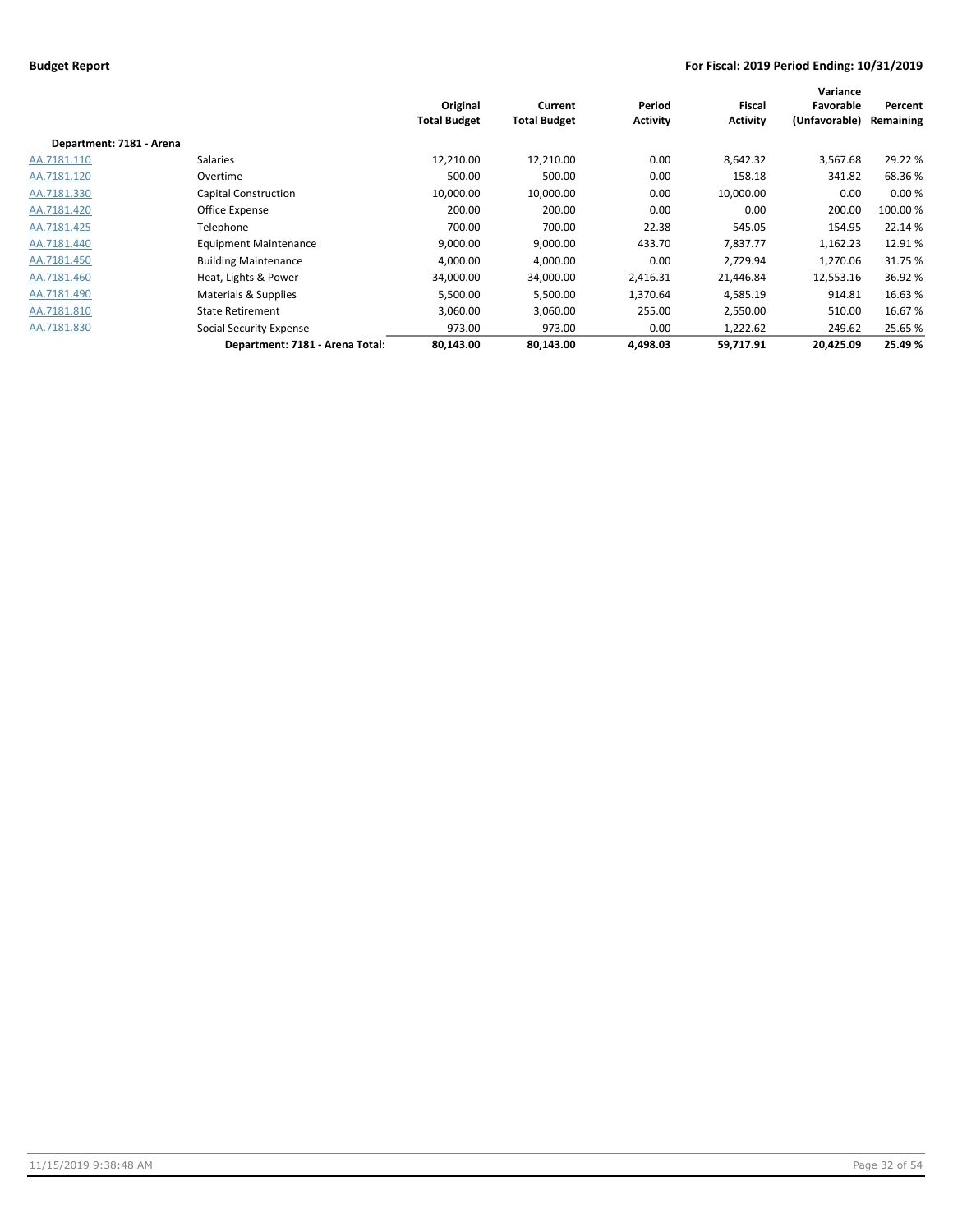|                              |                                     | Original<br><b>Total Budget</b> | Current<br><b>Total Budget</b> | Period<br><b>Activity</b> | Fiscal<br><b>Activity</b> | Variance<br>Favorable<br>(Unfavorable) | Percent<br>Remaining |
|------------------------------|-------------------------------------|---------------------------------|--------------------------------|---------------------------|---------------------------|----------------------------------------|----------------------|
| Department: 7510 - Historian |                                     |                                 |                                |                           |                           |                                        |                      |
| AA.7510.110                  | <b>Salaries</b>                     | 3,000.00                        | 3,000.00                       | 230.76                    | 2.422.98                  | 577.02                                 | 19.23 %              |
| AA.7510.830                  | Social Security Expense             | 230.00                          | 230.00                         | 17.64                     | 184.50                    | 45.50                                  | 19.78 %              |
|                              | Department: 7510 - Historian Total: | 3,230.00                        | 3,230.00                       | 248.40                    | 2.607.48                  | 622.52                                 | 19.27 %              |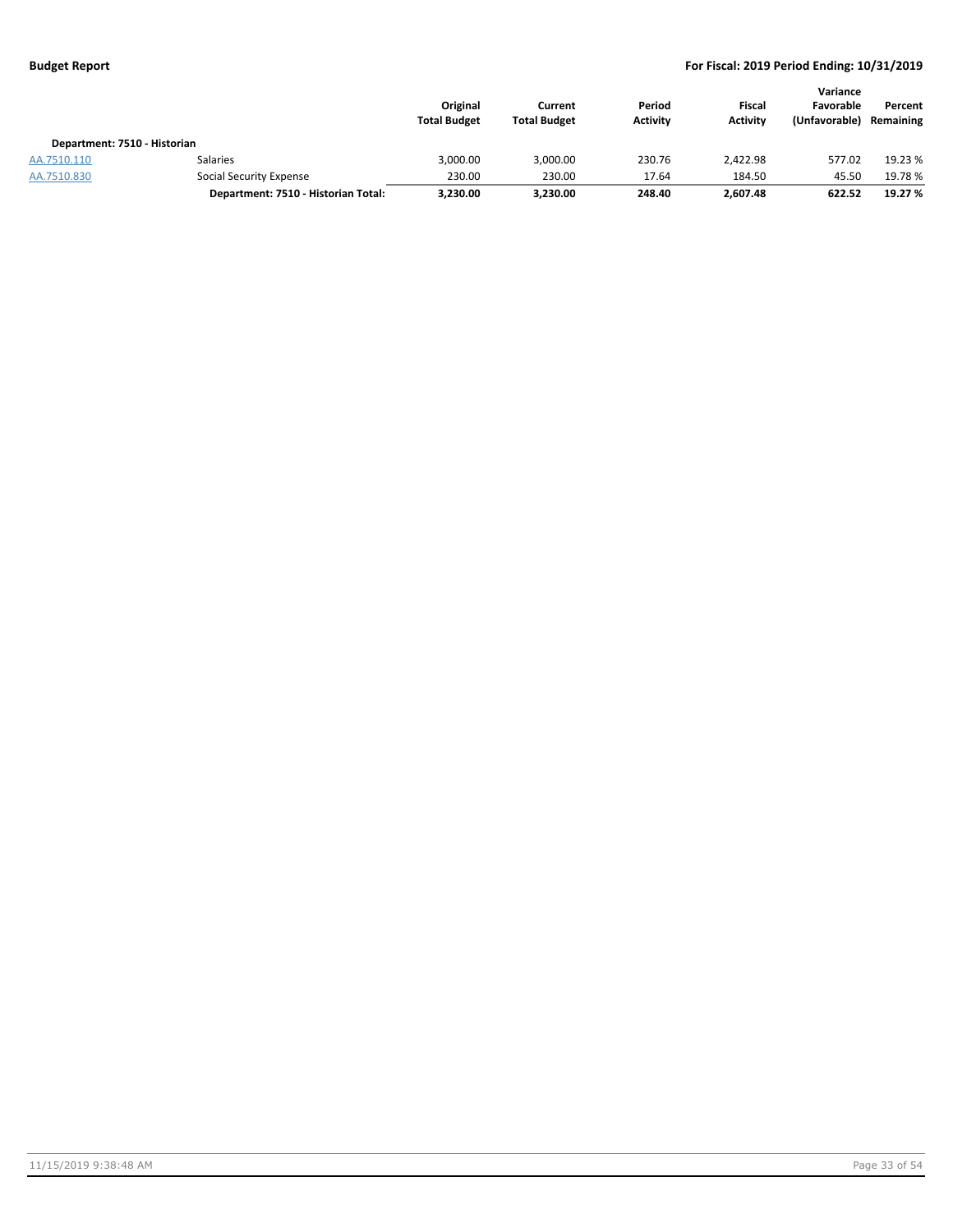|             |                                                  | Original<br><b>Total Budget</b> | Current<br><b>Total Budget</b> | Period<br><b>Activity</b> | <b>Fiscal</b><br><b>Activity</b> | Variance<br>Favorable<br>(Unfavorable) | Percent<br>Remaining |
|-------------|--------------------------------------------------|---------------------------------|--------------------------------|---------------------------|----------------------------------|----------------------------------------|----------------------|
|             | Department: 8020 - Planning & Development        |                                 |                                |                           |                                  |                                        |                      |
| AA.8020.110 | Salaries                                         | 74,629.00                       | 74,629.00                      | 6,001.92                  | 63,020.16                        | 11,608.84                              | 15.56%               |
| AA.8020.220 | <b>Office Equipment</b>                          | 2,500.00                        | 2,500.00                       | 0.00                      | 2,265.00                         | 235.00                                 | 9.40%                |
| AA.8020.410 | Travel                                           | 1,000.00                        | 1,000.00                       | 0.00                      | 0.00                             | 1,000.00                               | 100.00 %             |
| AA.8020.420 | Office Expense                                   | 500.00                          | 500.00                         | 6.88                      | 440.25                           | 59.75                                  | 11.95 %              |
| AA.8020.425 | Telephone                                        | 2,136.00                        | 2,136.00                       | 95.70                     | 1,635.56                         | 500.44                                 | 23.43%               |
| AA.8020.430 | Printing & Advertisement                         | 5,800.00                        | 5,800.00                       | 0.00                      | 203.92                           | 5,596.08                               | 96.48%               |
| AA.8020.440 | <b>Equipment Maintenance</b>                     | 2,891.00                        | 2,891.00                       | 240.41                    | 2,647.39                         | 243.61                                 | 8.43%                |
| AA.8020.490 | Materials & Supplies                             | 50.00                           | 50.00                          | 0.00                      | 0.00                             | 50.00                                  | 100.00%              |
| AA.8020.510 | <b>Professional Training</b>                     | 2,515.00                        | 2,515.00                       | 0.00                      | 1,321.00                         | 1,194.00                               | 47.48%               |
| AA.8020.515 | Consultants                                      | 3,500.00                        | 3,500.00                       | 0.00                      | 0.00                             | 3,500.00                               | 100.00%              |
| AA.8020.810 | <b>State Retirement</b>                          | 11,978.00                       | 11,978.00                      | 998.00                    | 9,980.00                         | 1,998.00                               | 16.68%               |
| AA.8020.830 | Social Security Expense                          | 5,710.00                        | 5,710.00                       | 438.44                    | 4,605.17                         | 1,104.83                               | 19.35 %              |
| AA.8020.850 | NYS Disability                                   | 18.00                           | 18.00                          | 2.59                      | 7.08                             | 10.92                                  | 60.67%               |
| AA.8020.860 | Health Insurance                                 | 14,573.00                       | 14,573.00                      | 1,242.74                  | 12,273.62                        | 2,299.38                               | 15.78%               |
|             | Department: 8020 - Planning & Development Total: | 127,800.00                      | 127,800.00                     | 9,026.68                  | 98,399.15                        | 29,400.85                              | 23.01%               |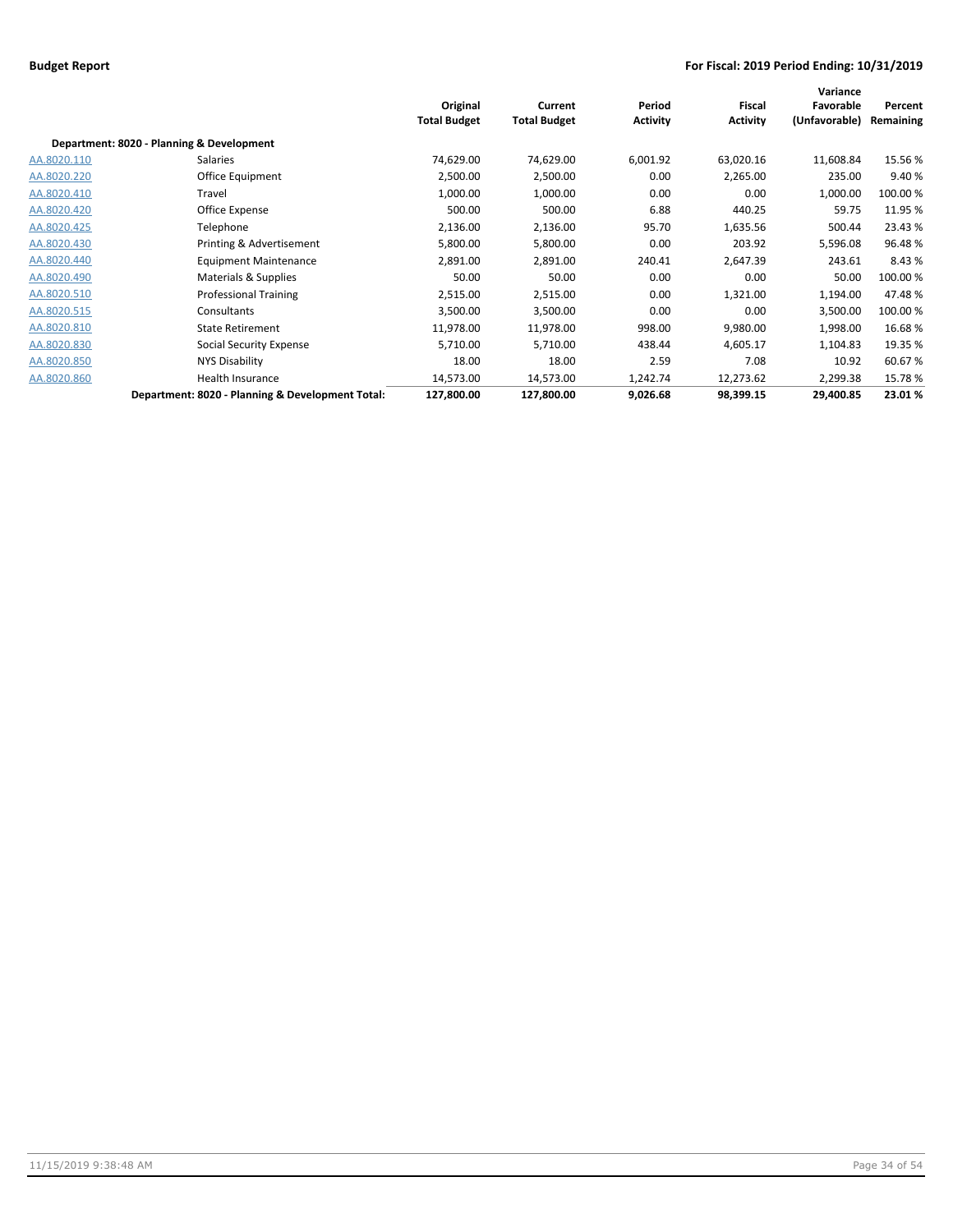|                                |                                       | Original<br><b>Total Budget</b> | Current<br><b>Total Budget</b> | Period<br><b>Activity</b> | <b>Fiscal</b><br><b>Activity</b> | Variance<br>Favorable<br>(Unfavorable) | Percent<br>Remaining |
|--------------------------------|---------------------------------------|---------------------------------|--------------------------------|---------------------------|----------------------------------|----------------------------------------|----------------------|
| Department: 8560 - Shade Trees |                                       |                                 |                                |                           |                                  |                                        |                      |
| AA.8560.110                    | Salaries                              | 29,420.00                       | 29,420.00                      | 9,528.00                  | 15,649.92                        | 13,770.08                              | 46.81%               |
| AA.8560.120                    | Overtime                              | 1,000.00                        | 1,000.00                       | 0.00                      | 0.00                             | 1,000.00                               | 100.00 %             |
| AA.8560.240                    | Specialized Equipment                 | 1,000.00                        | 1,000.00                       | 0.00                      | 0.00                             | 1,000.00                               | 100.00 %             |
| AA.8560.330                    | Capital Construction                  | 3,000.00                        | 3,000.00                       | 0.00                      | 2,054.00                         | 946.00                                 | 31.53%               |
| AA.8560.472                    | Tree Removal                          | 7,500.00                        | 7,500.00                       | 0.00                      | 0.00                             | 7,500.00                               | 100.00 %             |
| AA.8560.490                    | Materials & Supplies                  | 1,000.00                        | 1,000.00                       | 193.30                    | 431.62                           | 568.38                                 | 56.84%               |
| AA.8560.515                    | Consultants                           | 5,000.00                        | 5,000.00                       | 0.00                      | 0.00                             | 5,000.00                               | 100.00 %             |
| AA.8560.810                    | <b>State Retirement</b>               | 487.00                          | 487.00                         | 41.00                     | 410.00                           | 77.00                                  | 15.81%               |
| AA.8560.830                    | Social Security Expense               | 2,328.00                        | 2,328.00                       | 700.71                    | 1,147.21                         | 1,180.79                               | 50.72 %              |
| AA.8560.850                    | NYS Disability                        | 5.00                            | 5.00                           | 0.72                      | 1.97                             | 3.03                                   | 60.60%               |
| AA.8560.860                    | Health Insurance                      | 4.690.00                        | 4,690.00                       | 570.27                    | 6,569.69                         | $-1,879.69$                            | $-40.08%$            |
|                                | Department: 8560 - Shade Trees Total: | 55,430.00                       | 55,430.00                      | 11,034.00                 | 26,264.41                        | 29,165.59                              | 52.62%               |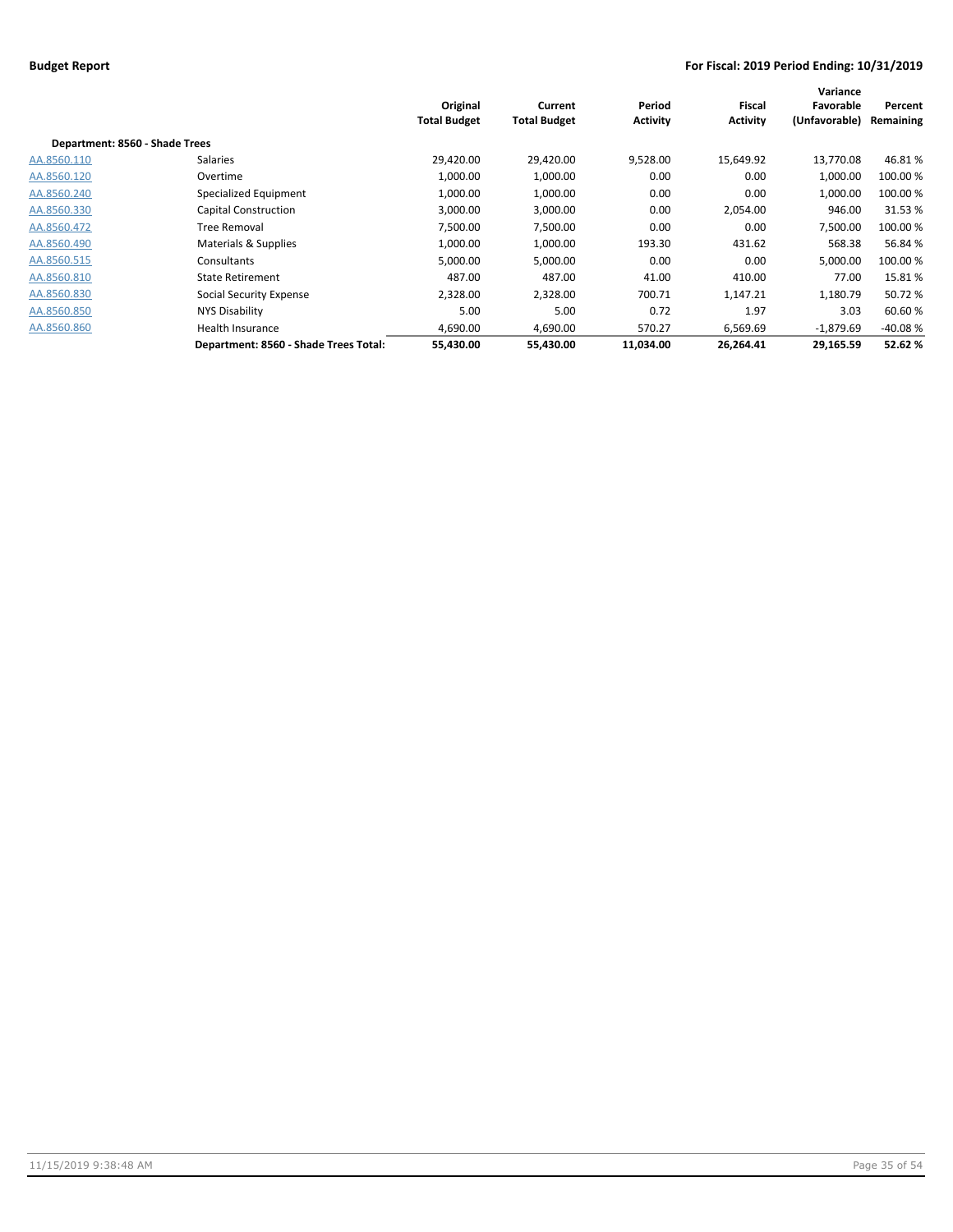|             |                                                 | Original<br><b>Total Budget</b> | Current<br><b>Total Budget</b> | Period<br><b>Activity</b> | Fiscal<br><b>Activity</b> | Variance<br>Favorable<br>(Unfavorable) | Percent<br>Remaining |
|-------------|-------------------------------------------------|---------------------------------|--------------------------------|---------------------------|---------------------------|----------------------------------------|----------------------|
|             | Department: 9050 - Unemployment Benefits        |                                 |                                |                           |                           |                                        |                      |
| AA.9050.870 | Unemployment Insurance                          | 10,000.00                       | 10.000.00                      | 5.259.00                  | 9.266.00                  | 734.00                                 | 7.34 %               |
|             | Department: 9050 - Unemployment Benefits Total: | 10,000.00                       | 10,000.00                      | 5,259.00                  | 9.266.00                  | 734.00                                 | 7.34 %               |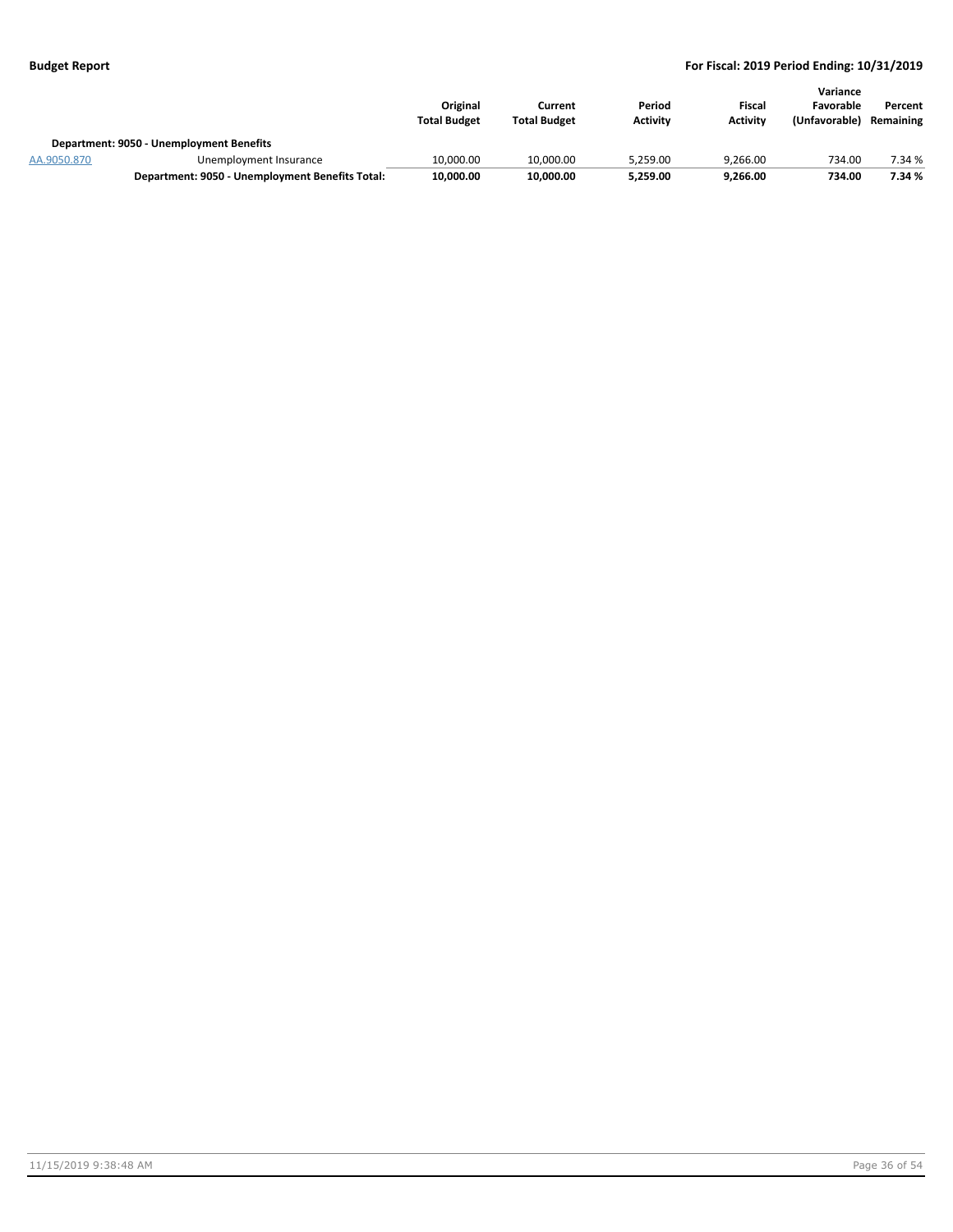|             |                                                            | Original<br><b>Total Budget</b> | Current<br><b>Total Budget</b> | Period<br><b>Activity</b> | Fiscal<br><b>Activity</b> | Variance<br>Favorable<br>(Unfavorable) | Percent<br>Remaining |
|-------------|------------------------------------------------------------|---------------------------------|--------------------------------|---------------------------|---------------------------|----------------------------------------|----------------------|
|             | Department: 9512 - Contribution to Library & Museum        |                                 |                                |                           |                           |                                        |                      |
| AA.9512.910 | Contribution to Public Library                             | 300.000.00                      | 300.000.00                     | 0.00                      | 150.000.00                | 150.000.00                             | 50.00 %              |
| AA.9512.950 | Contribution to Reminto Museum                             | 80.616.00                       | 80.616.00                      | 0.00                      | 0.00                      | 80.616.00                              | 100.00 %             |
|             | Department: 9512 - Contribution to Library & Museum Total: | 380.616.00                      | 380.616.00                     | 0.00                      | 150.000.00                | 230.616.00                             | 60.59%               |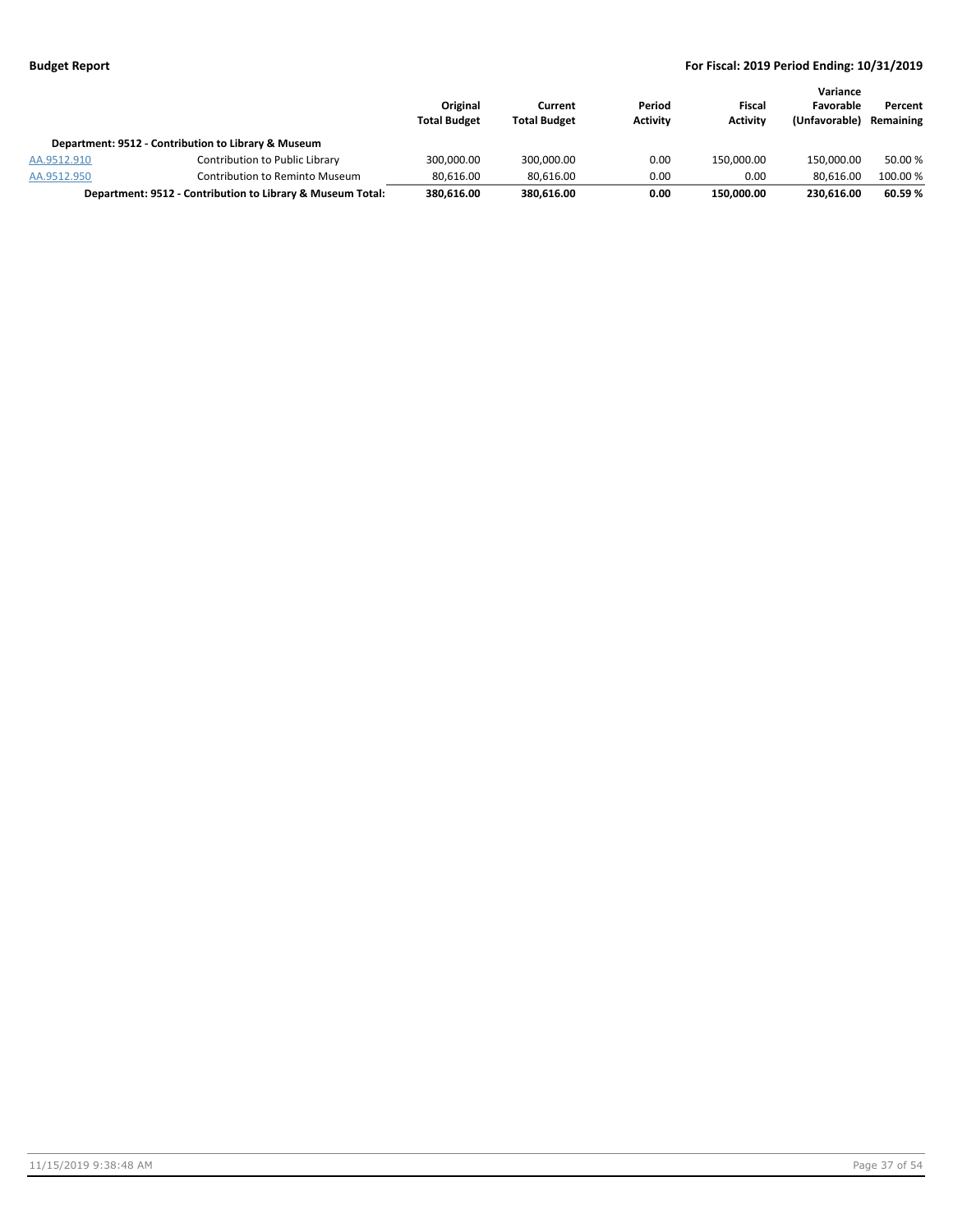|                                 |                                            | Original<br><b>Total Budget</b> | Current<br><b>Total Budget</b> | Period<br><b>Activity</b> | Fiscal<br><b>Activity</b> | Variance<br>Favorable<br>(Unfavorable) | Percent<br>Remaining |
|---------------------------------|--------------------------------------------|---------------------------------|--------------------------------|---------------------------|---------------------------|----------------------------------------|----------------------|
| Department: 9700 - Debt Service |                                            |                                 |                                |                           |                           |                                        |                      |
| AA.9700.600                     | Principal                                  | 208,881.00                      | 208,881.00                     | 0.00                      | 208.881.00                | 0.00                                   | 0.00%                |
| AA.9700.700                     | Interest on Indebtedness                   | 160,175.00                      | 160.175.00                     | 9,171.25                  | 158,929.08                | 1,245.92                               | 0.78%                |
|                                 | Department: 9700 - Debt Service Total:     | 369.056.00                      | 369.056.00                     | 9.171.25                  | 367.810.08                | 1.245.92                               | 0.34%                |
|                                 | <b>Expense Total:</b>                      | 13.752.318.00                   | 13.972.220.00                  | 992.280.44                | 10.659.178.34             | 3,313,041.66                           | 23.71%               |
|                                 | Fund: AA - General Fund Surplus (Deficit): | 0.00                            | 0.00                           | $-524.685.79$             | -730.874.13               | -730.874.13                            | 0.00%                |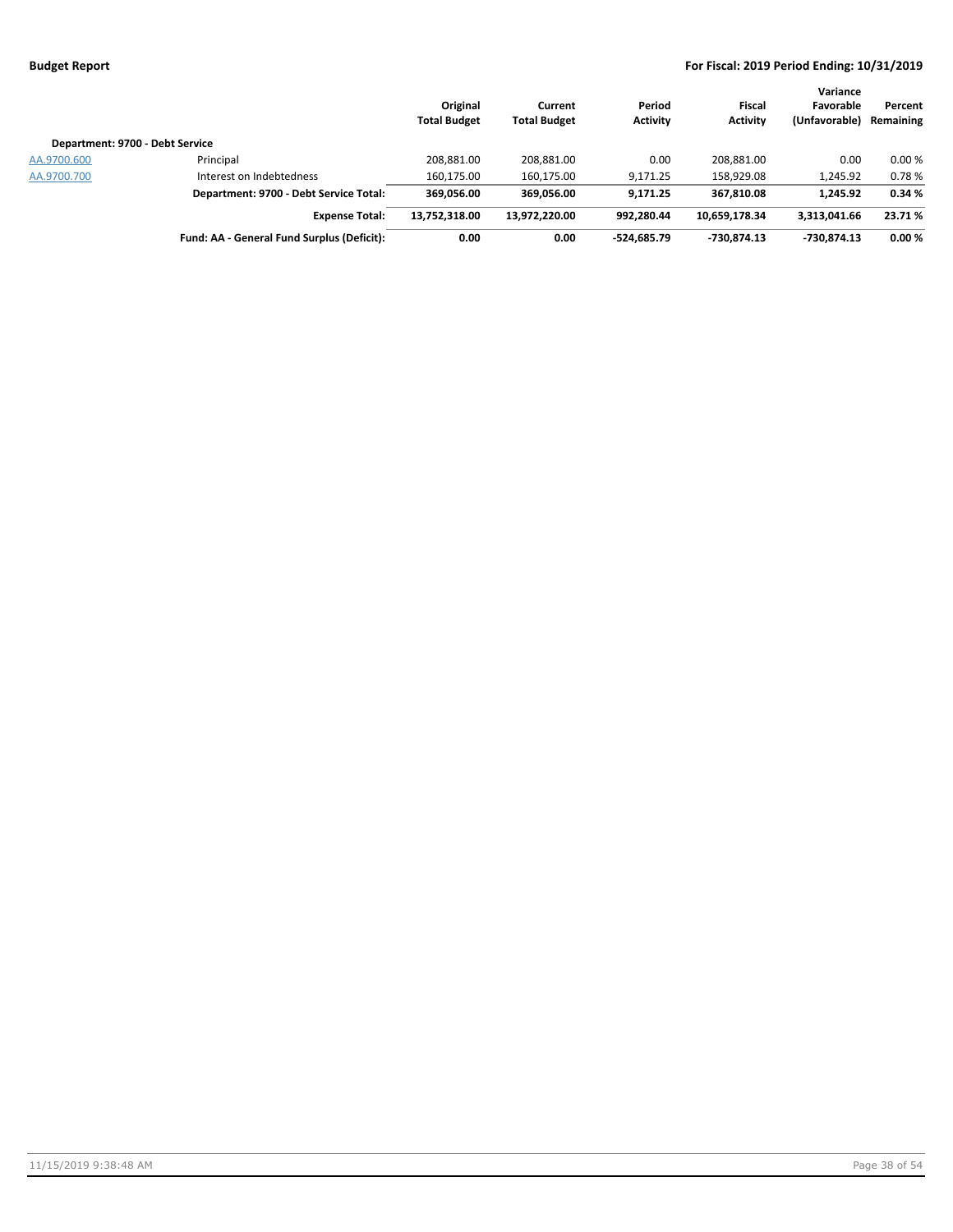|                         |                                     | Original<br><b>Total Budget</b> | Current<br><b>Total Budget</b> | Period<br><b>Activity</b> | Fiscal<br><b>Activity</b> | Variance<br>Favorable<br>(Unfavorable) | Percent<br>Remaining |
|-------------------------|-------------------------------------|---------------------------------|--------------------------------|---------------------------|---------------------------|----------------------------------------|----------------------|
| <b>Fund: FX - Water</b> |                                     |                                 |                                |                           |                           |                                        |                      |
| Revenue                 |                                     |                                 |                                |                           |                           |                                        |                      |
| FX.2140                 | <b>Metered Water Sales</b>          | 797,500.00                      | 797,500.00                     | 114,993.28                | 696,813.98                | $-100,686.02$                          | 12.63 %              |
| FX.2142                 | Unmetered Water Sales               | 1,519,000.00                    | 1,519,000.00                   | 688,038.98                | 1,486,549.00              | $-32,451.00$                           | 2.14 %               |
| <b>FX.2145</b>          | <b>Thawing Pipes</b>                | 266.00                          | 266.00                         | 0.00                      | 0.00                      | $-266.00$                              | 100.00 %             |
| FX.2146                 | Turn On & Off                       | 5,000.00                        | 5,000.00                       | 153.00                    | 2,760.00                  | $-2,240.00$                            | 44.80%               |
| FX.2147                 | <b>New Services</b>                 | 10.000.00                       | 10,000.00                      | 2,071.91                  | 13,466.69                 | 3,466.69                               | 134.67 %             |
| <b>FX.2148</b>          | All Other Miscellaneous             | 30,000.00                       | 30,000.00                      | 0.00                      | 25,411.62                 | $-4,588.38$                            | 15.29 %              |
| FX.2149                 | Interest & Penalties On Water Rents | 40,000.00                       | 40,000.00                      | 1,470.19                  | 15,865.11                 | $-24,134.89$                           | 60.34%               |
|                         | <b>Revenue Total:</b>               | 2.401.766.00                    | 2.401.766.00                   | 806.727.36                | 2.240.866.40              | $-160.899.60$                          | 6.70%                |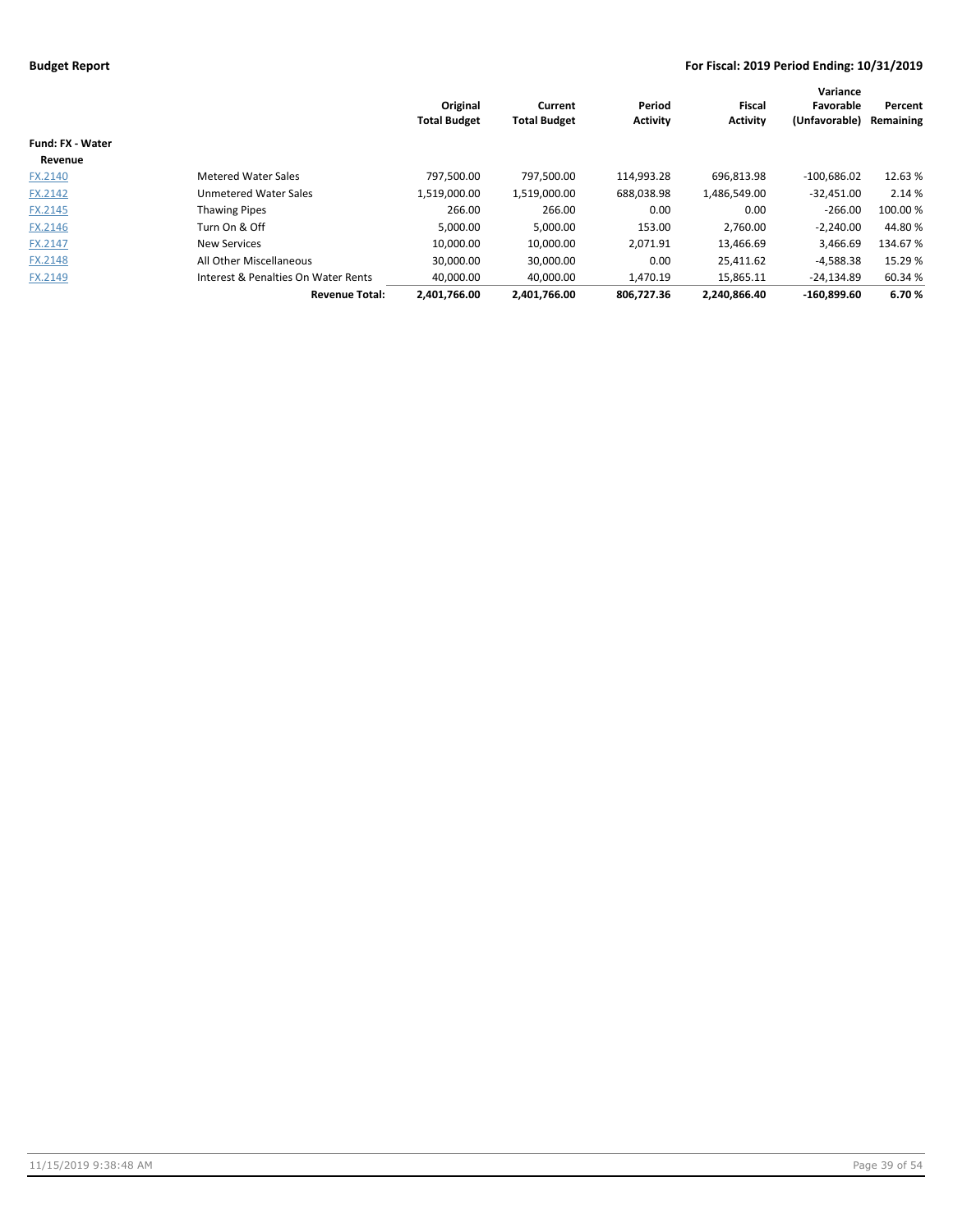| Expense     |                                             | Original<br><b>Total Budget</b> | Current<br><b>Total Budget</b> | Period<br><b>Activity</b> | <b>Fiscal</b><br><b>Activity</b> | Variance<br>Favorable<br>(Unfavorable) | Percent<br>Remaining |
|-------------|---------------------------------------------|---------------------------------|--------------------------------|---------------------------|----------------------------------|----------------------------------------|----------------------|
|             | Department: 1910 - General Insurance        |                                 |                                |                           |                                  |                                        |                      |
| FX.1910.520 | General Insurance                           | 85.000.00                       | 85.000.00                      | 0.00                      | 0.00                             | 85.000.00                              | 100.00 %             |
|             | Department: 1910 - General Insurance Total: | 85,000.00                       | 85,000.00                      | 0.00                      | 0.00                             | 85.000.00                              | 100.00 %             |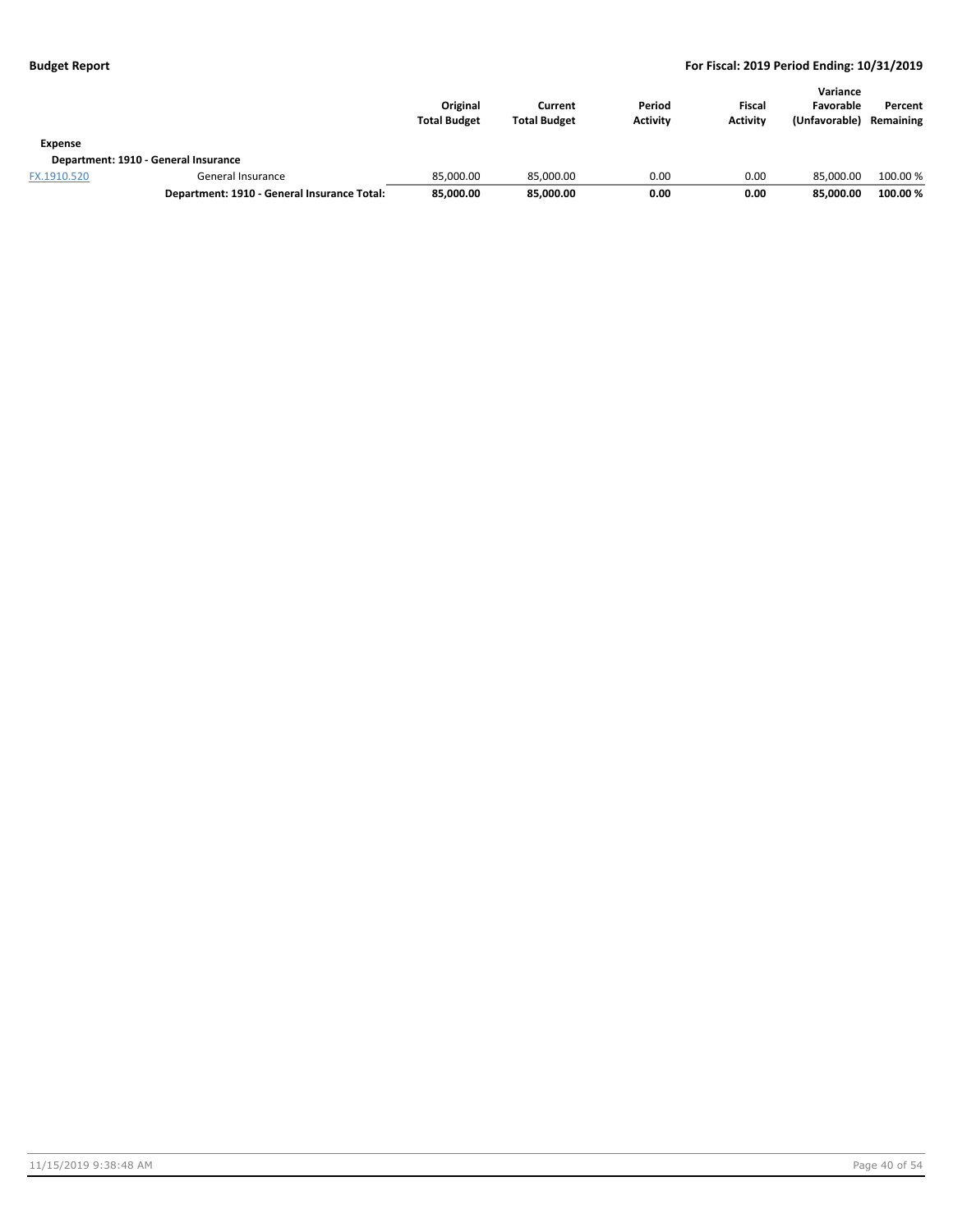|             |                                                | Original<br><b>Total Budget</b> | Current<br><b>Total Budget</b> | Period<br><b>Activity</b> | <b>Fiscal</b><br><b>Activity</b> | Variance<br>Favorable<br>(Unfavorable) | Percent<br>Remaining |
|-------------|------------------------------------------------|---------------------------------|--------------------------------|---------------------------|----------------------------------|----------------------------------------|----------------------|
|             | Department: 8310 - Water Administration        |                                 |                                |                           |                                  |                                        |                      |
| FX.8310.110 | <b>Salaries</b>                                | 126,290.00                      | 126,290.00                     | 10,410.95                 | 98,355.11                        | 27,934.89                              | 22.12%               |
| FX.8310.120 | Overtime                                       | 4,140.00                        | 4,140.00                       | 279.97                    | 3,303.02                         | 836.98                                 | 20.22%               |
| FX.8310.140 | Time Accruals Payout                           | 0.00                            | 0.00                           | 0.00                      | 4,893.31                         | $-4,893.31$                            | 0.00%                |
| FX.8310.150 | Longevity Incentive                            | 4,298.00                        | 4,298.00                       | 0.00                      | 0.00                             | 4,298.00                               | 100.00%              |
| FX.8310.155 | <b>Clothing Allowance</b>                      | 413.00                          | 413.00                         | 0.00                      | 283.00                           | 130.00                                 | 31.48%               |
| FX.8310.220 | Office Equipment                               | 1,000.00                        | 1,000.00                       | 0.00                      | 699.22                           | 300.78                                 | 30.08%               |
| FX.8310.310 | Capital Equipment                              | 5,000.00                        | 5,000.00                       | 0.00                      | 0.00                             | 5,000.00                               | 100.00%              |
| FX.8310.410 | Travel                                         | 1,000.00                        | 1,000.00                       | 0.00                      | 0.00                             | 1,000.00                               | 100.00 %             |
| FX.8310.415 | <b>Computer Expense</b>                        | 46,259.00                       | 46,259.00                      | 0.00                      | 11,845.07                        | 34,413.93                              | 74.39%               |
| FX.8310.420 | Office Expense                                 | 1,500.00                        | 1,500.00                       | 127.04                    | 961.91                           | 538.09                                 | 35.87%               |
| FX.8310.440 | <b>Equipment Maintenance</b>                   | 192,815.00                      | 192.815.00                     | 417.00                    | 11,404.01                        | 181.410.99                             | 94.09%               |
| FX.8310.490 | Materials & Supplies                           | 500.00                          | 500.00                         | 0.00                      | 0.00                             | 500.00                                 | 100.00%              |
| FX.8310.498 | <b>Other Contractual Expense</b>               | 1,000.00                        | 1,000.00                       | 0.00                      | 350.00                           | 650.00                                 | 65.00%               |
| FX.8310.515 | Consultants                                    | 158,703.00                      | 158,703.00                     | 0.00                      | 0.00                             | 158,703.00                             | 100.00 %             |
| FX.8310.517 | <b>Engineering Services</b>                    | 38,908.00                       | 38,908.00                      | 0.00                      | 0.00                             | 38,908.00                              | 100.00 %             |
| FX.8310.519 | <b>Code Enforcement Service</b>                | 88,463.00                       | 88,463.00                      | 0.00                      | 0.00                             | 88.463.00                              | 100.00 %             |
| FX.8310.550 | Uniforms & Clothing Allowance                  | 180.00                          | 180.00                         | 0.00                      | 79.99                            | 100.01                                 | 55.56%               |
| FX.8310.590 | Contingency                                    | 297,234.00                      | 297,234.00                     | 0.00                      | 0.00                             | 297,234.00                             | 100.00%              |
| FX.8310.810 | <b>State Retirement</b>                        | 19,485.00                       | 19,485.00                      | 1,623.00                  | 16,230.00                        | 3,255.00                               | 16.71%               |
| FX.8310.830 | <b>Social Security Expense</b>                 | 10,339.00                       | 10,339.00                      | 773.48                    | 7.705.53                         | 2.633.47                               | 25.47%               |
| FX.8310.850 | <b>NYS Disability</b>                          | 42.00                           | 42.00                          | 6.05                      | 16.52                            | 25.48                                  | 60.67%               |
| FX.8310.860 | <b>Health Insurance</b>                        | 51,689.00                       | 51,689.00                      | 4,404.59                  | 46,778.70                        | 4,910.30                               | 9.50%                |
|             | Department: 8310 - Water Administration Total: | 1,049,258.00                    | 1,049,258.00                   | 18,042.08                 | 202,905.39                       | 846,352.61                             | 80.66%               |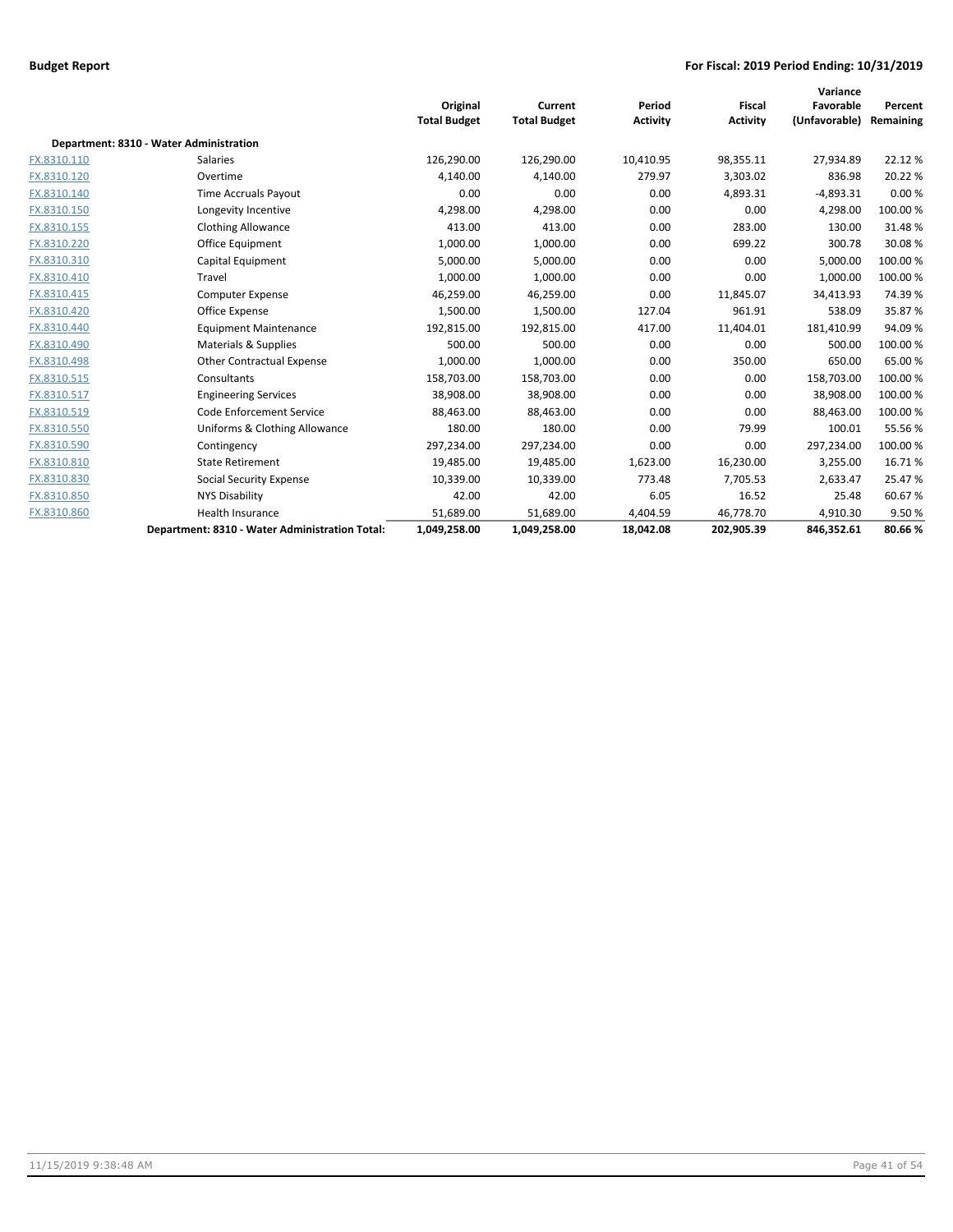|             |                                                                   |                     |                     |                 |                 | Variance      |           |
|-------------|-------------------------------------------------------------------|---------------------|---------------------|-----------------|-----------------|---------------|-----------|
|             |                                                                   | Original            | Current             | Period          | <b>Fiscal</b>   | Favorable     | Percent   |
|             |                                                                   | <b>Total Budget</b> | <b>Total Budget</b> | <b>Activity</b> | <b>Activity</b> | (Unfavorable) | Remaining |
|             | Department: 8320 - Water Source Of Supply, Power & Pumping        |                     |                     |                 |                 |               |           |
| FX.8320.110 | Salaries                                                          | 221,457.00          | 221,457.00          | 21,079.14       | 199,033.88      | 22,423.12     | 10.13 %   |
| FX.8320.120 | Overtime                                                          | 2,800.00            | 2,800.00            | 0.00            | 719.04          | 2,080.96      | 74.32%    |
| FX.8320.155 | <b>Clothing Allowance</b>                                         | 1,700.00            | 1,700.00            | 0.00            | 2,100.00        | $-400.00$     | $-23.53%$ |
| FX.8320.240 | Specialized Equipment                                             | 13,000.00           | 13,000.00           | 0.00            | 13,000.00       | 0.00          | 0.00%     |
| FX.8320.330 | <b>Capital Construction</b>                                       | 11,000.00           | 11,000.00           | 1,158.95        | 10,038.95       | 961.05        | 8.74%     |
| FX.8320.410 | Travel                                                            | 1,500.00            | 1,500.00            | 0.00            | 0.00            | 1,500.00      | 100.00%   |
| FX.8320.420 | Office Expense                                                    | 2,000.00            | 2,000.00            | 153.87          | 1,493.87        | 506.13        | 25.31%    |
| FX.8320.422 | <b>Water Testing</b>                                              | 15,000.00           | 15,000.00           | 720.00          | 7,240.39        | 7,759.61      | 51.73%    |
| FX.8320.425 | Telephone                                                         | 2,500.00            | 2,500.00            | 135.82          | 2,016.47        | 483.53        | 19.34 %   |
| FX.8320.430 | Printing & Advertisement                                          | 2,000.00            | 2,000.00            | 0.00            | 1,306.26        | 693.74        | 34.69%    |
| FX.8320.440 | <b>Equipment Maintenance</b>                                      | 30,000.00           | 30,000.00           | 236.00          | 27,190.67       | 2,809.33      | 9.36%     |
| FX.8320.450 | <b>Building Maintenance</b>                                       | 10,000.00           | 10,000.00           | 0.00            | 9,999.91        | 0.09          | 0.00%     |
| FX.8320.460 | Heat, Lights & Power                                              | 105,000.00          | 105,000.00          | 6,457.25        | 83,106.34       | 21,893.66     | 20.85%    |
| FX.8320.480 | Gasoline                                                          | 1,500.00            | 1,500.00            | 0.00            | 0.00            | 1,500.00      | 100.00 %  |
| FX.8320.490 | Materials & Supplies                                              | 70,000.00           | 70,000.00           | 2,817.16        | 51,039.60       | 18,960.40     | 27.09%    |
| FX.8320.498 | <b>Other Contractual Expense</b>                                  | 18,000.00           | 18,000.00           | 125.00          | 15,599.35       | 2,400.65      | 13.34 %   |
| FX.8320.510 | <b>Professional Training</b>                                      | 1,500.00            | 1,500.00            | 0.00            | 200.00          | 1,300.00      | 86.67%    |
| FX.8320.515 | Consultants                                                       | 104,816.00          | 104,816.00          | 3,500.00        | 75,623.31       | 29,192.69     | 27.85%    |
| FX.8320.550 | Uniform & Clothing Allowance                                      | 720.00              | 720.00              | 0.00            | 636.92          | 83.08         | 11.54 %   |
| FX.8320.810 | <b>State Retirement</b>                                           | 43,675.00           | 43,675.00           | 3,640.00        | 36,400.00       | 7,275.00      | 16.66%    |
| FX.8320.830 | <b>Social Security Expense</b>                                    | 17,286.00           | 17,286.00           | 1,538.76        | 14,771.91       | 2,514.09      | 14.54 %   |
| FX.8320.850 | <b>NYS Disability</b>                                             | 90.00               | 90.00               | 12.97           | 35.40           | 54.60         | 60.67%    |
| FX.8320.860 | <b>Health Insurance</b>                                           | 125,251.00          | 125,251.00          | 7,059.69        | 77,268.34       | 47,982.66     | 38.31%    |
|             | Department: 8320 - Water Source Of Supply, Power & Pumping Total: | 800,795.00          | 800,795.00          | 48.634.61       | 628.820.61      | 171.974.39    | 21.48%    |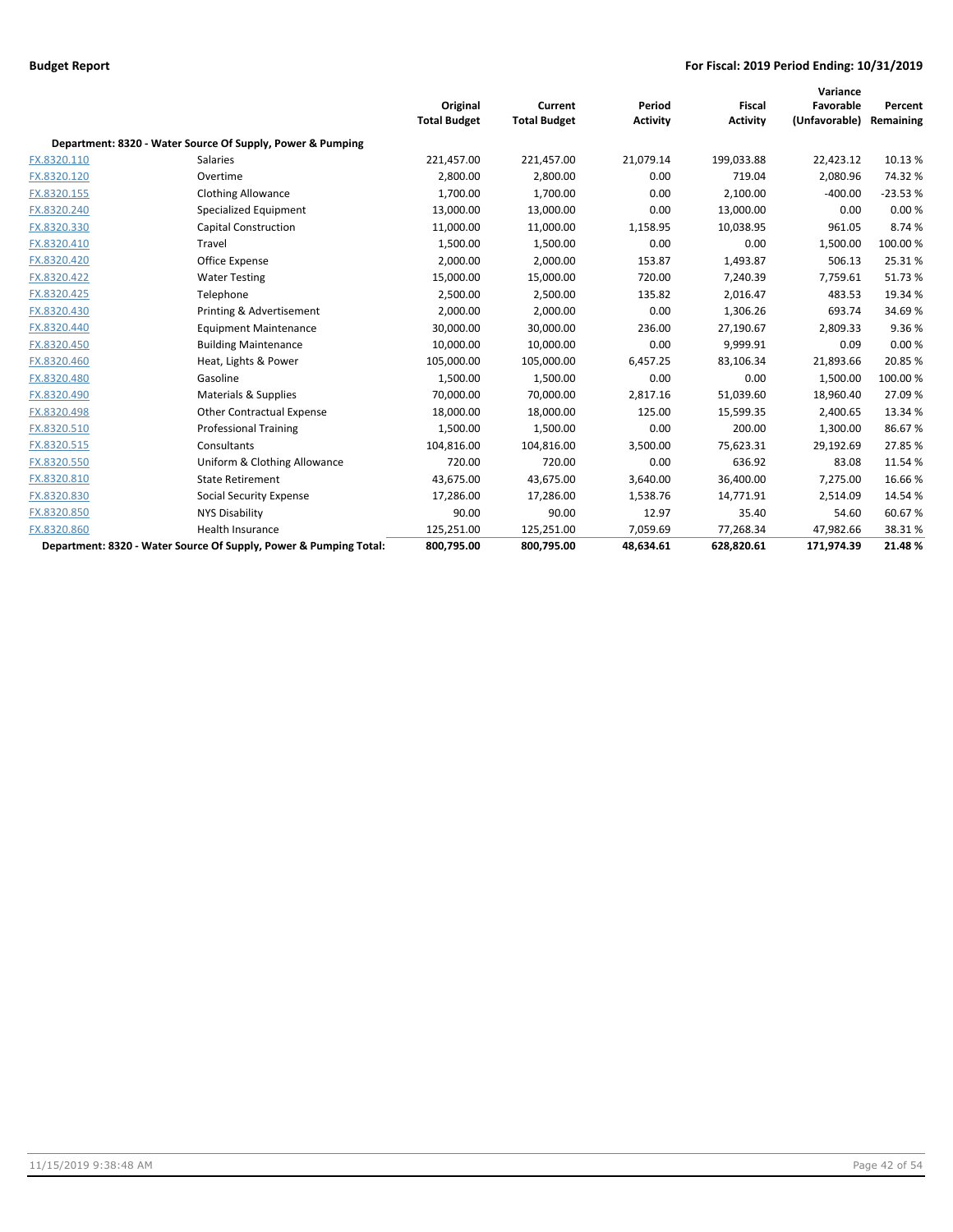|             |                                                               | Original<br><b>Total Budget</b> | Current<br><b>Total Budget</b> | Period<br><b>Activity</b> | Fiscal<br><b>Activity</b> | Variance<br>Favorable<br>(Unfavorable) | Percent<br>Remaining |
|-------------|---------------------------------------------------------------|---------------------------------|--------------------------------|---------------------------|---------------------------|----------------------------------------|----------------------|
|             | Department: 8340 - Water Transportation & Distribution        |                                 |                                |                           |                           |                                        |                      |
| FX.8340.110 | Salaries                                                      | 123,300.00                      | 123,300.00                     | 22,967.20                 | 154,579.83                | $-31,279.83$                           | $-25.37%$            |
| FX.8340.120 | Overtime                                                      | 16,500.00                       | 16,500.00                      | 459.33                    | 9,845.25                  | 6,654.75                               | 40.33%               |
| FX.8340.155 | <b>Clothing Allowance</b>                                     | 3,600.00                        | 3,600.00                       | 0.00                      | 2,700.00                  | 900.00                                 | 25.00 %              |
| FX.8340.240 | Specialized Equipment                                         | 7,650.00                        | 7,650.00                       | 0.00                      | 3,447.65                  | 4,202.35                               | 54.93%               |
| FX.8340.310 | Capital Equipment                                             | 76,533.00                       | 76,533.00                      | 25,207.00                 | 86,163.90                 | $-9,630.90$                            | $-12.58%$            |
| FX.8340.330 | Capital Construction                                          | 14,000.00                       | 14,000.00                      | 0.00                      | 13,588.50                 | 411.50                                 | 2.94 %               |
| FX.8340.490 | Materials & Supplies                                          | 45,000.00                       | 45,000.00                      | 10,696.59                 | 33,623.66                 | 11,376.34                              | 25.28%               |
| FX.8340.498 | <b>Other Contractual Expense</b>                              | 1,500.00                        | 1,500.00                       | 112.50                    | 792.00                    | 708.00                                 | 47.20%               |
| FX.8340.510 | <b>Professional Training</b>                                  | 1,000.00                        | 1,000.00                       | 0.00                      | 0.00                      | 1,000.00                               | 100.00%              |
| FX.8340.550 | Uniform & Clothing Allowance                                  | 1,440.00                        | 1,440.00                       | 397.32                    | 1,440.00                  | 0.00                                   | 0.00%                |
| FX.8340.810 | <b>State Retirement</b>                                       | 57,349.00                       | 57,349.00                      | 4,779.00                  | 47,790.00                 | 9,559.00                               | 16.67%               |
| FX.8340.830 | Social Security Expense                                       | 10,971.00                       | 10,971.00                      | 1,692.46                  | 12,241.28                 | $-1,270.28$                            | $-11.58%$            |
| FX.8340.850 | NYS Disability                                                | 46.00                           | 46.00                          | 6.63                      | 18.10                     | 27.90                                  | 60.65%               |
| FX.8340.860 | Health Insurance                                              | 43,926.00                       | 43,926.00                      | 3,547.25                  | 39,907.94                 | 4,018.06                               | 9.15 %               |
|             | Department: 8340 - Water Transportation & Distribution Total: | 402,815.00                      | 402,815.00                     | 69,865.28                 | 406,138.11                | $-3,323.11$                            | $-0.82%$             |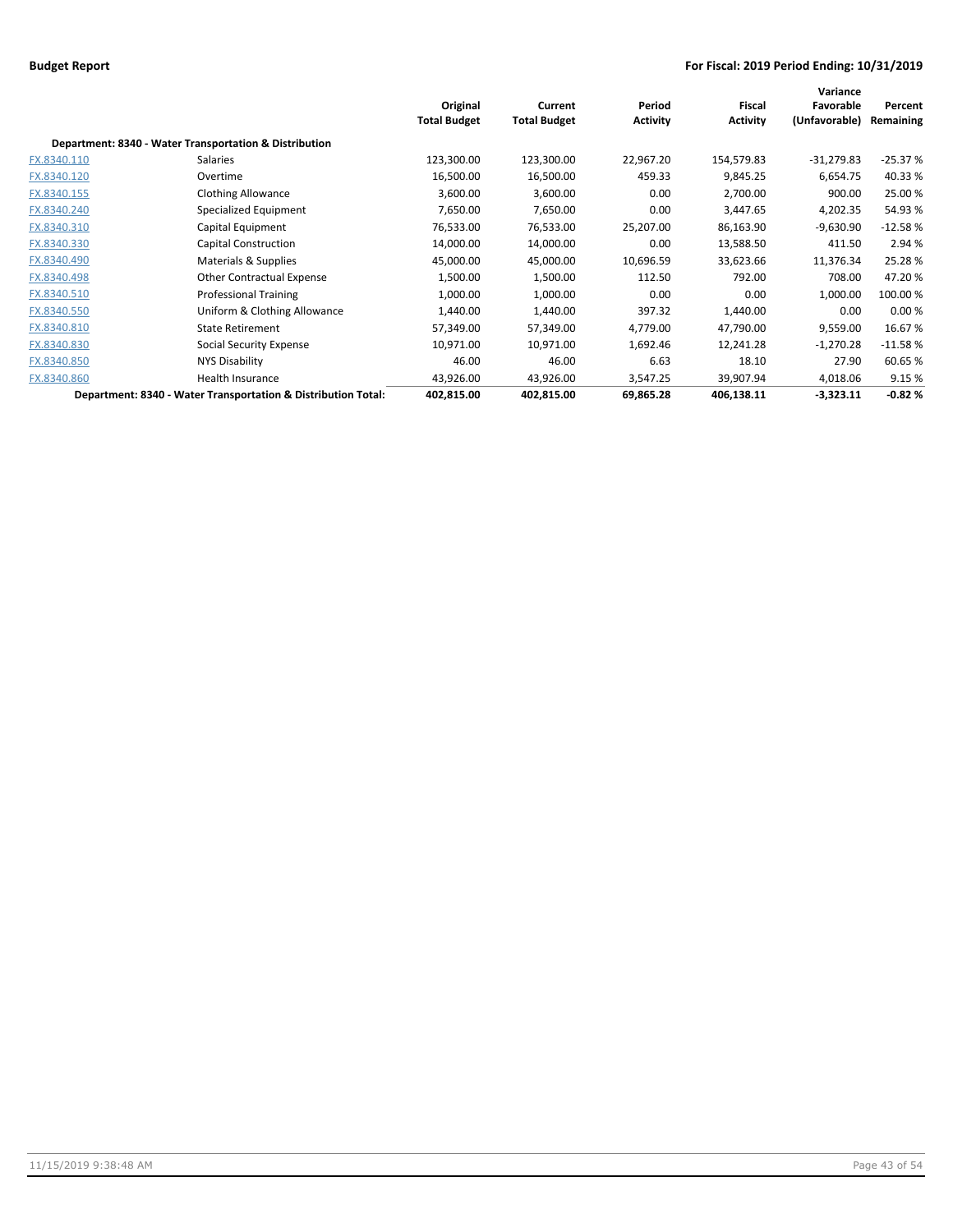|                                 |                                        | Original<br><b>Total Budget</b> | Current<br><b>Total Budget</b> | Period<br><b>Activity</b> | Fiscal<br><b>Activity</b> | Variance<br>Favorable<br>(Unfavorable) | Percent<br>Remaining |
|---------------------------------|----------------------------------------|---------------------------------|--------------------------------|---------------------------|---------------------------|----------------------------------------|----------------------|
| Department: 9710 - Debt Service |                                        |                                 |                                |                           |                           |                                        |                      |
| FX.9710.600                     | Principal                              | 52,269.00                       | 52,269.00                      | 0.00                      | 52,269.00                 | 0.00                                   | 0.00%                |
| FX.9710.700                     | Interest on Indebtedness               | 11,629.00                       | 11,629.00                      | 0.00                      | 9,388.95                  | 2,240.05                               | 19.26 %              |
|                                 | Department: 9710 - Debt Service Total: | 63.898.00                       | 63,898.00                      | 0.00                      | 61.657.95                 | 2.240.05                               | 3.51%                |
|                                 | <b>Expense Total:</b>                  | 2.401.766.00                    | 2.401.766.00                   | 136.541.97                | 1.299.522.06              | 1.102.243.94                           | 45.89%               |
|                                 | Fund: FX - Water Surplus (Deficit):    | 0.00                            | 0.00                           | 670,185.39                | 941,344.34                | 941.344.34                             | 0.00%                |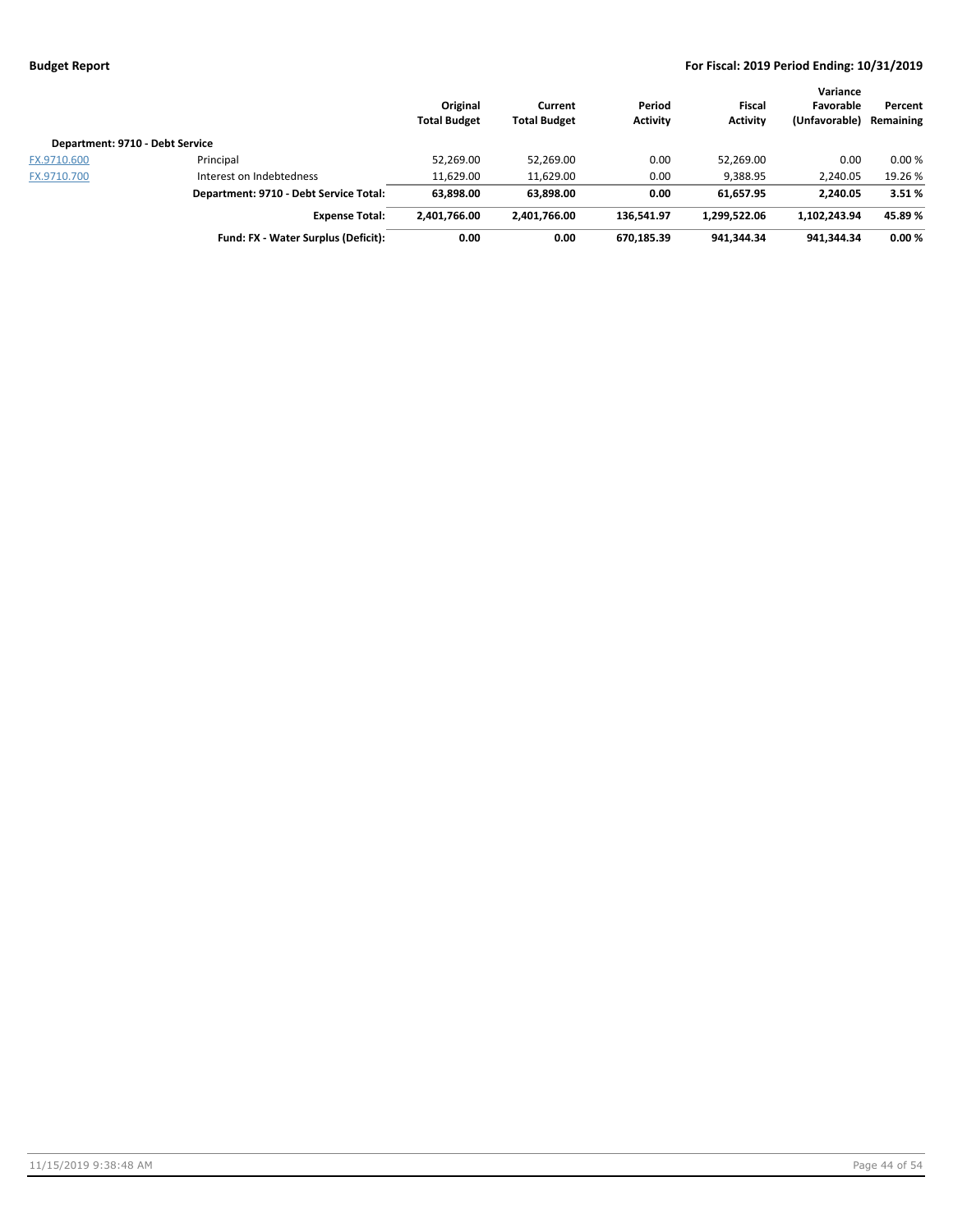|                         |                                      |                     |                     |                 |                 | Variance      |           |
|-------------------------|--------------------------------------|---------------------|---------------------|-----------------|-----------------|---------------|-----------|
|                         |                                      | Original            | Current             | Period          | <b>Fiscal</b>   | Favorable     | Percent   |
|                         |                                      | <b>Total Budget</b> | <b>Total Budget</b> | <b>Activity</b> | <b>Activity</b> | (Unfavorable) | Remaining |
| <b>Fund: GG - Sewer</b> |                                      |                     |                     |                 |                 |               |           |
| Revenue                 |                                      |                     |                     |                 |                 |               |           |
| GG.2120                 | Sewer Rents (Flat)                   | 1,705,000.00        | 1,705,000.00        | 13,413.50       | 1,667,738.48    | $-37,261.52$  | 2.19 %    |
| GG.2121                 | Sewer Rents (Metered)                | 862,000.00          | 862,000.00          | 127,769.35      | 758,381.18      | $-103,618.82$ | 12.02%    |
| GG.2122                 | Sewer Charges (Miscellaneous)        | 3,000.00            | 3,000.00            | 0.00            | 712.50          | $-2,287.50$   | 76.25 %   |
| GG.2123                 | Service Charges-Unplug Sewers        | 80.00               | 80.00               | 0.00            | 0.00            | $-80.00$      | 100.00 %  |
| GG.2124                 | Service Charges-New Sewers           | 15,000.00           | 15,000.00           | 1,856.74        | 9,265.71        | $-5,734.29$   | 38.23 %   |
| GG.2126                 | St Law Psy Center                    | 175.000.00          | 175.000.00          | 7.714.98        | 167,891.88      | $-7,108.12$   | 4.06 %    |
| GG.2128                 | Interest & Penalties On Sewer Accoun | 41,000.00           | 41,000.00           | 2,520.51        | 19,246.72       | $-21,753.28$  | 53.06 %   |
| GG.2389                 | Misc. Sewer - Other Governments      | 4,400.00            | 4,400.00            | 0.00            | 400.00          | $-4.000.00$   | 90.91%    |
|                         | <b>Revenue Total:</b>                | 2,805,480.00        | 2,805,480.00        | 153.275.08      | 2,623,636.47    | $-181.843.53$ | 6.48%     |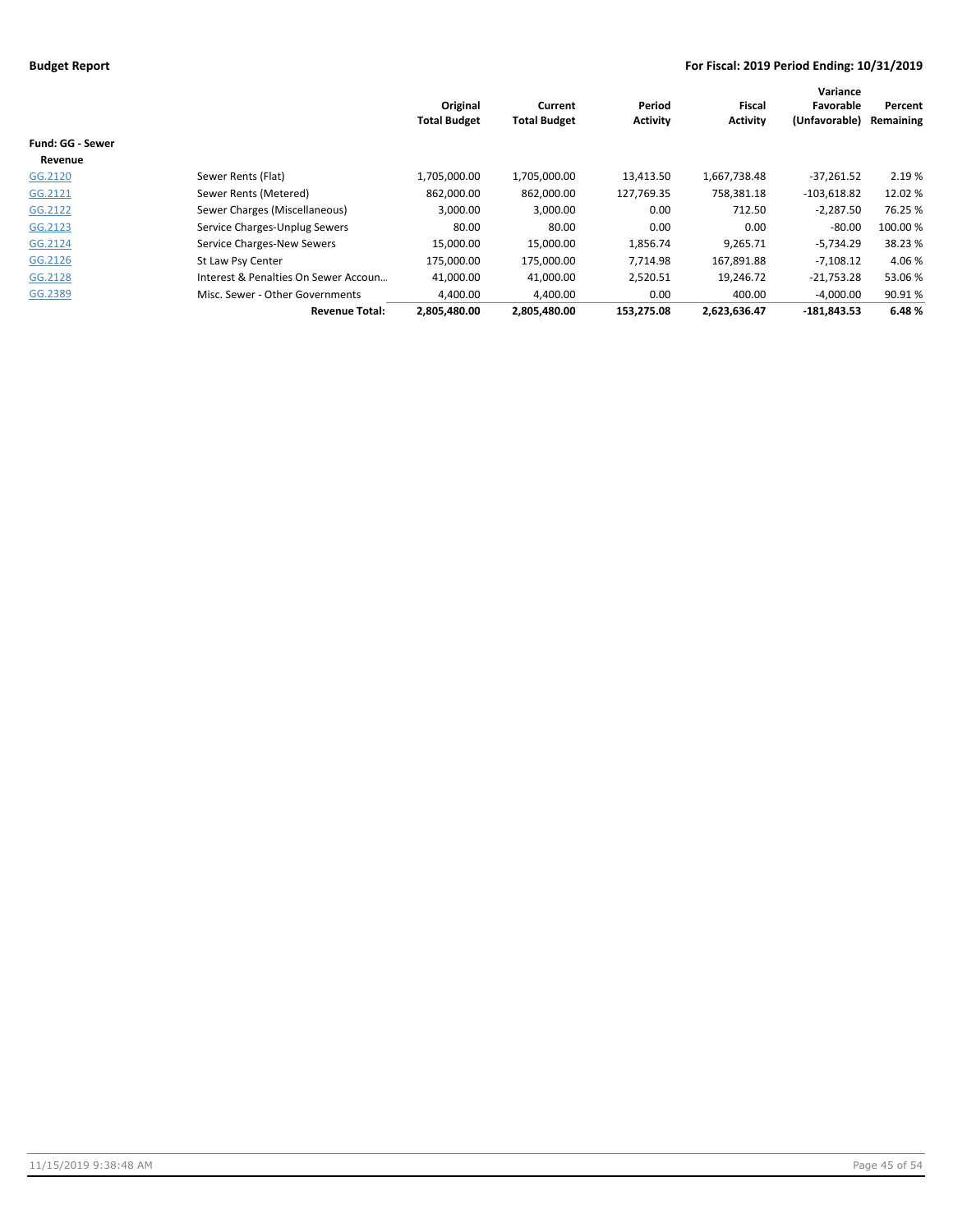| Expense     |                                             | Original<br><b>Total Budget</b> | Current<br><b>Total Budget</b> | Period<br><b>Activity</b> | <b>Fiscal</b><br><b>Activity</b> | Variance<br>Favorable<br>(Unfavorable) | Percent<br>Remaining |
|-------------|---------------------------------------------|---------------------------------|--------------------------------|---------------------------|----------------------------------|----------------------------------------|----------------------|
|             | Department: 1910 - General Insurance        |                                 |                                |                           |                                  |                                        |                      |
| GG.1910.520 | General Insurance                           | 85.000.00                       | 85.000.00                      | 0.00                      | 0.00                             | 85.000.00                              | 100.00 %             |
|             | Department: 1910 - General Insurance Total: | 85,000.00                       | 85,000.00                      | 0.00                      | 0.00                             | 85.000.00                              | 100.00 %             |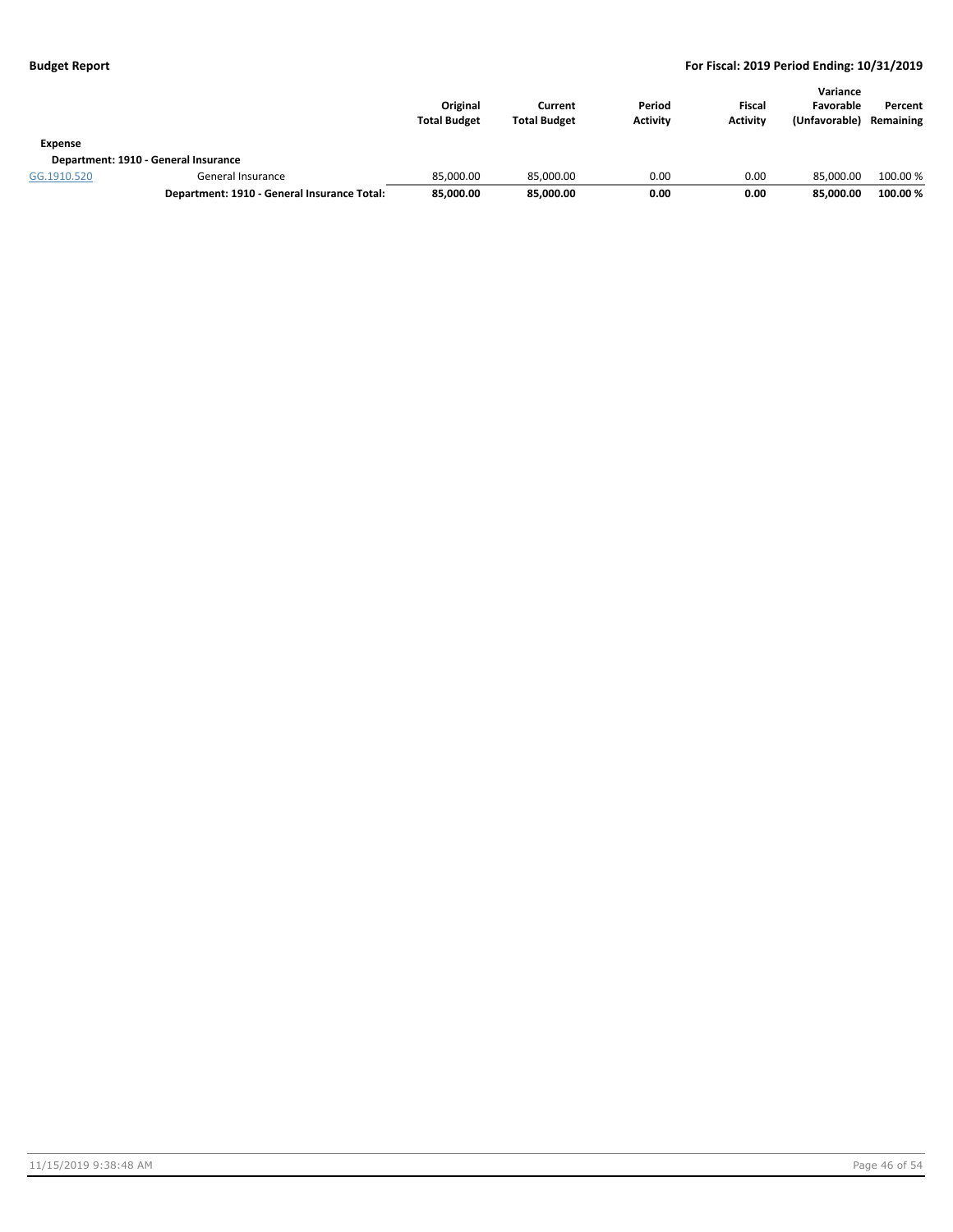|             |                                                | Original<br><b>Total Budget</b> | Current<br><b>Total Budget</b> | Period<br><b>Activity</b> | <b>Fiscal</b><br><b>Activity</b> | Variance<br>Favorable<br>(Unfavorable) | Percent<br>Remaining |
|-------------|------------------------------------------------|---------------------------------|--------------------------------|---------------------------|----------------------------------|----------------------------------------|----------------------|
|             | Department: 8110 - Sewer Administration        |                                 |                                |                           |                                  |                                        |                      |
| GG.8110.110 | <b>Salaries</b>                                | 128,761.00                      | 128,761.00                     | 10,412.94                 | 97,370.84                        | 31,390.16                              | 24.38%               |
| GG.8110.120 | Overtime                                       | 4,140.00                        | 4,140.00                       | 280.12                    | 3,304.41                         | 835.59                                 | 20.18%               |
| GG.8110.140 | Time Accruals Payout                           | 0.00                            | 0.00                           | 0.00                      | 4,891.83                         | $-4,891.83$                            | 0.00%                |
| GG.8110.155 | <b>Clothing Allowance</b>                      | 413.00                          | 413.00                         | 0.00                      | 284.00                           | 129.00                                 | 31.23%               |
| GG.8110.220 | Office Equipment                               | 1,000.00                        | 1,000.00                       | 0.00                      | 700.00                           | 300.00                                 | 30.00 %              |
| GG.8110.310 | Capital Equipment                              | 5,000.00                        | 5,000.00                       | 0.00                      | 0.00                             | 5,000.00                               | 100.00%              |
| GG.8110.410 | Travel                                         | 5,000.00                        | 5,000.00                       | 0.00                      | 0.00                             | 5,000.00                               | 100.00 %             |
| GG.8110.415 | <b>Computer Expense</b>                        | 46,259.00                       | 46,259.00                      | 0.00                      | 11,845.07                        | 34,413.93                              | 74.39%               |
| GG.8110.420 | Office Expense                                 | 1,500.00                        | 1,500.00                       | 19.00                     | 659.49                           | 840.51                                 | 56.03%               |
| GG.8110.425 | Telephone                                      | 1,700.00                        | 1,700.00                       | 105.72                    | 1,052.62                         | 647.38                                 | 38.08%               |
| GG.8110.440 | <b>Equipment Maintenance</b>                   | 192,815.00                      | 192,815.00                     | 417.00                    | 13,576.14                        | 179,238.86                             | 92.96%               |
| GG.8110.490 | Materials & Supplies                           | 500.00                          | 500.00                         | 0.00                      | 0.00                             | 500.00                                 | 100.00%              |
| GG.8110.498 | <b>Other Contractual Expense</b>               | 750.00                          | 750.00                         | 280.25                    | 560.50                           | 189.50                                 | 25.27 %              |
| GG.8110.510 | <b>Professional Training</b>                   | 4,000.00                        | 4,000.00                       | 0.00                      | 0.00                             | 4,000.00                               | 100.00 %             |
| GG.8110.515 | Consultants                                    | 179,650.00                      | 179,650.00                     | 0.00                      | 0.00                             | 179,650.00                             | 100.00 %             |
| GG.8110.517 | <b>Engineering Services</b>                    | 38,908.00                       | 38,908.00                      | 0.00                      | 0.00                             | 38,908.00                              | 100.00 %             |
| GG.8110.519 | <b>Code Enforcement Services</b>               | 88,463.00                       | 88,463.00                      | 0.00                      | 0.00                             | 88,463.00                              | 100.00 %             |
| GG.8110.550 | Uniforms & Clothing Allowance                  | 180.00                          | 180.00                         | 0.00                      | 80.00                            | 100.00                                 | 55.56%               |
| GG.8110.590 | Contingency                                    | 100,864.00                      | 100,864.00                     | 0.00                      | 24,434.29                        | 76,429.71                              | 75.78%               |
| GG.8110.810 | <b>State Retirement</b>                        | 19,485.00                       | 19,485.00                      | 1,624.00                  | 16,240.00                        | 3,245.00                               | 16.65%               |
| GG.8110.830 | <b>Social Security Expense</b>                 | 10,199.00                       | 10,199.00                      | 773.55                    | 7,632.23                         | 2,566.77                               | 25.17%               |
| GG.8110.850 | <b>NYS Disability</b>                          | 42.00                           | 42.00                          | 6.05                      | 16.52                            | 25.48                                  | 60.67%               |
| GG.8110.860 | <b>Health Insurance</b>                        | 51,690.00                       | 51,690.00                      | 4,404.61                  | 46,236.62                        | 5,453.38                               | 10.55 %              |
|             | Department: 8110 - Sewer Administration Total: | 881,319.00                      | 881,319.00                     | 18,323.24                 | 228,884.56                       | 652,434.44                             | 74.03%               |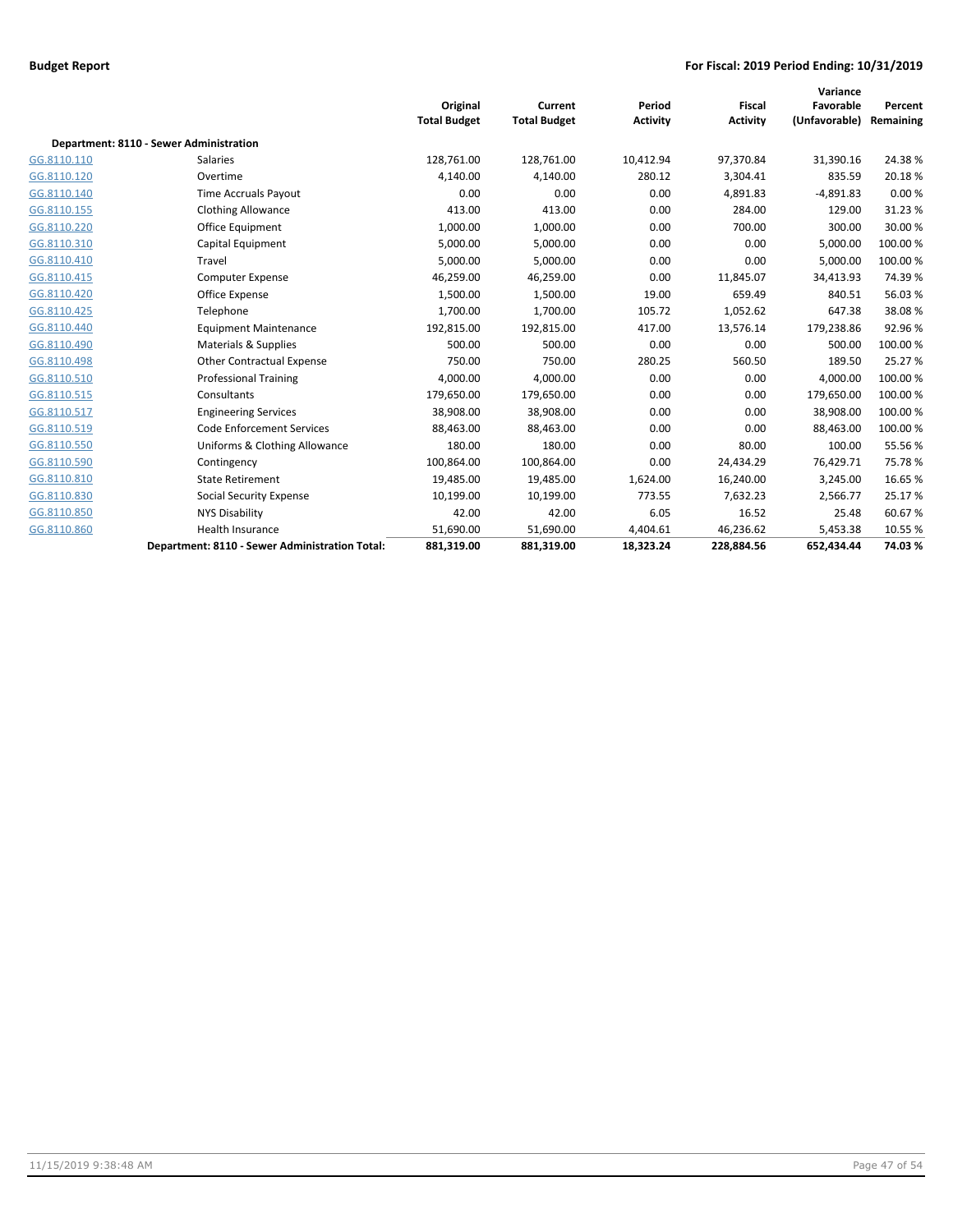|             |                                             | Original<br><b>Total Budget</b> | Current<br><b>Total Budget</b> | Period<br><b>Activity</b> | Fiscal<br><b>Activity</b> | Variance<br>Favorable<br>(Unfavorable) | Percent<br>Remaining |
|-------------|---------------------------------------------|---------------------------------|--------------------------------|---------------------------|---------------------------|----------------------------------------|----------------------|
|             | Department: 8120 - Sewer Maintenance        |                                 |                                |                           |                           |                                        |                      |
| GG.8120.110 | Salaries                                    | 169,633.00                      | 169,633.00                     | 14,033.44                 | 138,823.46                | 30,809.54                              | 18.16%               |
| GG.8120.120 | Overtime                                    | 12,000.00                       | 12,000.00                      | 260.17                    | 8,762.43                  | 3,237.57                               | 26.98%               |
| GG.8120.150 | Longevity Incentive                         | 1,955.00                        | 1,955.00                       | 0.00                      | 0.00                      | 1,955.00                               | 100.00%              |
| GG.8120.155 | <b>Clothing Allowance</b>                   | 3,600.00                        | 3,600.00                       | 0.00                      | 2,700.00                  | 900.00                                 | 25.00 %              |
| GG.8120.240 | Specialized Equipment                       | 7,650.00                        | 7,650.00                       | 0.00                      | 1,009.60                  | 6,640.40                               | 86.80%               |
| GG.8120.310 | Capital Equipment                           | 77,534.00                       | 77,534.00                      | 25,207.95                 | 86,945.60                 | $-9,411.60$                            | $-12.14%$            |
| GG.8120.330 | Capital Construction                        | 4,000.00                        | 4,000.00                       | 0.00                      | 3,936.00                  | 64.00                                  | 1.60%                |
| GG.8120.474 | Pest Control                                | 900.00                          | 900.00                         | 0.00                      | 0.00                      | 900.00                                 | 100.00%              |
| GG.8120.490 | Materials & Supplies                        | 35,000.00                       | 35,000.00                      | 1,567.31                  | 27,514.70                 | 7,485.30                               | 21.39%               |
| GG.8120.510 | <b>Professional Training</b>                | 1,500.00                        | 1,500.00                       | 0.00                      | 0.00                      | 1,500.00                               | 100.00%              |
| GG.8120.550 | Uniform & Clothing Allowance                | 1,440.00                        | 1,440.00                       | 364.01                    | 1,439.99                  | 0.01                                   | 0.00%                |
| GG.8120.810 | <b>State Retirement</b>                     | 57,349.00                       | 57,349.00                      | 4,779.00                  | 47,790.00                 | 9,559.00                               | 16.67%               |
| GG.8120.830 | Social Security Expense                     | 14,320.00                       | 14,320.00                      | 1,046.13                  | 11,032.41                 | 3,287.59                               | 22.96 %              |
| GG.8120.850 | NYS Disability                              | 64.00                           | 64.00                          | 9.22                      | 25.16                     | 38.84                                  | 60.69%               |
| GG.8120.860 | Health Insurance                            | 55,934.00                       | 55,934.00                      | 4,679.58                  | 45,602.52                 | 10,331.48                              | 18.47%               |
|             | Department: 8120 - Sewer Maintenance Total: | 442,879.00                      | 442,879.00                     | 51,946.81                 | 375,581.87                | 67,297.13                              | 15.20%               |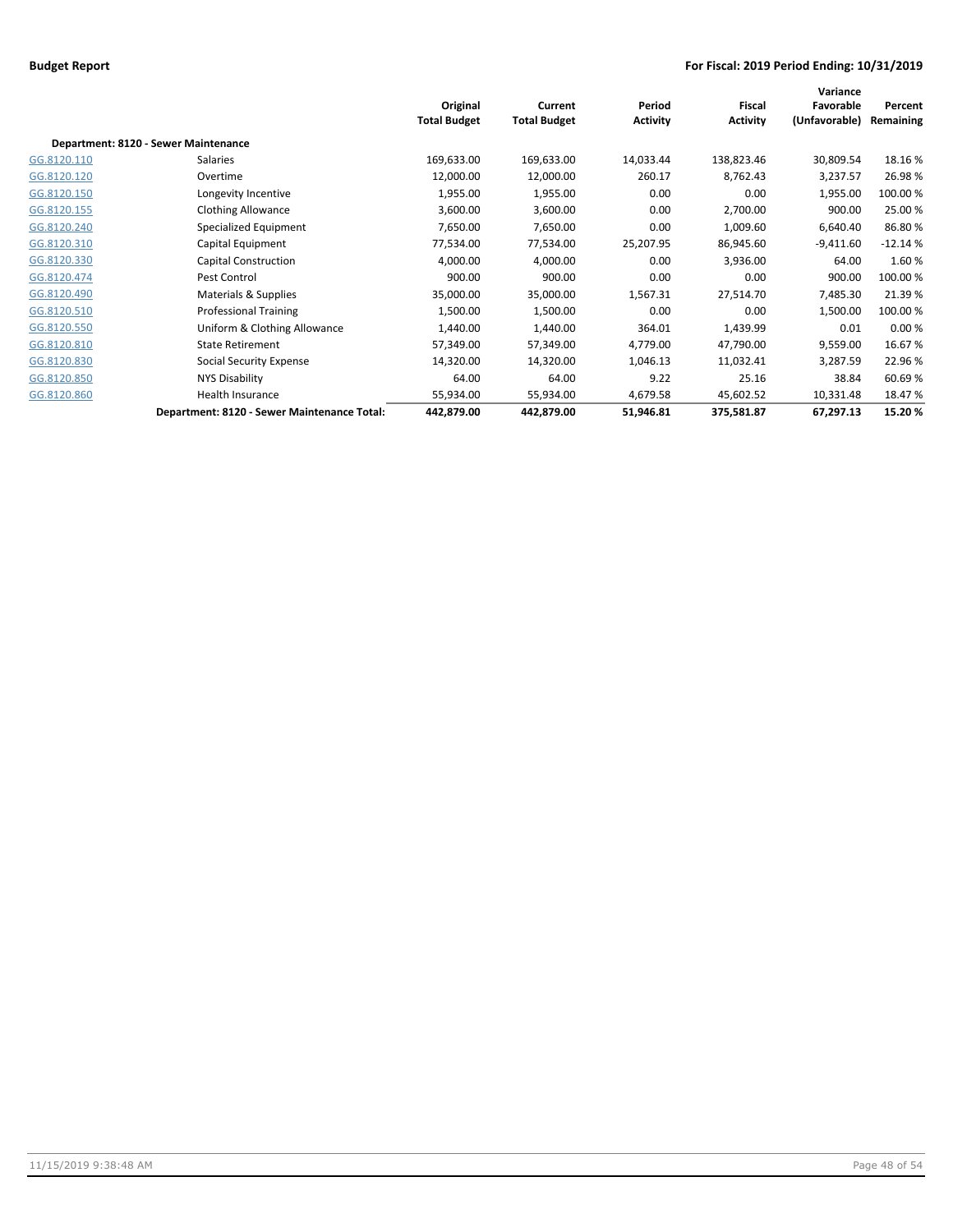|             |                                                     |                     |                     |                 |                 | Variance      |           |
|-------------|-----------------------------------------------------|---------------------|---------------------|-----------------|-----------------|---------------|-----------|
|             |                                                     | Original            | Current             | Period          | Fiscal          | Favorable     | Percent   |
|             |                                                     | <b>Total Budget</b> | <b>Total Budget</b> | <b>Activity</b> | <b>Activity</b> | (Unfavorable) | Remaining |
|             | Department: 8130 - SewerTreatment & Disposal        |                     |                     |                 |                 |               |           |
| GG.8130.110 | <b>Salaries</b>                                     | 266,455.00          | 266,455.00          | 17,745.36       | 177,283.35      | 89,171.65     | 33.47%    |
| GG.8130.120 | Overtime                                            | 18,500.00           | 18,500.00           | 1,573.04        | 11,496.14       | 7,003.86      | 37.86%    |
| GG.8130.140 | <b>Time Accrual Payout</b>                          | 12,500.00           | 12,500.00           | 0.00            | 7,341.34        | 5,158.66      | 41.27%    |
| GG.8130.155 | <b>Clothing Allowance</b>                           | 2,650.00            | 2,650.00            | 0.00            | 1,750.00        | 900.00        | 33.96%    |
| GG.8130.410 | Travel                                              | 7,500.00            | 7,500.00            | 0.00            | 0.00            | 7,500.00      | 100.00 %  |
| GG.8130.420 | Office Expense                                      | 1,200.00            | 1,200.00            | 153.87          | 153.87          | 1,046.13      | 87.18%    |
| GG.8130.422 | Lab Testing                                         | 35,000.00           | 35,000.00           | 930.00          | 19,451.00       | 15,549.00     | 44.43%    |
| GG.8130.425 | Telephone                                           | 700.00              | 700.00              | 23.13           | 583.71          | 116.29        | 16.61%    |
| GG.8130.440 | <b>Equipment Maintenance</b>                        | 100,000.00          | 100,000.00          | $-3,613.20$     | 31,497.64       | 68,502.36     | 68.50%    |
| GG.8130.450 | <b>Building Maintenance</b>                         | 10,000.00           | 10,000.00           | 0.00            | 5,641.00        | 4,359.00      | 43.59%    |
| GG.8130.460 | Heat, Lights & Power                                | 165,000.00          | 165,000.00          | 10,364.96       | 115,173.55      | 49,826.45     | 30.20%    |
| GG.8130.470 | Rentals                                             | 2,500.00            | 2,500.00            | 130.13          | 1,464.22        | 1,035.78      | 41.43%    |
| GG.8130.474 | Pest Control                                        | 300.00              | 300.00              | 0.00            | 0.00            | 300.00        | 100.00%   |
| GG.8130.480 | Gasoline                                            | 4,000.00            | 4,000.00            | 0.00            | 0.00            | 4,000.00      | 100.00%   |
| GG.8130.490 | Materials & Supplies                                | 60,000.00           | 60,000.00           | 3,096.91        | 55,238.20       | 4,761.80      | 7.94%     |
| GG.8130.498 | <b>Other Contractual Expense</b>                    | 100,000.00          | 100,000.00          | 7,165.13        | 65,167.87       | 34,832.13     | 34.83%    |
| GG.8130.510 | <b>Professional Training</b>                        | 7,500.00            | 7,500.00            | 0.00            | 3,438.50        | 4,061.50      | 54.15%    |
| GG.8130.515 | Consultants                                         | 142,332.00          | 142,332.00          | 11,420.83       | 112,545.40      | 29,786.60     | 20.93%    |
| GG.8130.550 | Uniform & Clothing Allowance                        | 1,080.00            | 1,080.00            | 164.99          | 753.94          | 326.06        | 30.19%    |
| GG.8130.575 | <b>State Regulator Fee</b>                          | 20,000.00           | 20,000.00           | 8,000.00        | 9,100.00        | 10,900.00     | 54.50%    |
| GG.8130.810 | <b>State Retirement</b>                             | 25,845.00           | 25,845.00           | 2,154.00        | 21,540.00       | 4,305.00      | 16.66%    |
| GG.8130.830 | <b>Social Security Expense</b>                      | 22,959.00           | 22,959.00           | 1,374.02        | 14,243.99       | 8,715.01      | 37.96%    |
| GG.8130.850 | <b>NYS Disability</b>                               | 90.00               | 90.00               | 12.97           | 35.40           | 54.60         | 60.67%    |
| GG.8130.860 | <b>Health Insurance</b>                             | 102,710.00          | 102,710.00          | 6,679.26        | 67,506.12       | 35,203.88     | 34.28%    |
|             | Department: 8130 - SewerTreatment & Disposal Total: | 1,108,821.00        | 1,108,821.00        | 67,375.40       | 721,405.24      | 387,415.76    | 34.94 %   |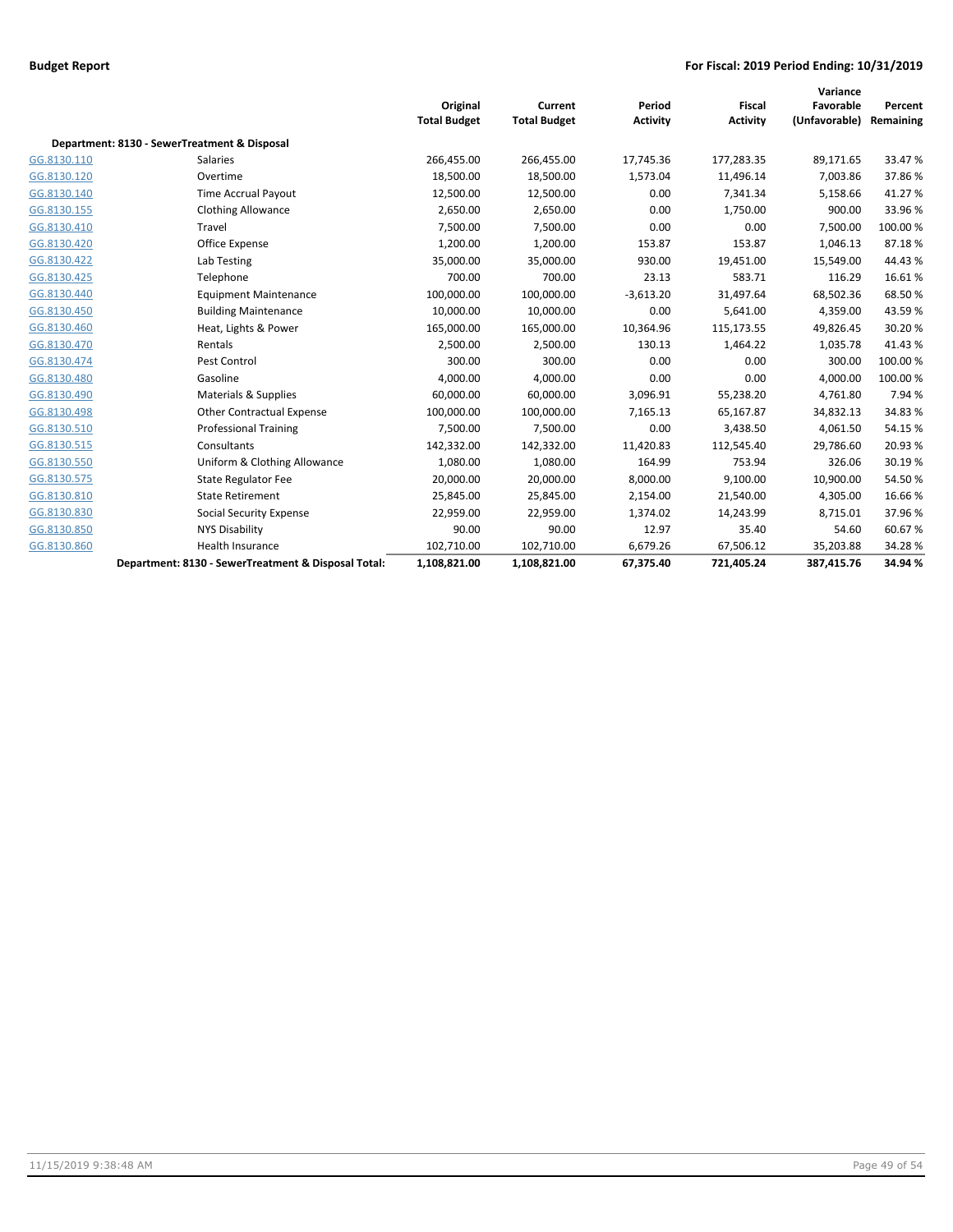|                                 |                                        | Original<br><b>Total Budget</b> | Current<br><b>Total Budget</b> | Period<br><b>Activity</b> | Fiscal<br><b>Activity</b> | Variance<br>Favorable<br>(Unfavorable) | Percent<br>Remaining |
|---------------------------------|----------------------------------------|---------------------------------|--------------------------------|---------------------------|---------------------------|----------------------------------------|----------------------|
| Department: 9710 - Debt Service |                                        |                                 |                                |                           |                           |                                        |                      |
| GG.9710.600                     | Principal                              | 244,850.00                      | 244,850.00                     | 0.00                      | 203,850.00                | 41.000.00                              | 16.74 %              |
| GG.9710.700                     | Interest on Indebtedness               | 42.611.00                       | 42.611.00                      | 0.00                      | 31,310.83                 | 11,300.17                              | 26.52 %              |
|                                 | Department: 9710 - Debt Service Total: | 287,461.00                      | 287,461.00                     | 0.00                      | 235.160.83                | 52,300.17                              | 18.19%               |
|                                 | <b>Expense Total:</b>                  | 2,805,480.00                    | 2,805,480.00                   | 137.645.45                | 1,561,032.50              | 1,244,447.50                           | 44.36%               |
|                                 | Fund: GG - Sewer Surplus (Deficit):    | 0.00                            | 0.00                           | 15.629.63                 | 1.062.603.97              | 1,062,603.97                           | 0.00%                |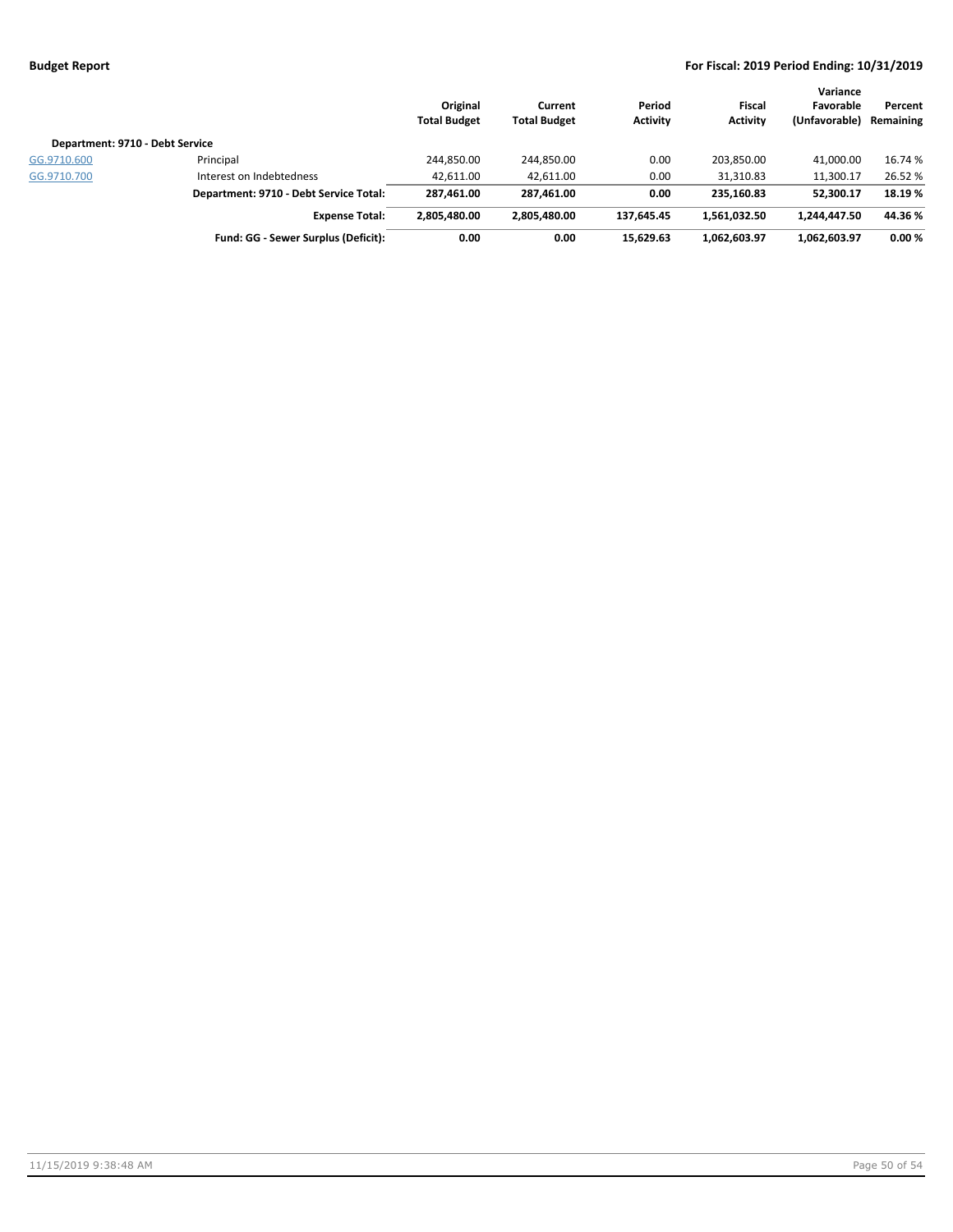|                                |                                  |                     |                     |                 |                 | Variance      |           |
|--------------------------------|----------------------------------|---------------------|---------------------|-----------------|-----------------|---------------|-----------|
|                                |                                  | Original            | Current             | Period          | <b>Fiscal</b>   | Favorable     | Percent   |
|                                |                                  | <b>Total Budget</b> | <b>Total Budget</b> | <b>Activity</b> | <b>Activity</b> | (Unfavorable) | Remaining |
| Fund: LL - Library & Remington |                                  |                     |                     |                 |                 |               |           |
| Revenue                        |                                  |                     |                     |                 |                 |               |           |
| LL.1001                        | Library Taxes - School District  | 125,000.00          | 125,000.00          | 0.00            | 568.68          | $-124,431.32$ | 99.55%    |
| LL.2082                        | Library Charges                  | 6,500.00            | 6,500.00            | 506.50          | 3,811.74        | $-2,688.26$   | 41.36%    |
| LL.2762                        | Grants\Education - Remington     | 236,087.00          | 236,087.00          | 20,000.00       | 195,000.00      | $-41,087.00$  | 17.40 %   |
| LL.2765                        | NCL System and Other             | 3,500.00            | 3,500.00            | 0.00            | 3,965.00        | 465.00        | 113.29 %  |
| LL.2770                        | Gift Shop                        | 89,000.00           | 89,000.00           | 0.00            | 0.00            | $-89,000.00$  | 100.00 %  |
| LL.2800                        | Library Endowment Income         | 33,000.00           | 33,000.00           | 33,000.00       | 33,000.00       | 0.00          | 0.00%     |
| LL.2803                        | Remington Endowment Income       | 50,000.00           | 50,000.00           | 0.00            | 0.00            | $-50,000.00$  | 100.00 %  |
| LL.2812                        | Appropriated Fund Balance        | 50,000.00           | 50,000.00           | 0.00            | 0.00            | $-50,000.00$  | 100.00 %  |
| LL.5031                        | Remington Contribution From City | 80,616.00           | 80,616.00           | 0.00            | 0.00            | $-80,616.00$  | 100.00 %  |
| LL.5032                        | Library Contribution from City   | 300,000.00          | 300,000.00          | 0.00            | 150,000.00      | $-150,000.00$ | 50.00 %   |
|                                | <b>Revenue Total:</b>            | 973,703.00          | 973,703.00          | 53,506.50       | 386,345.42      | $-587,357.58$ | 60.32%    |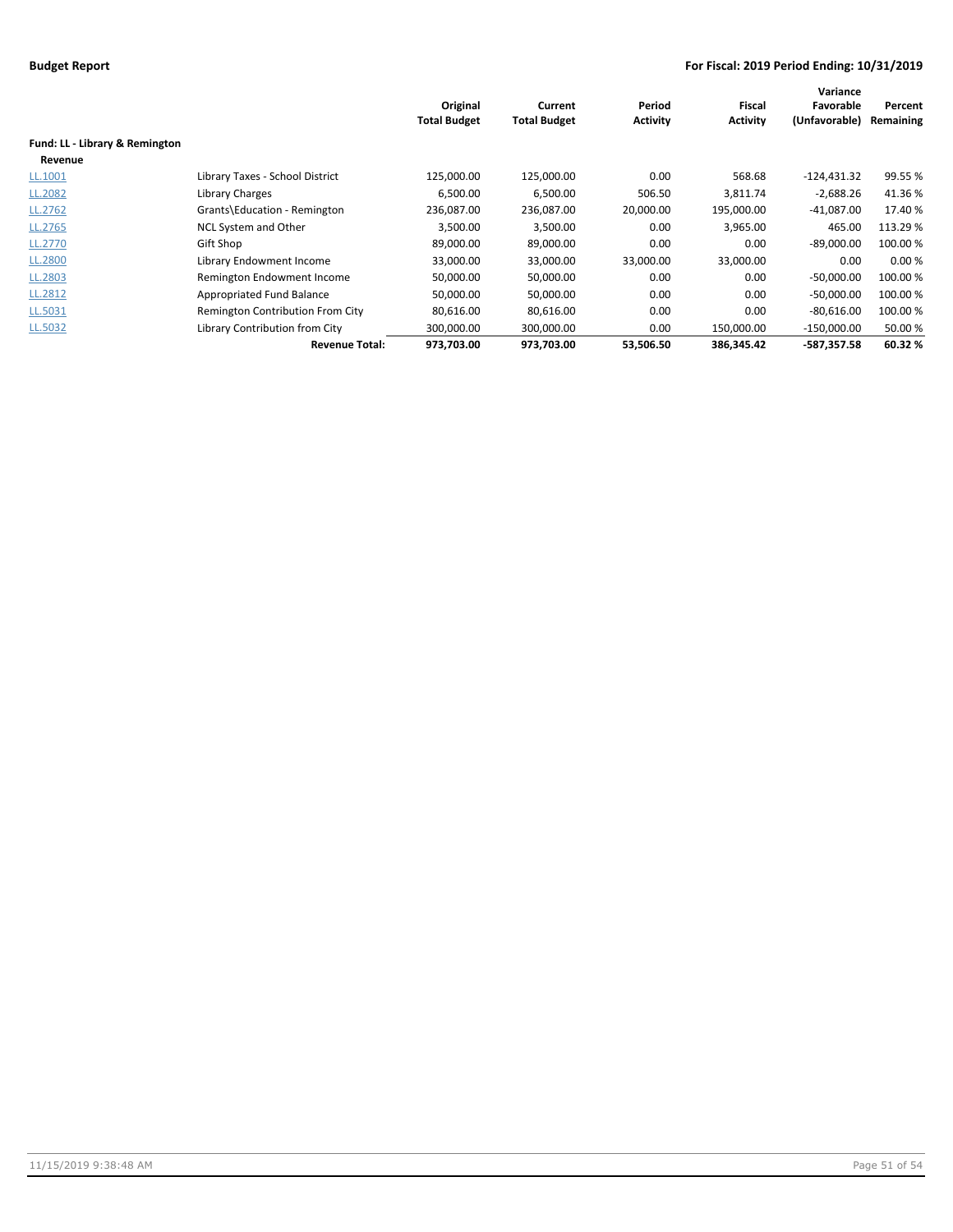|                                   |                                          | Original<br><b>Total Budget</b> | Current<br><b>Total Budget</b> | Period<br><b>Activity</b> | <b>Fiscal</b><br><b>Activity</b> | Variance<br>Favorable<br>(Unfavorable) | Percent<br>Remaining |
|-----------------------------------|------------------------------------------|---------------------------------|--------------------------------|---------------------------|----------------------------------|----------------------------------------|----------------------|
| <b>Expense</b>                    |                                          |                                 |                                |                           |                                  |                                        |                      |
| Department: 7410 - Public Library |                                          |                                 |                                |                           |                                  |                                        |                      |
| LL.7410.110                       | <b>Salaries</b>                          | 269,700.00                      | 269,700.00                     | 21,419.30                 | 223,961.99                       | 45,738.01                              | 16.96%               |
| LL.7410.250                       | Library Books                            | 9,000.00                        | 9,000.00                       | 1,305.31                  | 6,728.13                         | 2,271.87                               | 25.24 %              |
| LL.7410.410                       | Travel                                   | 1,030.00                        | 1,030.00                       | 374.41                    | 1,180.22                         | $-150.22$                              | $-14.58%$            |
| LL.7410.420                       | Office Expense                           | 3,000.00                        | 3,000.00                       | 69.14                     | 1,826.77                         | 1,173.23                               | 39.11%               |
| LL.7410.425                       | Telephone                                | 1,545.00                        | 1,545.00                       | 203.21                    | 1,816.83                         | $-271.83$                              | $-17.59%$            |
| LL.7410.440                       | <b>Equipment Maintenance</b>             | 4,770.00                        | 4,770.00                       | 297.72                    | 4,923.96                         | $-153.96$                              | $-3.23%$             |
| LL.7410.450                       | <b>Building Maintenance</b>              | 3,090.00                        | 3,090.00                       | 252.03                    | 2,232.11                         | 857.89                                 | 27.76%               |
| LL.7410.460                       | Heat, Lights & Power                     | 19,570.00                       | 19,570.00                      | 1,317.67                  | 15,899.81                        | 3,670.19                               | 18.75 %              |
| LL.7410.490                       | Materials & Supplies                     | 3,000.00                        | 3,000.00                       | 488.97                    | 519.73                           | 2,480.27                               | 82.68%               |
| LL.7410.510                       | <b>Professional Training</b>             | 2,400.00                        | 2,400.00                       | 305.00                    | 897.70                           | 1,502.30                               | 62.60%               |
| LL.7410.515                       | Consultants                              | 200.00                          | 200.00                         | 0.00                      | 0.00                             | 200.00                                 | 100.00 %             |
| LL.7410.520                       | General Insurance                        | 4,223.00                        | 4,223.00                       | 0.00                      | 4,408.04                         | $-185.04$                              | $-4.38%$             |
| LL.7410.522                       | Audit                                    | 5,300.00                        | 5,300.00                       | 0.00                      | 0.00                             | 5,300.00                               | 100.00 %             |
| LL.7410.590                       | Contingency                              | 8,663.00                        | 8,663.00                       | 0.00                      | 0.00                             | 8,663.00                               | 100.00%              |
| LL.7410.600                       | Principal                                | 4,000.00                        | 4,000.00                       | 0.00                      | 4,000.00                         | 0.00                                   | 0.00%                |
| LL.7410.700                       | Interest on Indebtedness                 | 5,936.00                        | 5,936.00                       | 1,953.75                  | 5,935.74                         | 0.26                                   | 0.00%                |
| LL.7410.810                       | <b>State Retirement</b>                  | 40,807.00                       | 40,807.00                      | 3,401.00                  | 34,010.00                        | 6,797.00                               | 16.66%               |
| LL.7410.830                       | Social Security Expense                  | 20,633.00                       | 20,633.00                      | 1,584.81                  | 16,545.28                        | 4.087.72                               | 19.81%               |
| LL.7410.850                       | <b>NYS Disability</b>                    | 216.00                          | 216.00                         | 31.12                     | 84.95                            | 131.05                                 | 60.67%               |
| LL.7410.860                       | Health Insurance                         | 110,917.00                      | 110,917.00                     | 9,098.58                  | 90,629.34                        | 20,287.66                              | 18.29 %              |
|                                   | Department: 7410 - Public Library Total: | 518,000.00                      | 518,000.00                     | 42,102.02                 | 415,600.60                       | 102,399.40                             | 19.77%               |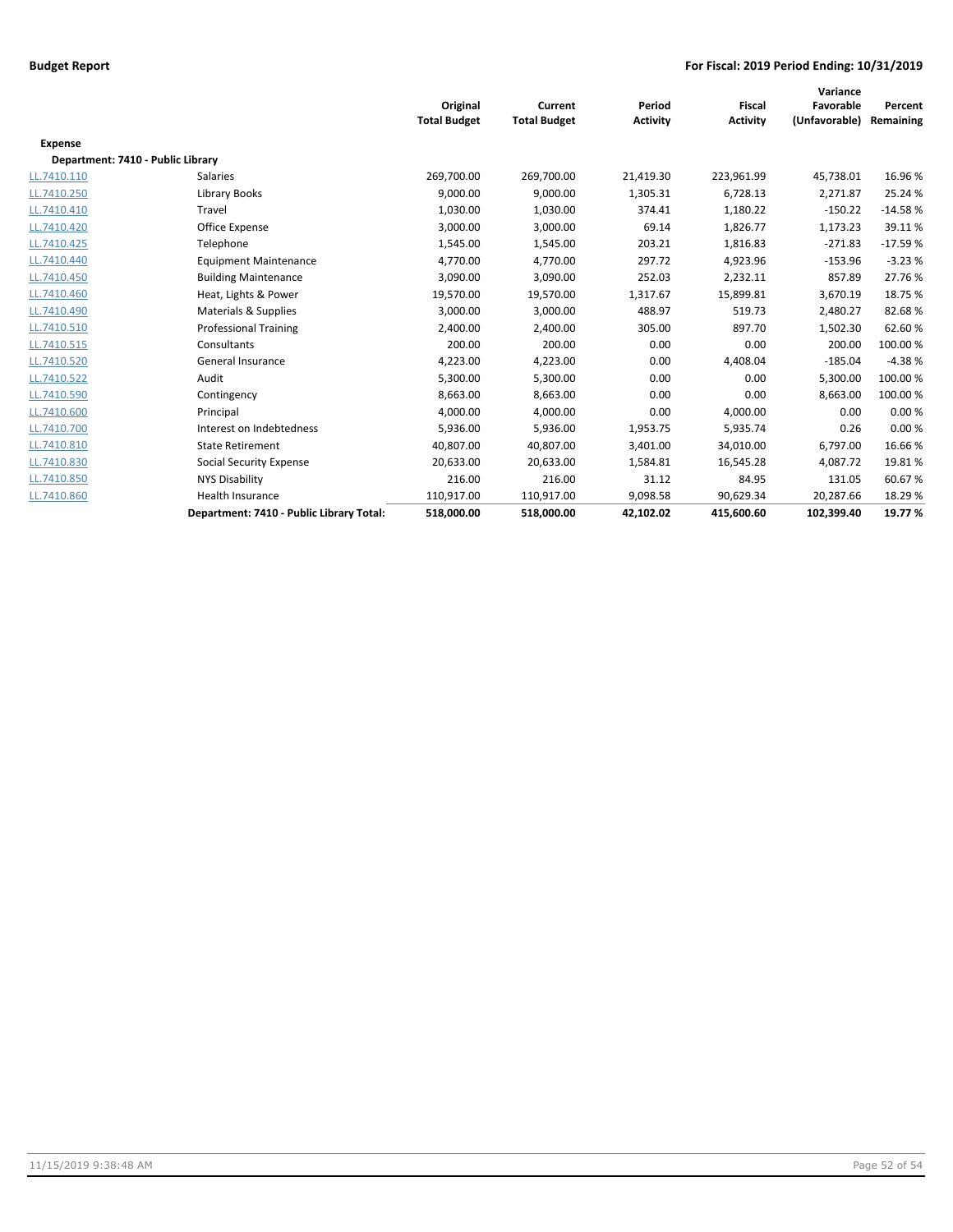|             |                                                   |                     |                     |                 |                 | Variance      |           |  |
|-------------|---------------------------------------------------|---------------------|---------------------|-----------------|-----------------|---------------|-----------|--|
|             |                                                   | Original            | Current             | Period          | Fiscal          | Favorable     | Percent   |  |
|             |                                                   | <b>Total Budget</b> | <b>Total Budget</b> | <b>Activity</b> | <b>Activity</b> | (Unfavorable) | Remaining |  |
|             | Department: 7411 - Remington Museum               |                     |                     |                 |                 |               |           |  |
| LL.7411.110 | Salaries                                          | 299,328.00          | 299,328.00          | 23,392.79       | 244,997.08      | 54,330.92     | 18.15 %   |  |
| LL.7411.150 | Longevity Incentive                               | 1,250.00            | 1,250.00            | 0.00            | 0.00            | 1,250.00      | 100.00 %  |  |
| LL.7411.590 | Contingency                                       | 7,214.00            | 7,214.00            | 0.00            | 0.00            | 7,214.00      | 100.00 %  |  |
| LL.7411.810 | <b>State Retirement</b>                           | 38,059.00           | 38,059.00           | 3,172.00        | 31,720.00       | 6,339.00      | 16.66%    |  |
| LL.7411.830 | Social Security Expense                           | 22,899.00           | 22,899.00           | 1,748.60        | 18,282.27       | 4,616.73      | 20.16%    |  |
| LL.7411.850 | NYS Disability                                    | 198.00              | 198.00              | 28.53           | 77.88           | 120.12        | 60.67%    |  |
| LL.7411.860 | Health Insurance                                  | 86,755.00           | 86,755.00           | 7,222.69        | 72,086.15       | 14,668.85     | 16.91%    |  |
|             | Department: 7411 - Remington Museum Total:        | 455,703.00          | 455,703.00          | 35,564.61       | 367,163.38      | 88,539.62     | 19.43 %   |  |
|             | <b>Expense Total:</b>                             | 973,703.00          | 973,703.00          | 77,666.63       | 782,763.98      | 190,939.02    | 19.61%    |  |
|             | Fund: LL - Library & Remington Surplus (Deficit): | 0.00                | 0.00                | $-24,160.13$    | $-396,418.56$   | $-396,418.56$ | 0.00%     |  |
|             | <b>Report Surplus (Deficit):</b>                  | 0.00                | 0.00                | 136.969.10      | 876,655.62      | 876,655.62    | 0.00%     |  |
|             |                                                   |                     |                     |                 |                 |               |           |  |